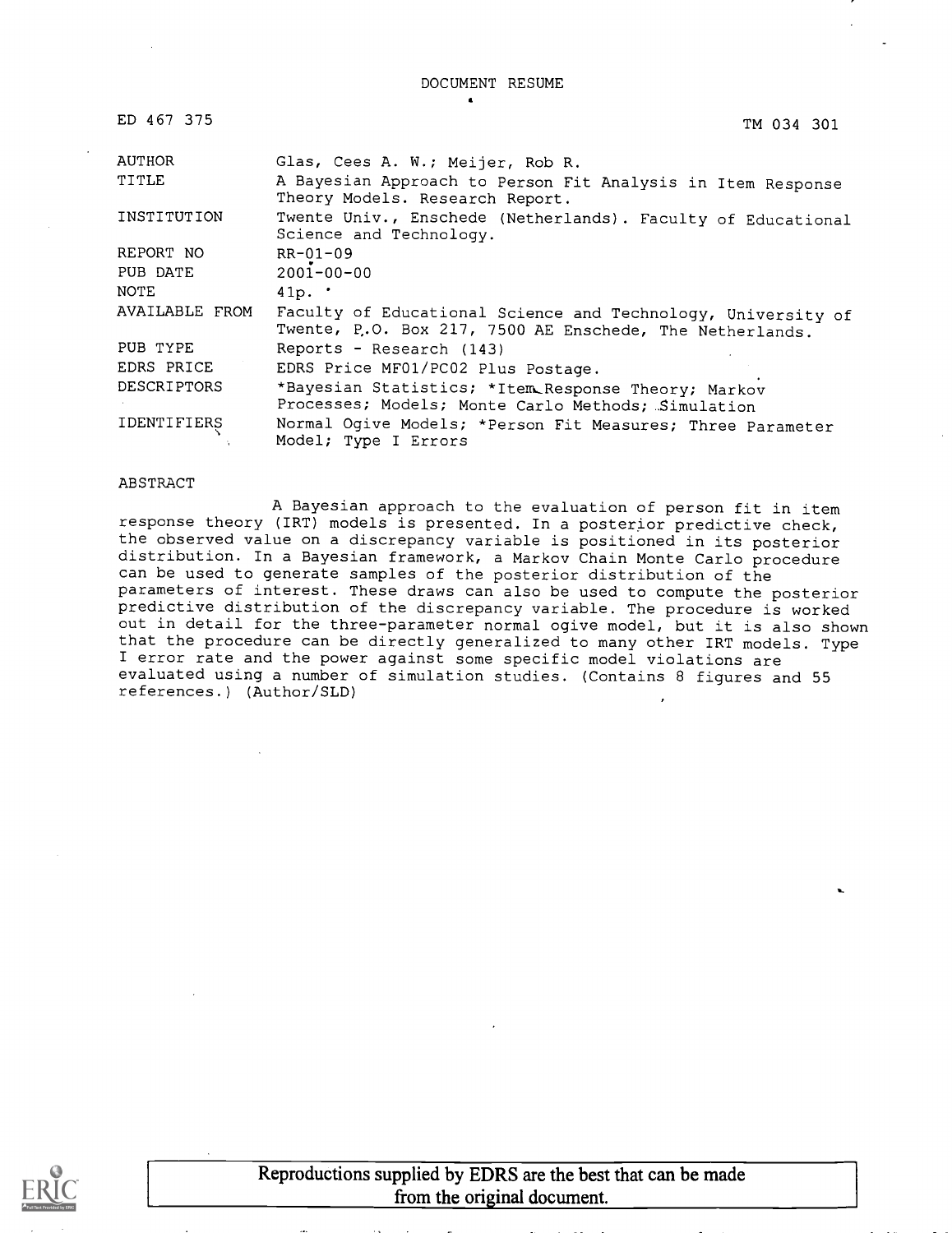

**M034301** 

Cees A.W. Glas

Rob R. Meijer

# A Bayesian Approach to Person Fit<br>  $\frac{2}{9}$  Analysis in Item Response<br>  $\frac{2}{9}$  Theory Medels Analysis in Item Response Theory Models



àŽ

TΜ

U<sub>u</sub>

U.S. DEPARTMENT OF EDUCATION Office of Educational Research and Improvement EDUCATIONAL RESOURCES INFORMATION

CENTER (ERIC) (51This document has been reproduced as received from the person or organization originating it.

Minor changes have been made to improve reproduction quality.

Points of view or opinions stated in this document do not necessarily represent official OERI position or policy.

PERMISSION TO REPRODUCE AND DISSEMINATE THIS MATERIAL HAS BEEN GRANTED BY

J. Nelissen

TO THE EDUCATIONAL RESOURCES INFORMATION CENTER (ERIC)

1



Department of\_ Educational Measurement and Data Analysis

|    |                 |   | ţ               |
|----|-----------------|---|-----------------|
|    | <b>COL</b><br>٠ | ï | <b>SERVICES</b> |
|    |                 |   | ţ<br>I          |
|    | ٠               |   |                 |
|    |                 |   |                 |
| í. |                 |   | i               |
|    |                 |   |                 |
|    |                 |   |                 |

### University of Twente

BEST COPY AVAILABLE 2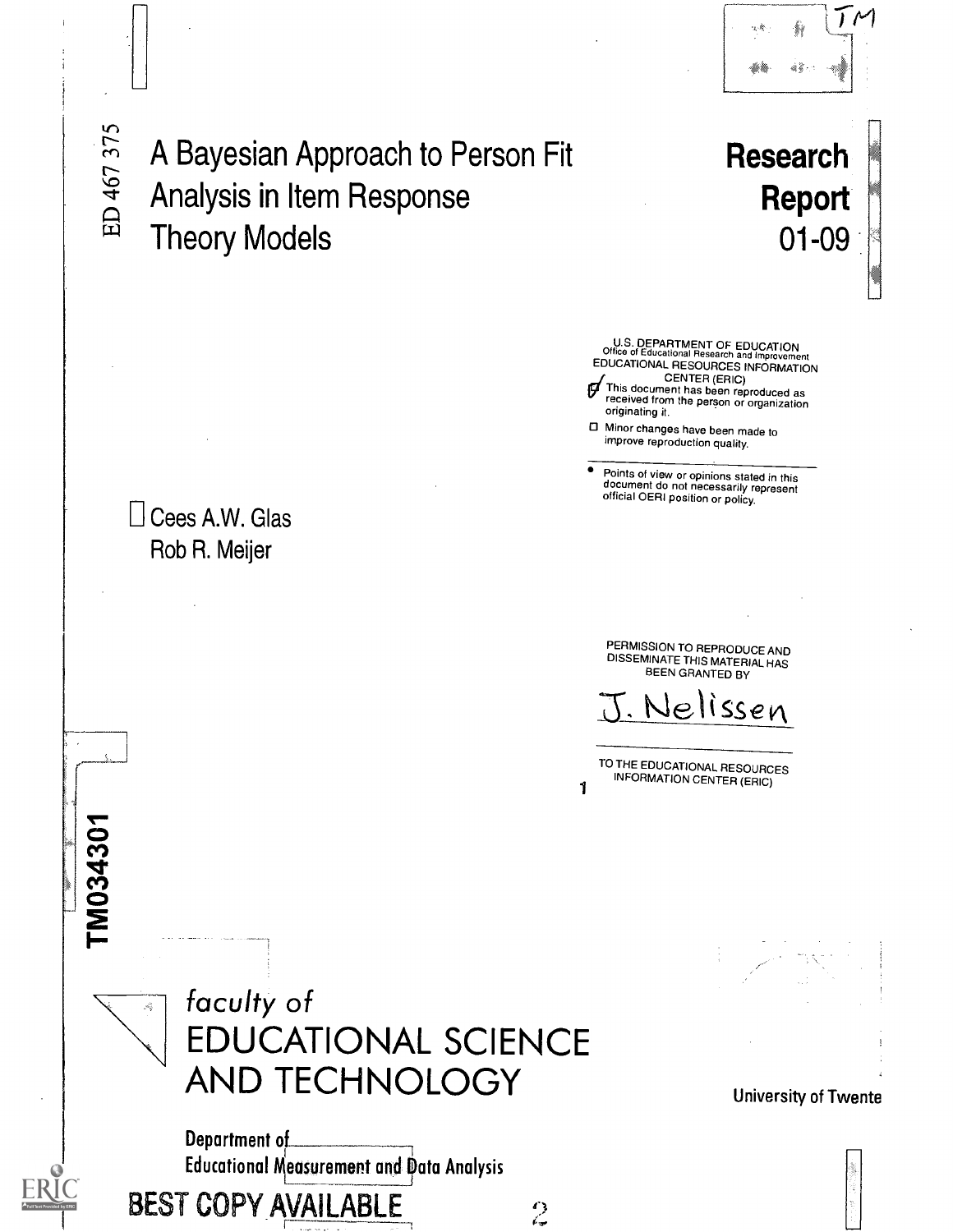# A Bayesian Approach to Person Fit Analysis In Item Response Theory Models

 $\hat{\mathcal{A}}$ 

Cees A.W. Glas Rob R. Meijer

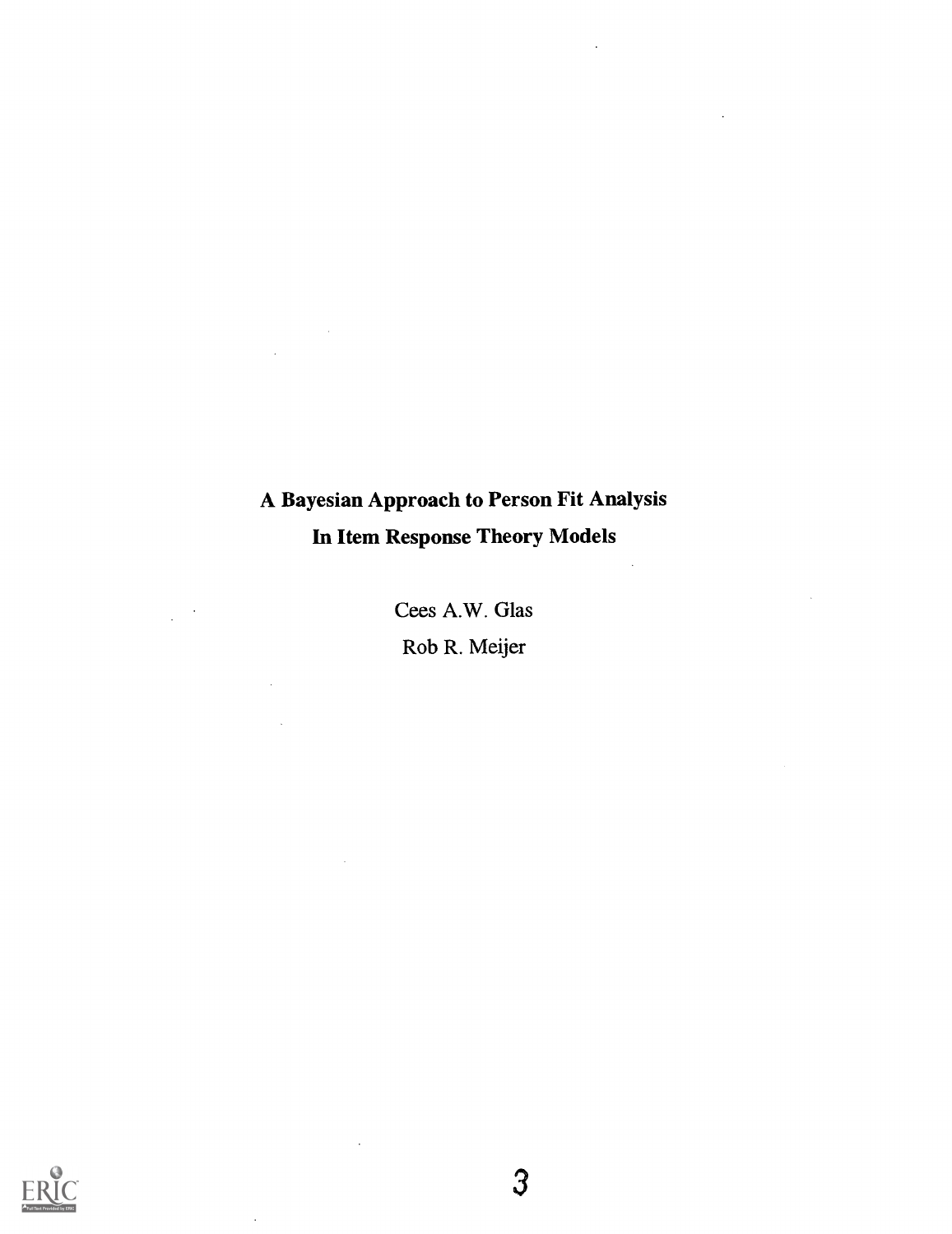#### Abstract

A Bayesian approach to the evaluation of person fit in item response theory (IRT) models is presented. In a posterior predictive check, the observed value on a discrepancy variable is positioned in its posterior distribution. In a Bayesian framework, a Markov chain Monte Carlo procedure can be used to generate samples of the posterior distribution of the parameters of interest. These draws can also be used to compute the posterior predictive distribution of the discrepancy variable. The procedure is worked out in detail for the 3-parameter normal ogive model, but it is also shown that the procedure can be directly generalized to many other IRT models. Type I error rate and the power against some specific model violations are evaluated using a number of simulation studies. *Index* terms: Bayesian statistics, item response theory, person fit, model fit, 3-parameter normal ogive model, posterior predictive check, power studies, type I error.

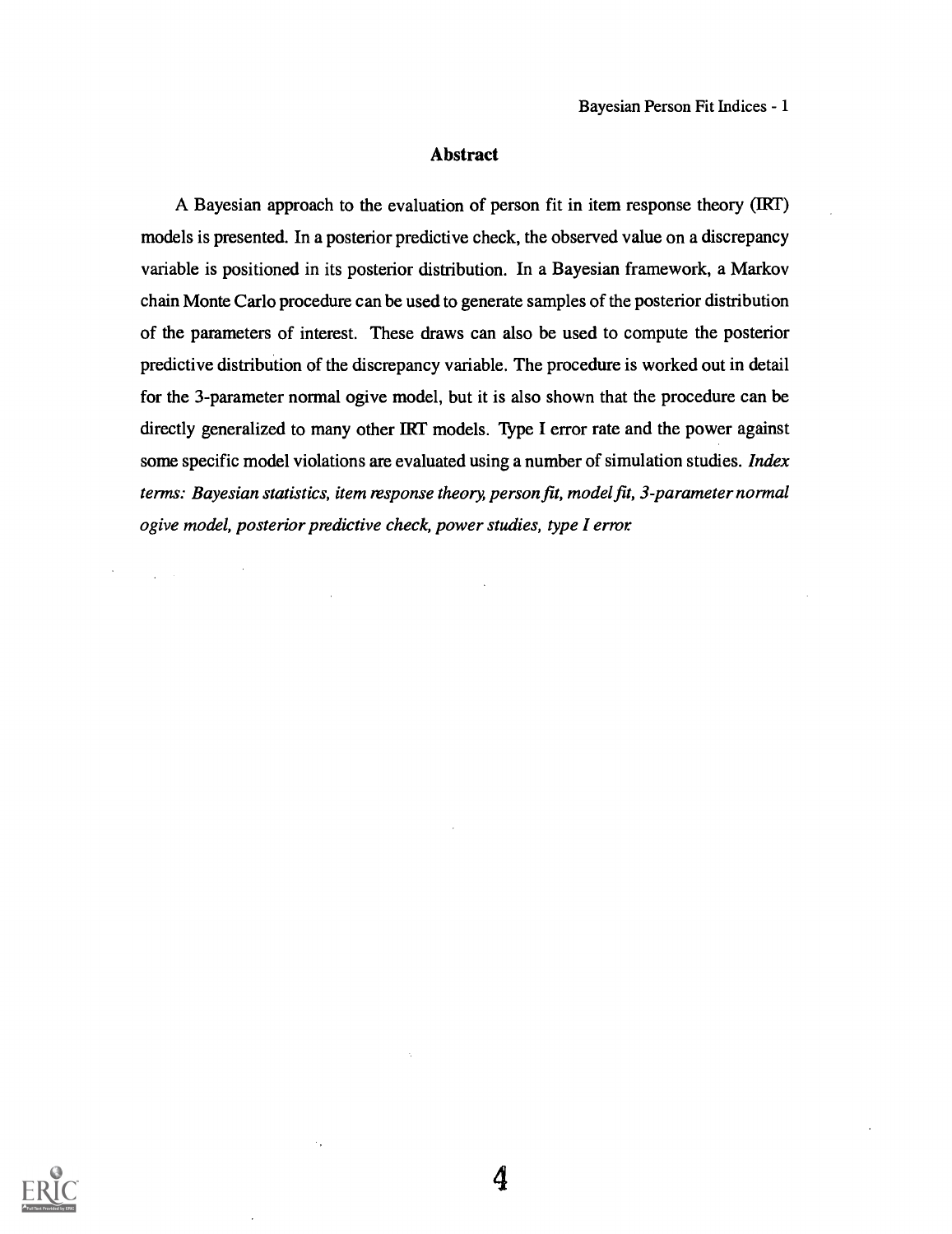Applications of item response theory (IRT) models to the analysis of test items, tests, and item score patterns are only valid if the IRT model holds. Fit of items can be investigated across persons and fit of persons can be investigated across items. Item fit is important because in psychological and educational measurement, instruments are developed that are used in a population of persons; item-fit then can help the test constructor to develop an instrument that fits an IRT model in that particular population. Item-fit statistics have been proposed by, for example, Mokken (1971), Andersen (1973), Yen (1981, 1984), Molenaar (1983), Glas (1988, 1999), and Orlando and Thissen (2000). As a next step, the fit of an individual's item score pattern can be investigated. Although a test may fit an IRT model, persons may produce patterns that are unlikely given the model, for example, because they have preknowledge of the correct answers to some of the most difficult items. Investigation of person fit may help the researcher to obtain additional information about the answering behavior of a person. By means of a person-fit statistic, the fit of a score pattern can be determined given that the IRT model holds. Some statistics can be used to obtain information at a subtest level and a more diagnostic approach can be followed. Meijer and Sijtsma (1995; in press) give an overview of person-fit statistics proposed for various IRT models.

To decide whether an item score pattern fits an IRT model, a sampling distribution under the null model, that is, the IRT model, is needed. Let  $t$  be the observed value of a person-fit statistic T. Then the significance probability or probability of exceedance is defined as the probability under the sampling distribution that the value of the test statistic is equal or smaller than the observed value, that is,  $p = P(T \le t)$ , or equal or larger than the observed value, that is,  $p = P(T \ge t)$ , depending on whether low or high values of the statistic indicate aberrant item score patterns. As will be discussed below, for some statistics theoretical asymptotic or exact distributions are known which can be used to classify an item score pattern as fitting or nonfitting. An alternative is to simulate data according to an IRT model based on the estimated item parameters and then determine p empirically (e.g., Reise, 1995, 1999; Reise & Widaman, 1999; Meijer & Nering, 1997). However, the true values of both the item and person parameters are unknown, and the

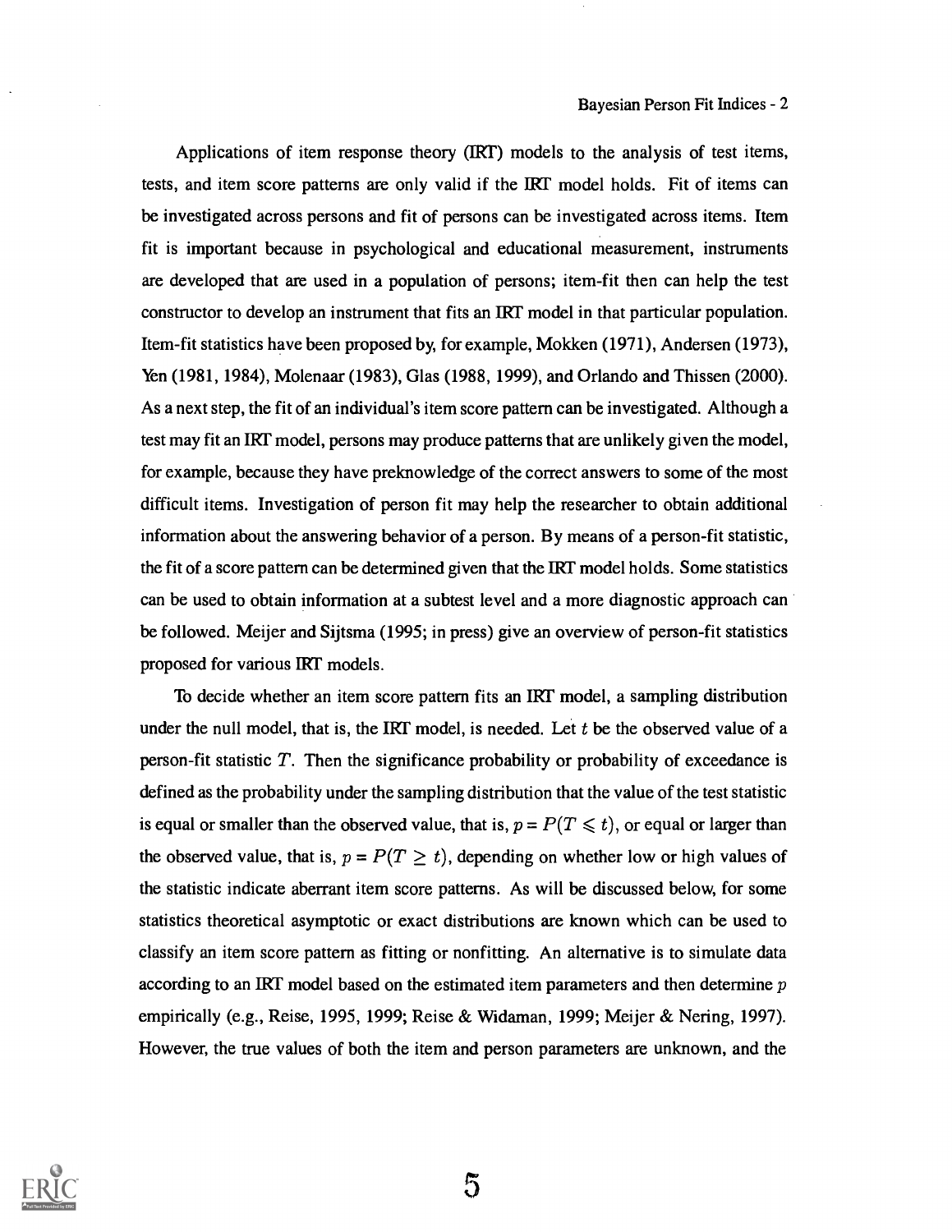uncertainty about these parameters is often not taking into account when simulating an empirical distribution.

In this article, we will explore an alternative approach based on a Bayesian framework and posterior predictive checks using Markov chain Monte Carlo (MCMC) methods. For more information on posterior predictive checks, refer to Meng (1994), Gelman, Carlin, Stern, and Rubin (1995), and Gelman, Meng, and Stern (1996). In principle, this approach applies to any IRT model, but in this study we will focus on the 3-parameter normal ogive (3PNO) model.

Compared to the traditional frequentist approach, this Bayesian approach has several advantages. First, there is no need to derive the theoretical sampling distribution of the statistic, which sometimes may be very difficult, if not impossible. Second, the personfit statistic may depend on unknown quantities as the item and person parameters which uncertainty is explicitly taken into account. The third advantage pertains to generality of the procedure. Simulation studies have show that a fully Bayesian approach to estimation of the parameters in simple MT models (say 1- or 2-parameter models) are generally not superior to estimates obtained by a maximum marginal likelihood (MML) procedure or a Bayes modal procedure (see, for instance, Baker, 1998, or Kim, 2001). However, the Bayesian approach also applies to complicated IRT models, where MML or Bayes modal approaches pose important problems. Recently, the fully Bayesian approach has been adopted to the estimation of IRT models with multiple raters, multiple item types, missing data (Patz & Junker, 1997, 1999), testlet structures (Bradlow, Wainer & Wang, 1999, Wainer, Bradlow & Du, 2000), latent classes (Hoijtink & Molenaar, 1997), models with a multi-level structure on the ability parameters (Fox & Glas, 2001) and the item parameters (Janssen, Tuerlinckx, Meulders & de Boeck, 2000), and multidimensional MT models (Beguin & Glas, 2001). The motivation for the recent interest in Bayesian inference and MCMC estimation procedures is that the complex dependency structures in the mentioned models require the evaluation of multiple integrals to solve the estimation equations in an MML or Bayes modal framework (Patz & Junker, 1999). These problems are easily avoided in an MCMC framework. Procedures for the evaluation of model fit,

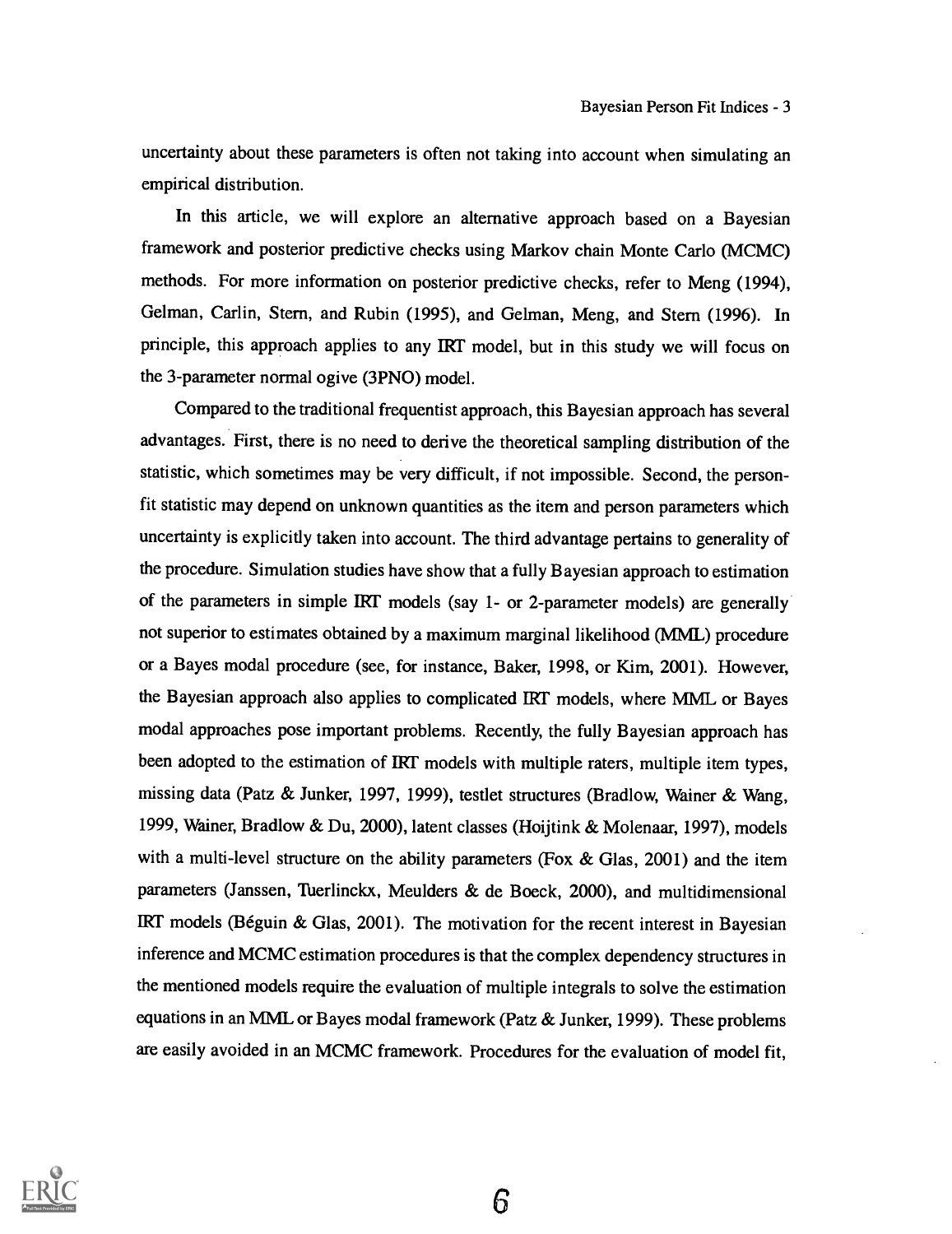such as the procedures for the evaluation of person fit presented here, can be directly generalized. This point will be returned to in the discussion. In this article, several wellknown person-fit statistics are generalized to the Bayesian framework. Note that Reise (2000) used empirical Bayes estimation methods in a logistic regression framework to determine the fit of an item score pattern.

This paper is organized as follows. First, we will introduce some relevant IRT models and some person-fit statistics that are often used. Second, we will discuss the principles of MCMC methods to sample the posterior distribution of a person-fit statistic. Third, we will conduct a simulation study in which we will investigate how many persons and how many items are needed in the sample to apply this method in practice. Finally, we will conduct a simulation study to determine the effectiveness of several person-fit statistics.

#### IRT models and Person Fit

In IRT (Rasch, 1960; Birnbaum, 1968; Mokken, 1971; Lord, 1980; Hambleton & Swaminathan, 1985; van der Linden & Hambleton, 1997) the probability of a correct response on item j  $(j = 1, ..., k)$ ,  $P_j(\theta)$ , is a function of the latent trait value  $\theta$  and a number of item characteristics. Often used models are the one, two, and three parameter logistic (1, 2, and 3PL) models (Hambleton & Swaminathan, 1985). For example, in the 3PL model, the item is characterized by a difficulty parameter  $\beta_j$ , a discrimination parameter  $\alpha_j$  and a (pseudo-)guessing probability  $\gamma_j$ , which is the lower asymptote of  $P_i(\theta)$  when  $\theta \to -\infty$ . Most person-fit studies have been conducted in the context of the logistic IRT models (Meijer & Sijtsma, in press). In a Bayesian framework, however, the 3PNO model (e.g., Lord, 1980, pp. 13-14) has some computational advantages, although the 3PNO model and the 3PL model are completely equivalent for all practical purposes. In the 3PNO model, the probability of correctly answering an item is given by

$$
P_j(\theta) = \gamma_j + (1 - \gamma_j)\Phi(\alpha_j \theta - \beta_j),\tag{1}
$$

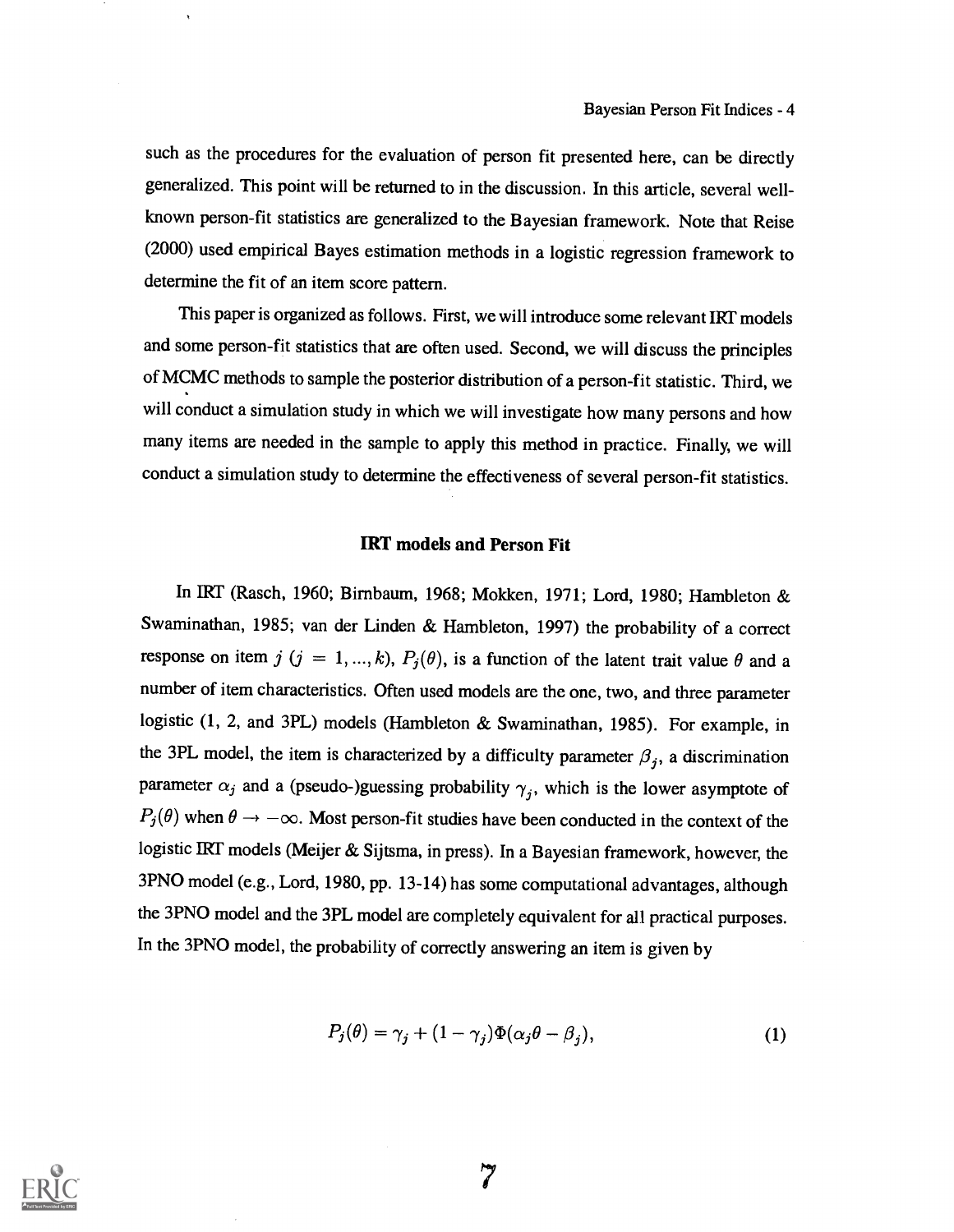where  $\Phi$  denotes the standard normal cumulative distribution.

To investigate the goodness-of-fit of item score patterns, several IRT-based person-fit statistics have been proposed. Most person-fit statistics have the form

$$
V(\theta) = \sum_{j=1}^{k} \left[ Y_j - P_j(\theta) \right]^2 v_j(\theta), \qquad (2)
$$

where  $Y_j$  is the response to item j, where the weight  $v_j(\theta)$  is often defined as an increasing function of the likelihood of the observed item scores. So the test is based on the discrepancy between the observed scores  $Y_j$  and the expected scores under the model,  $P_j(\theta)$ . A straightforward example of a member of the class defined by (2) is the Wstatistic by Wright and Stone (1979), which is defined as

$$
W = \frac{\sum_{j=1}^{k} [Y_j - P_j(\theta)]^2}{\sum_{j=1}^{k} P_j(\theta) [1 - P_j(\theta)]}
$$
(3)

A related statistic was proposed by Smith (1985, 1986) where the set of test items is divided into S non-overlapping subtests denoted  $A_s$  ( $s = 1, ..., S$ ). Then the unweighted between-sets fit statistic  $UB$  is defined as

$$
UB = \frac{1}{S - 1} \sum_{s=1}^{S} \frac{\sum_{j \in A_s} [Y_j - P_j(\theta)]^2}{\sum_{j \in A_s} P_j(\theta) [1 - P_j(\theta)]}.
$$
 (4)

Other obvious members of the class defined by (2) are two statistics proposed by Tatsuoka (1984):  $\zeta_1$  and  $\zeta_2$ . The  $\zeta_1$ -statistic is the standardization with a mean of 0 and unit variance of

$$
\zeta_1^* = \sum_{j=1}^k [P_j(\theta) - Y_j](n_j - \overline{n}_j),\tag{5}
$$

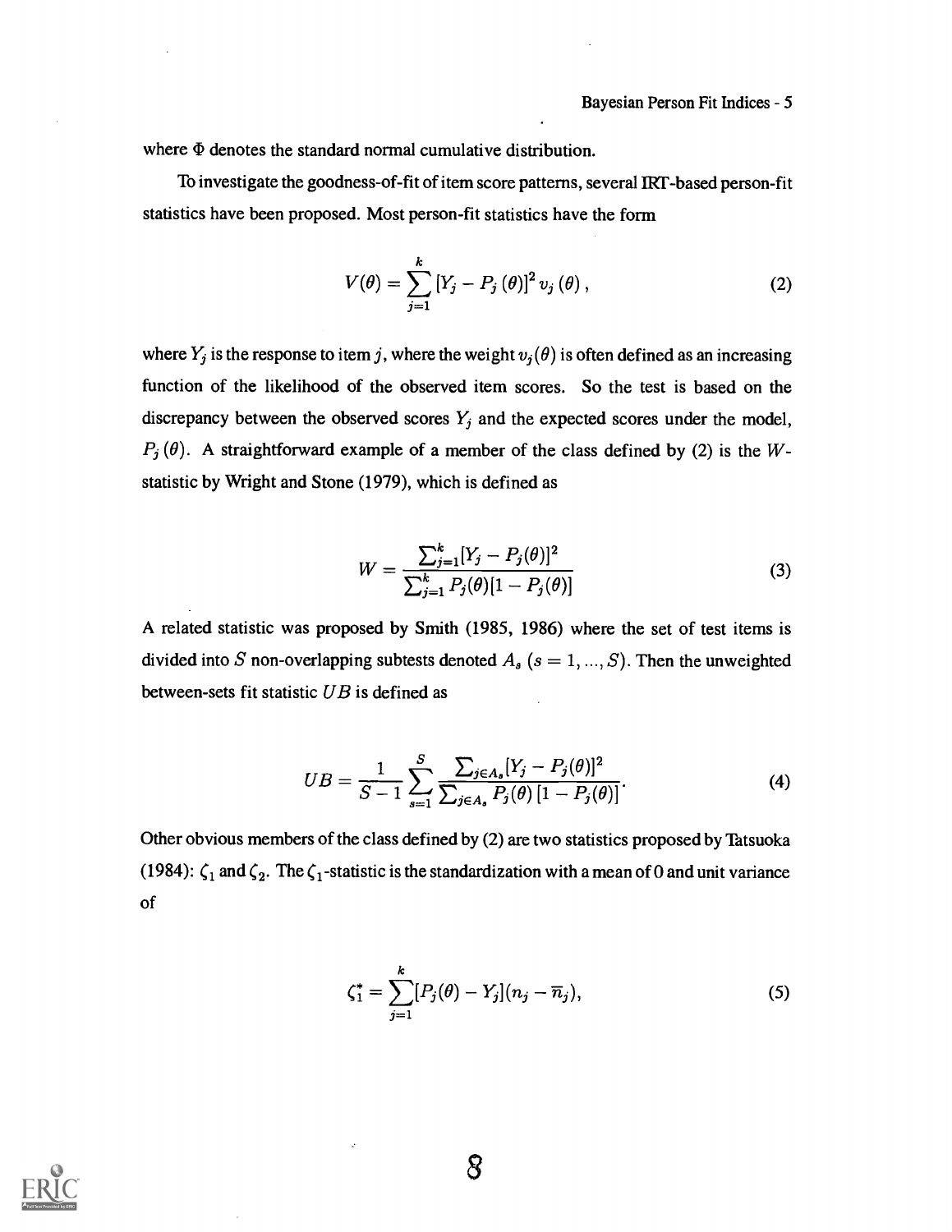where  $n_j$  denotes the number of correct answers to item j and  $\bar{n}_j$  denotes the mean number of correctly answered items in the test. The index will be positive indicating misfitting response behavior when easy items are incorrectly answered and difficult items are correctly answered, and it will also be positive if the number of correctly answered items deviates from the overall mean score of the respondents. If a response pattern is misfitting in both ways, the index will obtain a large positive value. The  $\zeta_2$ -statistic is a standardization of

$$
\zeta_2^* = \sum_{j=1}^k [P_j(\theta) - Y_j][P_j(\theta) - R/k] \tag{6}
$$

where  $R$  is the person's number-correct score on the test. This index is sensitive to item score patterns with correct answers to difficult items and incorrect answers to easy items; the overall response tendencies of the total sample of persons is not important here.

Another well-known person-fit statistic is the log-likelihood statistic

$$
l = \sum_{j=1}^{k} \{ Y_j \log P_j(\theta) + (1 - Y_j) \log[1 - P_j(\theta)] \},\tag{7}
$$

first proposed by Levine and Rubin (1979). It was further developed in Drasgow, Levine, and Williams (1985), and Drasgow, Levine, and McLaughlin (1991). Drasgow et al. (1985) proposed a standardized version  $l_z$  of l which was purported to be asymptotically standard normally distributed;  $l_z$  is defined as

$$
l_z = \frac{l - E(l)}{[Var(l)]^{\frac{1}{2}}},\tag{8}
$$

where  $E(l)$  and  $Var(l)$  denote the expectation and the variance of l, respectively. These quantities are given by

$$
E(l) = \sum_{j=1}^{k} \{ P_j(\theta) \log [P_j(\theta)] + [1 - P_j(\theta)] \log [1 - P_j(\theta)] \},
$$
 (9)

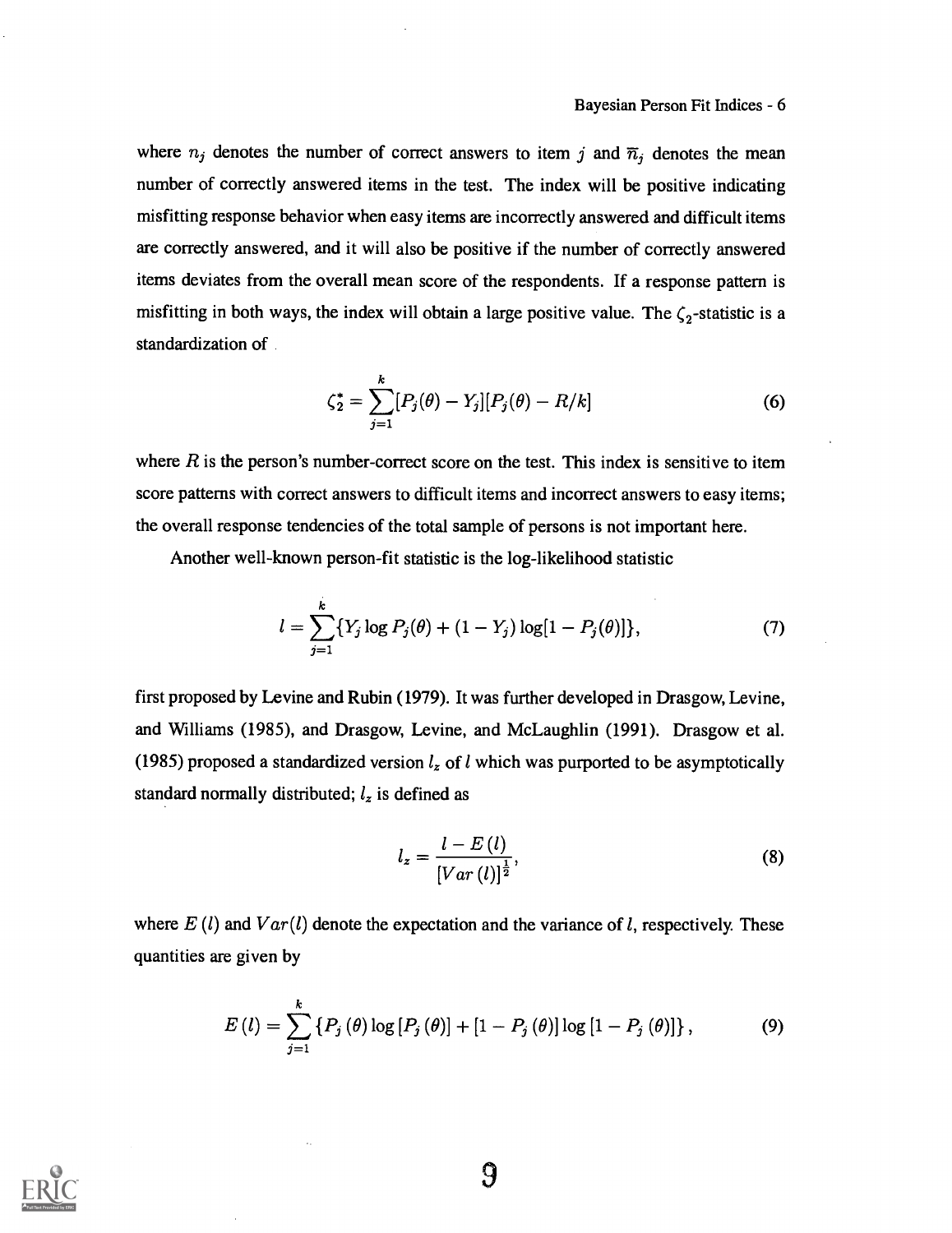#### Bayesian Person Fit Indices - 7

and

$$
Var(l) = \sum_{j=1}^{k} P_j(\theta) \left[1 - P_j(\theta)\right] \left[\log \frac{P_j(\theta)}{1 - P_j(\theta)}\right]^2.
$$
 (10)

It can easily be shown that  $l - E(l)$  can be written in the form of Equation (2) by choosing

$$
v_j(\theta) = \log\left(\frac{P_j(\theta)}{1 - P_j(\theta)}\right). \tag{11}
$$

The assessment of person fit is usually contaminated with the estimation of  $\theta$ . If  $\hat{\theta}$  is an estimate of  $\theta$  then the distributions of a person-fit statistic using  $\hat{\theta}$  instead of  $\theta$ will differ. For example, Molenaar and Hoijtink (1990) showed that the distribution of  $l<sub>z</sub>$  differs substantially from the standard normal distribution for short tests. Snijders (in press) derived expressions for the first two moments of the distribution:  $E\left|V(\hat{\theta})\right|$  and  $Var\left[V(\hat{\theta})\right]$  and performed a simulation study for relatively small tests consisting of 8 and 15 items and for large tests consisting of 50 and 100 items, fitting the 2PL model, and estimating  $\theta$  by maximum likelihood. The results showed that the approximation was satisfactory at Type I error levels of  $\alpha = 0.05$  and  $\alpha = 0.10$ , but that the empirical Type I error was smaller than the nominal Type I error for smaller values of  $\alpha$ . In fact, both the distribution of  $l_z$  and the version of  $l_z$  corrected for  $\hat{\theta}$ , denoted  $l_z^*$ , are negatively skewed (Snijders, in press; van Krimpen-Stoop & Meijer, 1999). This skewness influences the difference between nominal and empirical Type I error rates for small Type I error values. For example, Snijders (in press; see also Krimpen -Stoop and Meijer, 1999) found that for a 50-items test at  $\alpha = .05$  the discrepancy between the nominal and the empirical Type I error for  $l_z$  and  $l_z^*$  at  $\theta = 0$  was small (.001), whereas for  $\alpha = .001$  for both statistics it was larger (approximately .005). Van Krimpen-Stoop and Meijer (1999) found that increasing the item discrimination resulted in a distribution that was more negatively skewed. An alternative may be to use a  $\chi^2$ -distribution; statistical theory that incorporates the skewness of the distribution is not yet available, however, for the 2PL and 3PL models.

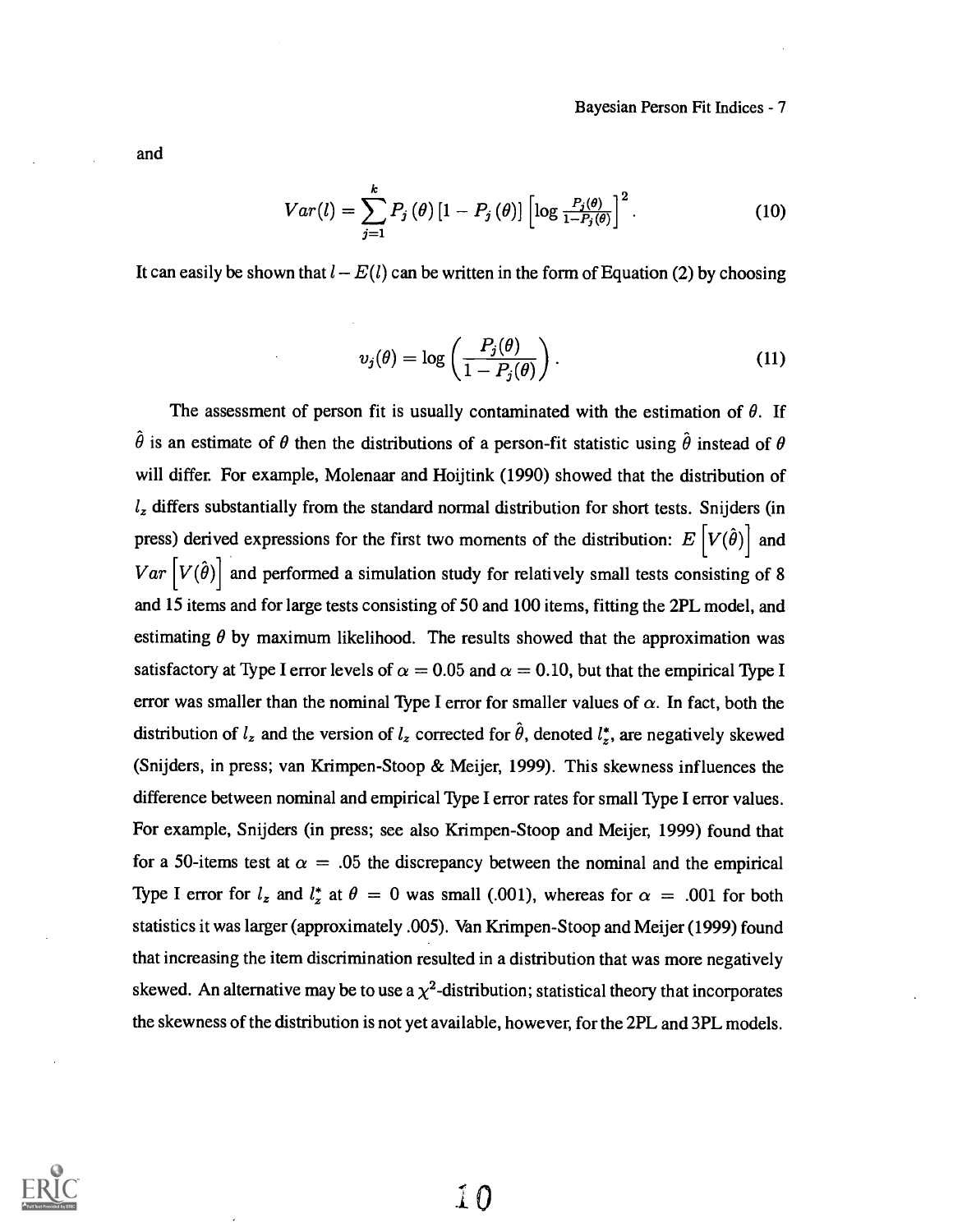Examples of person-fit tests outside the class defined by (2) are the uniformly most powerful (UMP) tests by Klauer (1991, 1995; see also Levine & Drasgow, 1988). Klauer's approach entails an UMP test for testing whether a person's item score pattern complies with the Rasch (1960) model against a specific alternative model that can be viewed as a generalization of the Rasch model. The statistic that forms the basis of an UMP test is the sufficient statistic for the parameters that have to be added to the null model (in this case the Rasch model) to define the alternative model.

For example, consider the test of the Rasch model against an alternative model where the ability parameter differs between subtest  $A_1$  and subtest  $A_2$ . Let  $\theta_1$  be the individual's ability on subtest  $A_1$  and let  $\theta_2$  be the individual's ability on subtest  $A_2$ . Furthermore, consider the number-correct score on the first and second subtest, respectively and let  $\delta$  $= \theta_1 - \theta_2$ . Then H<sub>0</sub>:  $\delta = 0$  can be tested against H<sub>1</sub>:  $\delta \neq 0$  using the number-correct score on either one of the subtests. Note that in an lRT model it is assumed that for each person the latent trait is invariant across items, if this is not the case this may point at aberrant response behavior. In contrast to, for example, calculating the log-likelihood as given in (7) or (8) we now explicitly test against an alternative hypothesis. So when the null hypothesis is rejected for a particular person this person can be classified as aberrant. We will denote the statistical test where we test if the total score on the first subtest is too high compared to what we expect based on the model as  $T_1$ , and we will denote the statistical test where we test if the test score on the second subtest is too high compared to what we expect on the basis of the model as  $T_2$ .

As another example, Klauer (1991, 1995) proposed a person-fit test for violation of the assumption of local independence using an alternative model proposed by Kelderman (1984, also see, Jannarone, 1986) where the probability of a response pattern  $(y_1, ..., y_j, ..., y_k)$  is given by

$$
P(y_1, ..., y_j, ..., y_k | \theta) \propto \exp \left[ \sum_{j=1}^k y_j (\theta - \beta_j) + \sum_{j=1}^{k-1} y_j y_{j+1} \delta \right].
$$
 (12)

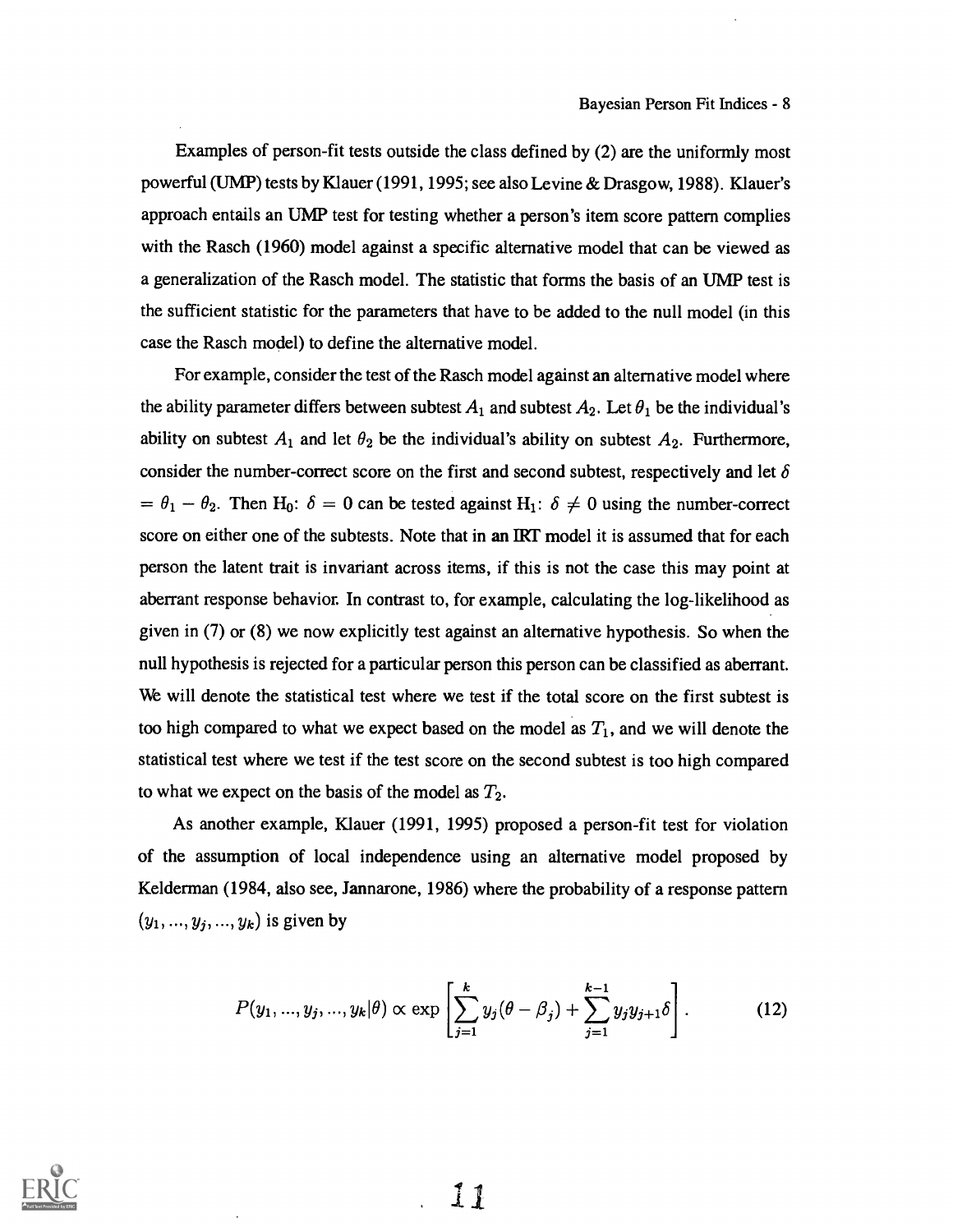Note that  $\delta$  models the dependency between  $y_j$  and  $y_{j+1}$ . If  $\delta = 0$  the model equals the Rasch model. An UMP test denoted as  $T_{lag}$  of the null hypothesis  $\delta = 0$  can be based on a the sufficient statistic with realizations  $\sum_{j=1}^{k-1} y_j y_{j+1}$ .

When the item discrimination parameters  $\alpha_i$  are considered known, the principle of the UMP test can also be applied to the 2PL model. Analogous UMP tests for the 3PL model and the normal ogive model cannot be derived because these models have no sufficient statistic for  $\theta$ . Even though UMP tests do not exist for these models, the notion of using statistics related to the parameters of an alternative model as a basis of a test is intuitively appealing. Therefore, the generalizations of these tests to the 3PNO model in a Bayesian framework will also be studied below.

#### Bayesian estimation of the 3PNO model

In this study, an MCMC procedure will be used to generate the posterior distributions of interest. The MCMC chains will be constructed using the Gibbs sampler (Gelfand  $\&$ Smiths, 1990). To implement the Gibbs sampler, the parameter vector is divided into a number of components, and each successive component is sampled from its conditional distribution given sampled values for all other components. This sampling scheme is repeated until the sampled values form stable posterior distributions.

Albert (1992; see also Baker, 1998) applies Gibbs sampling to estimate the parameters of the well known 2PNO model (e.g., Lord & Novick, 1968). Johnson and Albert (1999, Section 6.9) generalized the procedure to the 3PNO. For application of the Gibbs sampler, it is important to create a set of partial posterior distributions that are easy to sample from. This often involves the data augmentation, that is, the introduction of additional latent variables that lead to a simple set of posterior distributions. In the Gibbs sampling algorithm, these latent variables are sampled along with the variables of interest. The present procedure is based on two data augmentation steps. The first step entails the

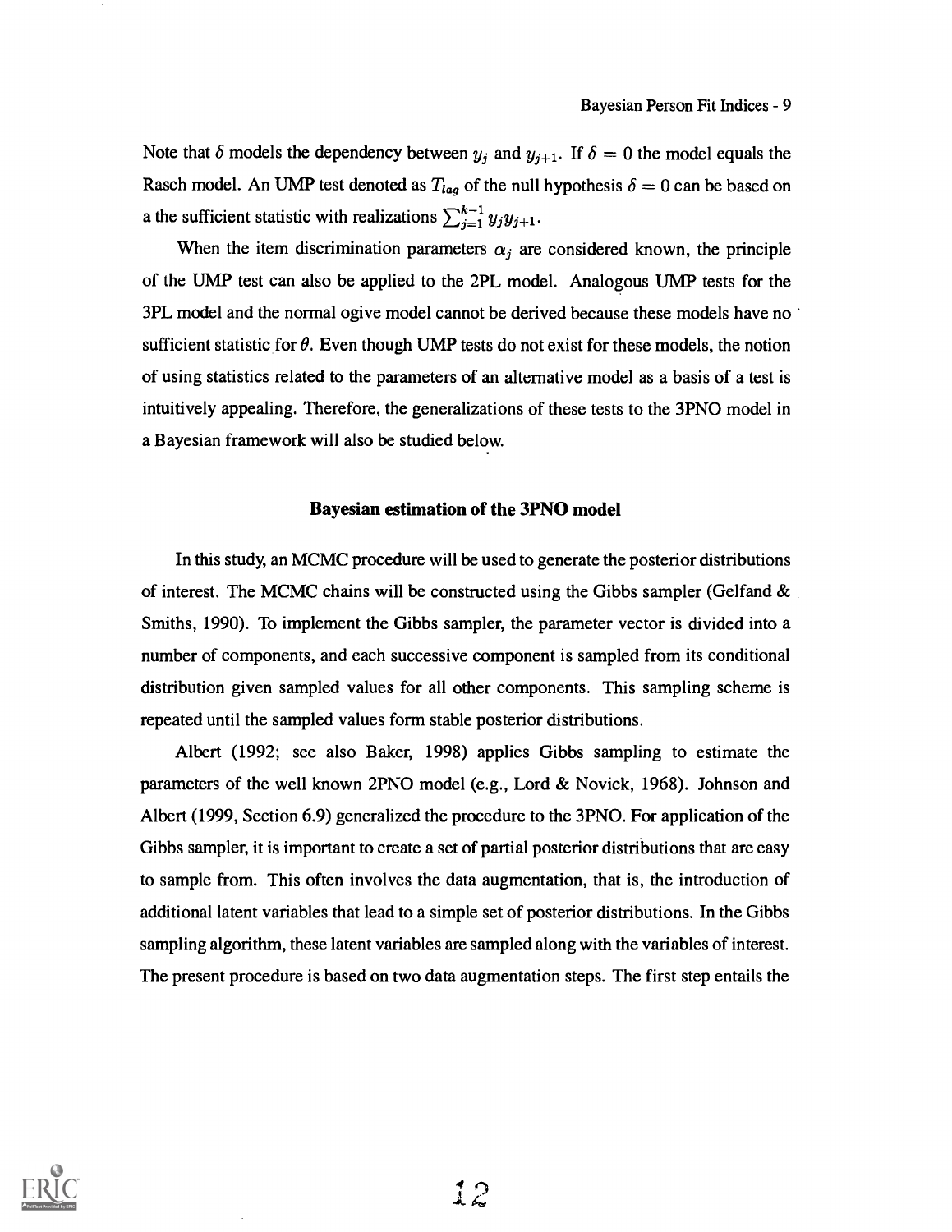introduction of binary variables  $W_{ij}$  such that

$$
W_{ij} = \begin{cases} 1 & \text{if person } i \text{ knows the correct answer to item } j \\ 0 & \text{if person } i \text{ does not know the correct answer to item } j. \end{cases}
$$
 (13)

So if  $W_{ij} = 0$ , person i guessed the response to item j, if  $W_{ij} = 1$ , person i knows the right answer and gives a correct response. The relation between  $W_{ij}$  and the observed response variable  $Y_{ij}$  is given by a model where  $\Phi(\eta_{ij})$ , with  $\eta_{ij} = \alpha_j \theta_i - \beta_j$ , is the probability that the respondent knows the item and gives a correct response with probability one, and a probability  $(1-\Phi(\eta_{ij}))$  that the respondent does not know the item and guesses with  $\gamma_j$  as the probability of a correct response. So the probability of a correct response is a sum of a term  $\Phi(\eta_{ij})$  and a term  $\gamma_j (1 - \Phi(\eta_{ij}))$ . Summing up we have

$$
P(W_{ij} = 1 | Y_{ij} = 1, \eta_{ij}, \gamma_j) \propto \Phi(\eta_{ij})
$$
  
\n
$$
P(W_{ij} = 0 | Y_{ij} = 1, \eta_{ij}, \gamma_j) \propto \gamma_j (1 - \Phi(\eta_{ij}))
$$
  
\n
$$
P(W_{ij} = 1 | Y_{ij} = 0, \eta_{ij}, \gamma_j) = 0
$$
  
\n
$$
P(W_{ij} = 0 | Y_{ij} = 0, \eta_{ij}, \gamma_j) = 1.
$$
\n(14)

The second data augmentation step is derived using a rationale which is analogous to a rationale often used as a justification of the 2PNO (see, for instance, Lord, 1980, Section 3.2). In that rationale, it is assumed that, if person i is presented item j, a latent variable  $Z_{ij}$  is drawn from a normal distribution with mean  $\eta_{ij}$  and a variance equal to one. A correct response  $y_{ij} = 1$  is given when the drawn value is positive. Analogously, in the present case, a variable  $Z_{ij}$  is introduced with a distribution defined by

$$
Z_{ij}|W_{ij} = w_{ij} \sim \begin{cases} N(\eta_{ij}, 1) \text{ truncated at the left by 0} & \text{if } W_{ij} = 1\\ N(\eta_{ij}, 1) \text{ truncated at the right by 0} & \text{if } W_{ij} = 0. \end{cases}
$$
 (15)

The item parameters  $\alpha$  have a prior  $p(\alpha, \beta) = \prod_{i=1}^{k} I(\alpha_i > 0)$ , which insures that the discrimination parameters are positive. Note that this prior is uninformative with respect

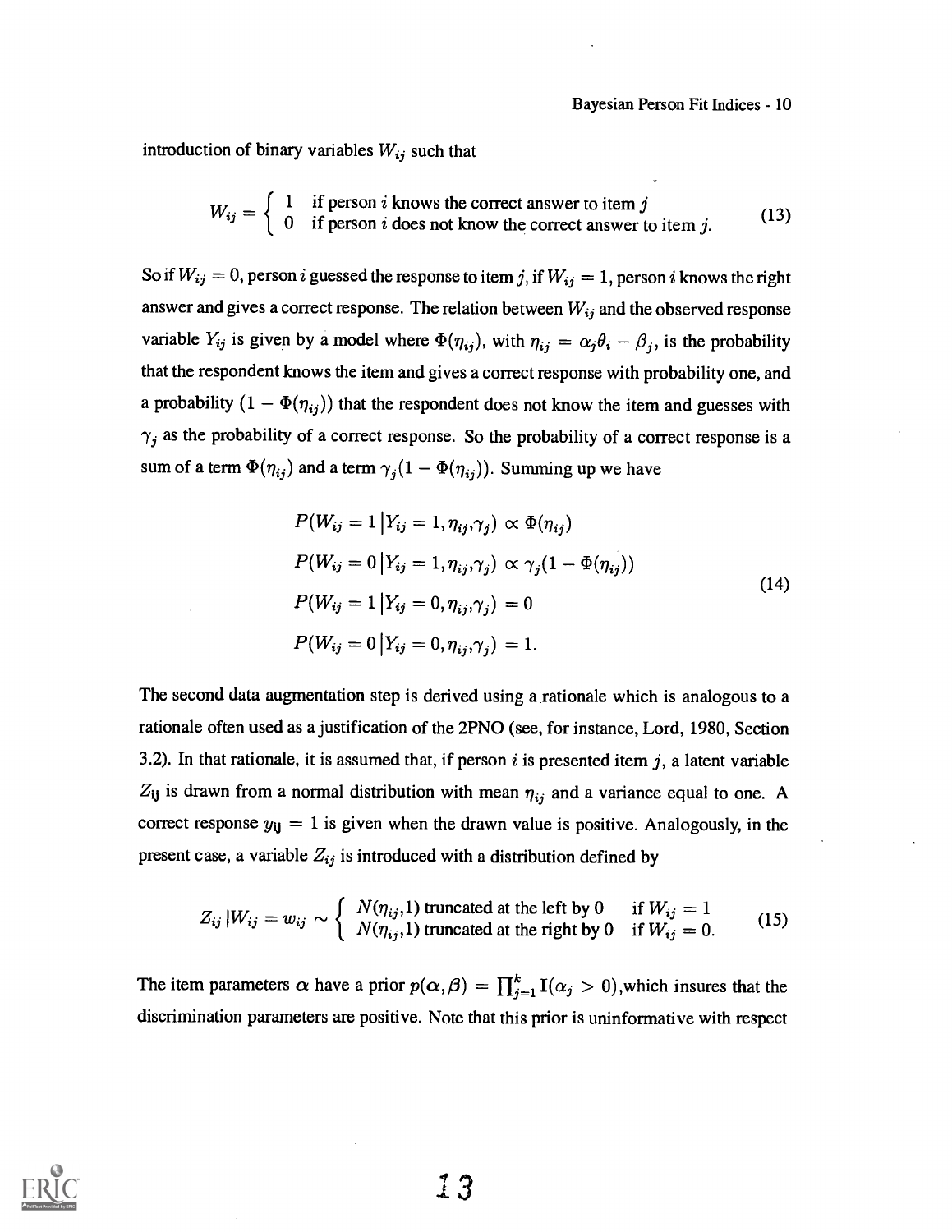to  $\beta$ . The guessing parameter  $\gamma_j$  has the conjugate prior Beta(a, b). The ability parameters  $\theta$  have a standard normal distribution, that is,  $\mu = 0$  and  $\sigma = 1$ .

The procedure described below is based on the Gibbs sampler. The aim of the procedure is to simulate samples from the joint posterior distribution of  $\alpha$ ,  $\beta$ ,  $\gamma$ ,  $\theta$ , z and w, given the data y, which are the responses of  $n$  test takers to  $k$  items. This posterior distribution is given by

$$
p(\alpha, \beta, \gamma, \theta, \mathbf{z}, \mathbf{w} | \mathbf{y}) = p(\mathbf{z}, \mathbf{w} | \mathbf{y}; \alpha, \beta, \gamma, \theta) p(\gamma) p(\alpha, \beta) p(\theta)
$$
  

$$
= C \prod_{i=1}^{n} \prod_{j=1}^{k} p(z_{ij} | w_{ij}, \eta_{ij}) p(w_{ij} | y_{ij}, \eta_{ij}, \gamma_{j}) p(\gamma_{j}) \mathbf{I}(\alpha_{j} > 0)
$$
  

$$
\phi(\theta_{i}; \mu = 0, \sigma = 1)
$$
 (16)

where  $p(w_{ij} | y_{ij}, \eta_{ij}, \gamma_j)$  is given by (14) and  $p(z_{ij} | w_{ij}, \eta_{ij})$  follows from (15).

Although the distribution given by (16) has an intractable form, as a result of the two data augmentation steps, the conditional distributions of  $\alpha$ ,  $\beta$ ,  $\gamma$ ,  $\theta$ , z and w are now each tractable and easy to sample from. A draw from the full conditional distribution can be obtained in the following steps.

Step 1 The posterior  $p(\mathbf{z}, \mathbf{w} | \mathbf{y} ; \alpha, \beta, \gamma, \theta)$  is factored as  $p(\mathbf{z} | \mathbf{y} ; \mathbf{w}, \alpha, \beta, \gamma, \theta)$  $p(\mathbf{w} | \mathbf{y} ; \alpha, \beta, \gamma, \theta)$ , and values of w and z are drawn in two substeps:

- Draw  $w_{ij}$  from the distribution of  $W_{ij}$  conditional on the data y and  $\alpha, \beta, \gamma, \theta$ , given by (14).
- Draw  $z_{ij}$  from the conditional distribution of  $Z_{ij}$  given all other variables using (15),

Step 2 Draw from the conditional distribution of  $\theta$  given the values  $z, w, \alpha, \beta, \gamma$ , and y. Since  $p(\theta | y; z, w, \alpha, \beta, \gamma, \theta)$  is proportional to  $p(z | \theta \alpha, \beta)p(\theta)p(\gamma, w, y | z, \alpha, \beta)$ , and the last term also does not depend on  $\theta$ , it follows from the definition of  $Z_{ij}$  given above that the error term  $\varepsilon_{ij}$  in  $Z_{ij} - \beta_j = \alpha_j \theta_i + \varepsilon_{ij}$  is a normally distributed. So the full-conditional distribution of  $\theta$  entails a normal model for the regression of  $Z_{ij} - \beta_j$  on  $\alpha_j$ , with  $\theta_i$  as a regression coefficient which has a normal prior with parameters  $\mu = 0$ and  $\sigma = 1$ . (see, for instance, Gelman, et al., 1995, p.45 and p.78)

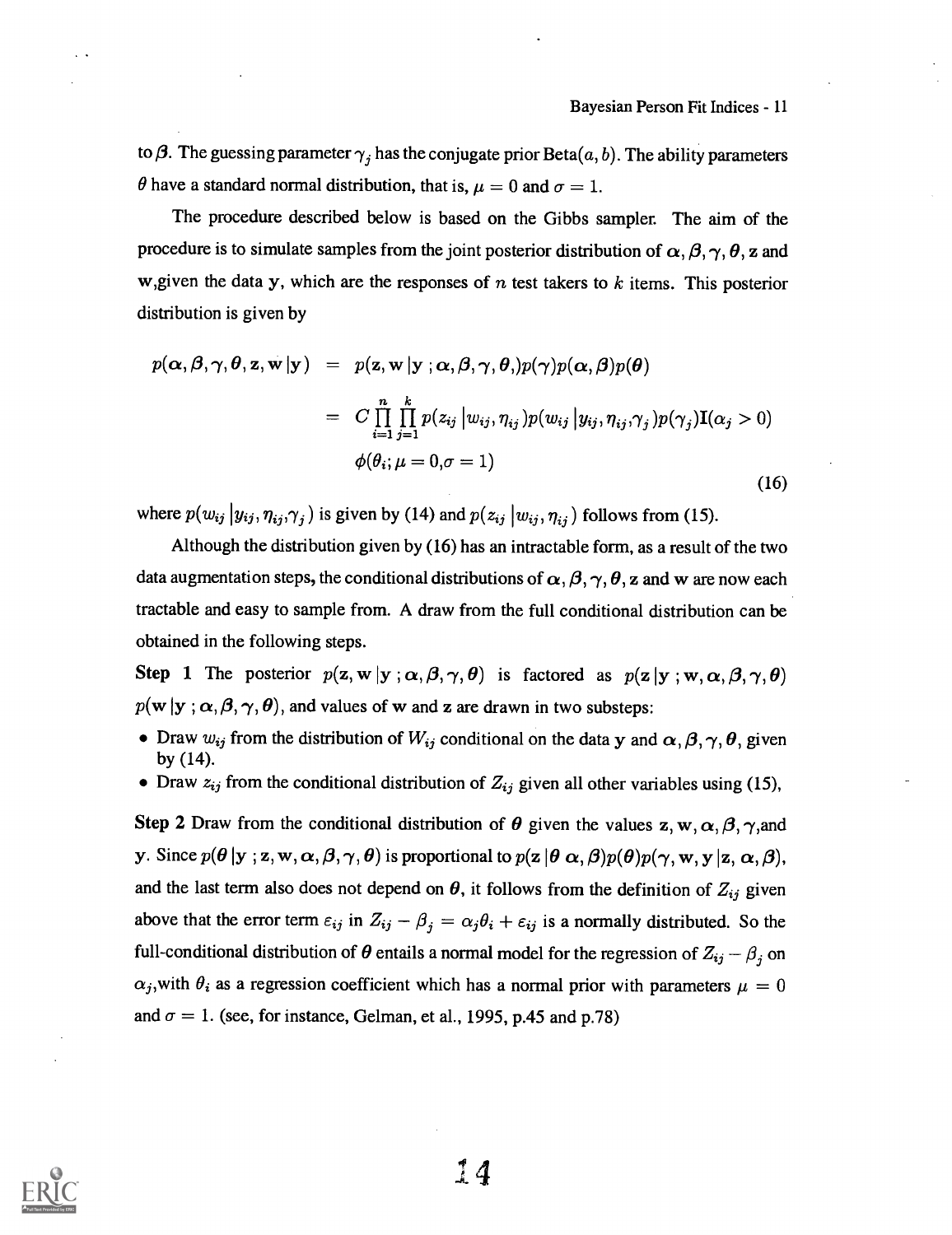Step 3 Draw from the conditional distribution of the parameters of item j,  $\alpha_{j}$ , and  $\beta_{j}$ . Analogous to the previous step, also this step entails sampling from a regular normal linear model. Defining  $\mathbf{Z}_j = (Z_{1j},..., Z_{nj})^T$ , and  $\mathbf{X} = (\theta, -1)$ , with  $-1$  being the n dimensional column vector with elements -1, the two items parameters can be viewed as regression coefficients in  $\mathbf{Z}_j = \mathbf{X}(\alpha_j, \beta_j)^T + \epsilon$ , where  $\epsilon$  is a vector of random errors. So also this step boils down to sampling the regression coefficients in a regular Bayesian linear regression problem.

Step 4 Sample from the conditional distribution of  $\gamma_i$ . The likelihood of  $w_{1i}, ..., w_{nj}$  is a binomial with parameter  $\gamma_i$ . With the noninformative conjugate Beta prior introduced above, the posterior distribution of  $\gamma_j$  also follows a beta distribution (see, for instance, Gelman, et al., 1995, Section 2.1).

So the procedure boils down to iteratively generating a number of sequences of parameter values using these four steps. Convergence can be evaluated by comparing the between- and within-sequence variance (see, for instance, Gelman, et al., 1995). Starting points of the sequences can be provided by the Bayes modal estimates of BILOG-MG (Zimowski, Muraki, Mislevy, & Bock, 1996). For more information on this algorithm refer to Albert (1992), Baker (1998), and Johnson and Albert (1999).

In the Bayesian approach, the posterior distribution of the parameters of the 3PNO model, say  $p(\xi|y)$ , is simulated using a Markov chain Monte Carlo (MCMC) method proposed by Johnson and Albert (1999). Person fit will be evaluated using a posterior predictive check based on an index  $T(y, \xi)$ . When the Markov chain has converged, draws from the posterior distribution can be used to generate model-conform data  $y^{rep}$ and to compute a so-called Bayes p-value defined by

$$
\Pr(T(y^{rep}, \xi) \ge T(y, \xi) \mid y). \tag{17}
$$

So person-fit is evaluated by computing the relative proportion of replications, that is, draws of  $\xi$  from  $p(\xi|y)$ , where the person-fit index computed using the data,  $T(y,\xi)$ , has a smaller value than the analogous index computed using data generated to conform

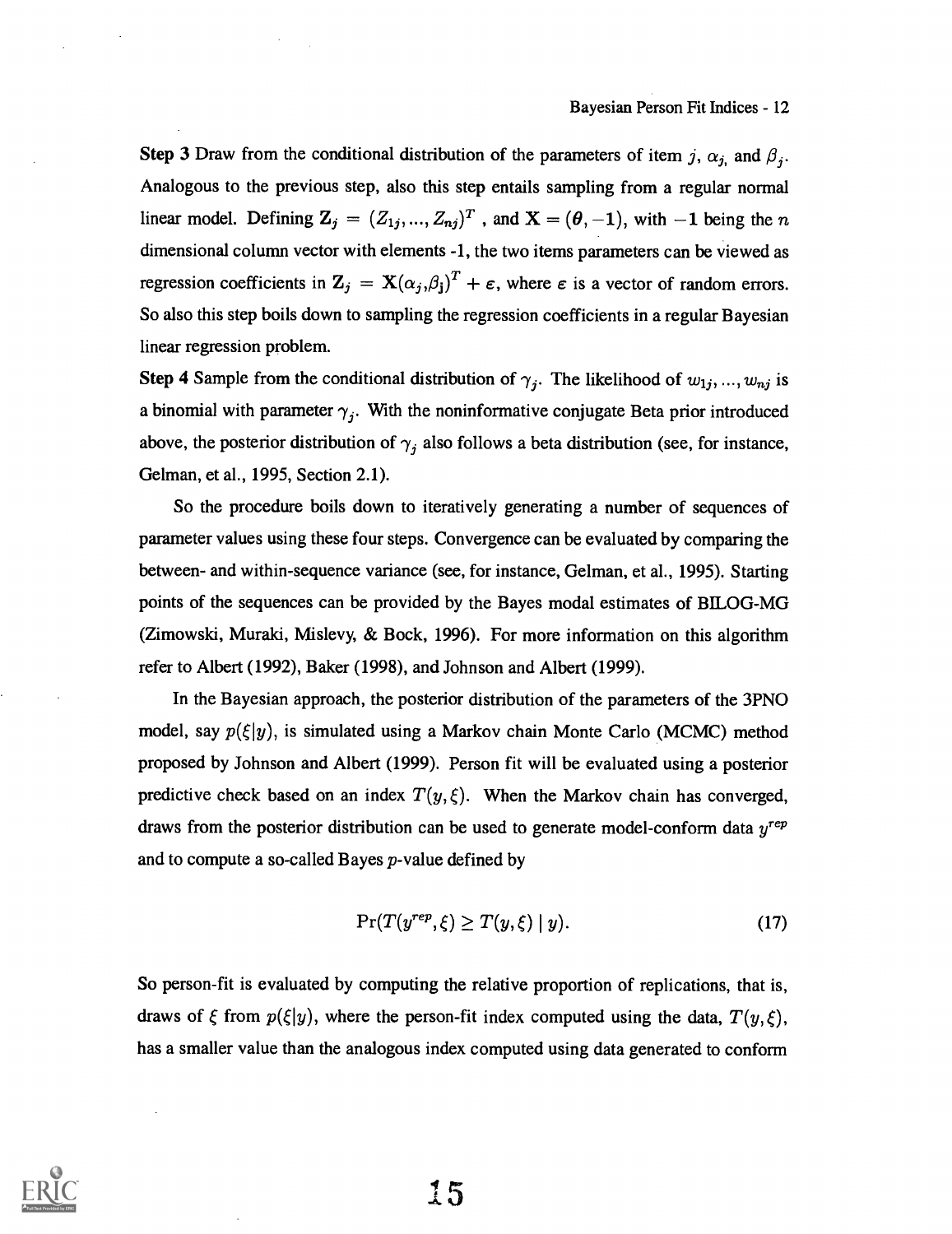the IRT model, that is  $T(y^{rep}, \xi)$ . Posterior predictive checks are performed by inserting the person-fit statistics given in the previous section into Equation (17). After the burnin period, when the Markov Chain has converged, in every *n*-th iteration ( $n \geq 1$ ), using the current draw of the item- and person parameters, a person-fit index  $T(y, \xi)$ is computed, a new model-conform response pattern is generated, and a value  $T(y^{rep}, \xi)$ is computed. Finally, a Bayesian  $p$ -value is computed as the proportion of iterations were  $T(y^{rep}, \xi) \geq T(y, \xi).$ 

#### Simulation studies

This simulation study consists of two parts. In the first part we will investigate the Type I error rate as a function of test length and sample size. In the second part we will investigate the detection rates of the different statistics for different model violations, test lengths, and sample sizes. Furthermore, we will investigate the impact of nonfitting item scores on the bias in  $\theta$  as a function of the number of test items affected by lack of model fit. In all three simulation studies we will use the statistics l, W, UB,  $\zeta_1, \zeta_2, T_{lag}, T_1$  and  $T_2$  as defined above.

#### Study 1: Type I Error Rate

#### Method

The simulation studies with respect to the Type I error rate were performed in two conditions: one with random and one with fixed item parameters. In both conditions, the ability parameters were drawn from a standard normal distribution. In the first condition, for every replication the item parameters were drawn from the default prior distributions used in BILOG-MG. The guessing parameter  $\gamma$  was drawn from a Beta $(a, b)$  distribution with a and b equal to 5 and 17, respectively. This results in a mean  $\gamma$  of 0.20. Further, the item discrimination parameters were drawn from a lognormal distribution with mean zero and a variance equal to 0.5 and the item difficulty parameters  $\beta$  were drawn from a normal distribution, also with mean zero and variance 0.50. In the second condition, the



 $\frac{1}{2}6$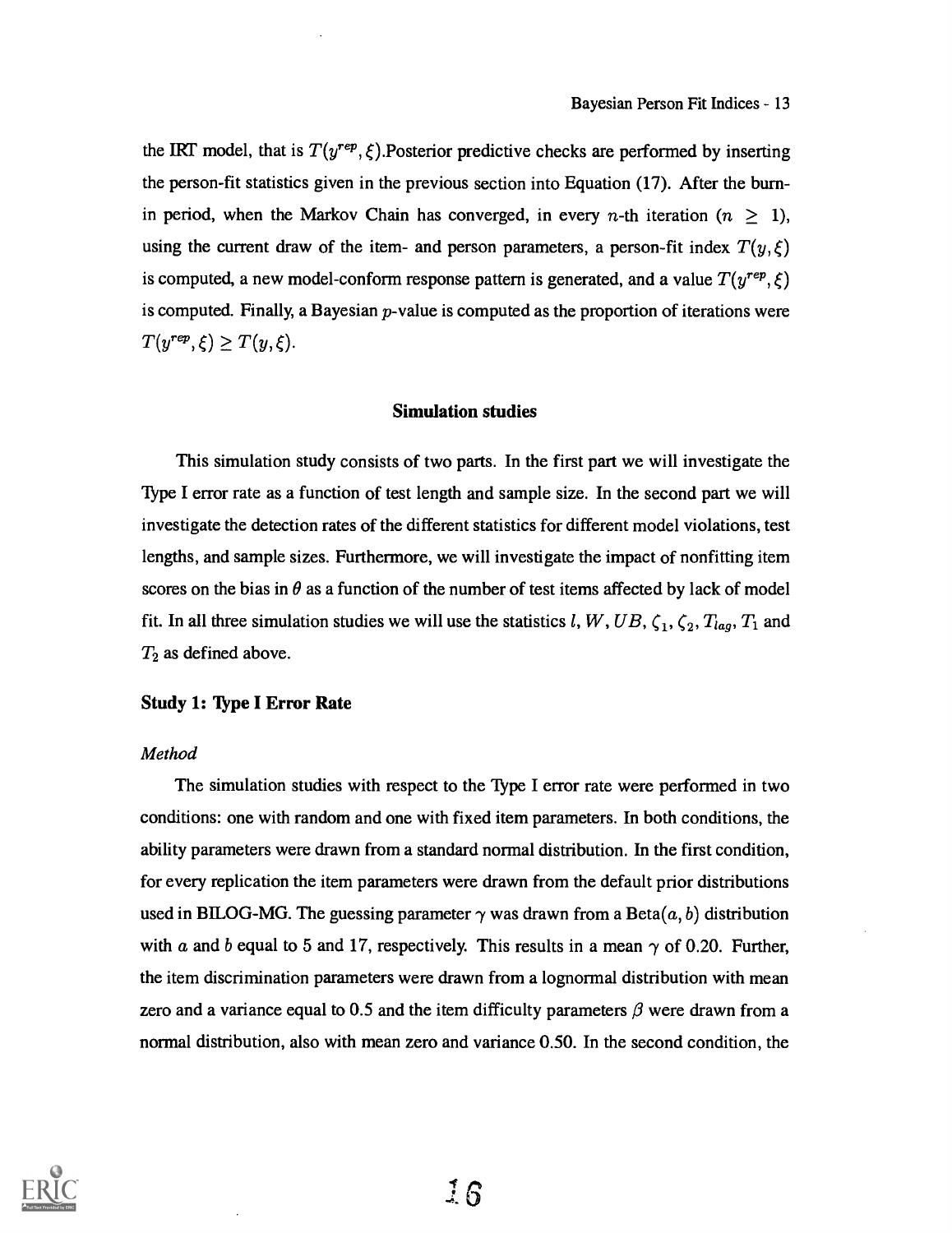item parameters were fixed. The  $\gamma$  was fixed to 0.20 for all items. Item difficulty and discrimination parameters were chosen as follows:

- for a test length  $k = 30$ , three values of the discrimination parameter, 0.5, 1.0, and 1.5, were crossed with ten item difficulties  $\beta_i = -2.00 + 0.40(i - 1), i = 1, ..., 10$ .
- for a test length  $k = 60$ , three values of discrimination parameters, 0.5, 1.0, and 1.5, were crossed with twenty item difficulties  $\beta_i = -2.00 + 0.20(i - 1), i = 1, ..., 20$ .

Three samples sizes were used:  $n = 100$ ,  $n = 400$ , and  $n = 1000$ . The true values of the parameters were used as starting values for the MCMC procedure. The procedure had a run length of 4000 iterations with a burn-in period of 1000 iterations. That is, the first 1000 iterations were discarded. In the remaining 3000 iterations,  $T(y^{rep}, \xi)$  and  $T(y, \xi)$  were computed every 5 iterations. So the posterior predictive checks were based on 600 draws. For the statistics that uses a partitioning of the items into subtests, the items were ordered according to their item difficulty  $\beta$  and then two subtests of equal size were formed, one with the difficult and one with the easy items. Finally, for every condition, 100 replications were simulated and the proportion of replications with a Bayesian p-value less than 0.05 was determined.

#### Results

### Insert Table 1 and 2 about here

The results for the condition with random item parameters are shown in Table 1; the results for the condition with fixed item parameters are shown in Table 2. It can be seen that, in general, the significance probabilities converge to their nominal value of 0.05 as a function of sample size and test length, and the nominal significance probability is best approximated by the combination of a test length  $k = 60$  and a sample size  $n = 400$  or  $n = 1000$ . Note that for  $n = 100$  the significance probabilities are much too large. There are no clear effects for specific person-fit statistics, except that the  $UB$  and the  $T_{lag}$  seem to be quite conservative for  $n = 400$  and  $n = 1000$  and random item parameter selection. Finally, at the bottom of the two tables, the mean over replications and simulees of the absolute difference between the true and the estimated ability parameters is given. This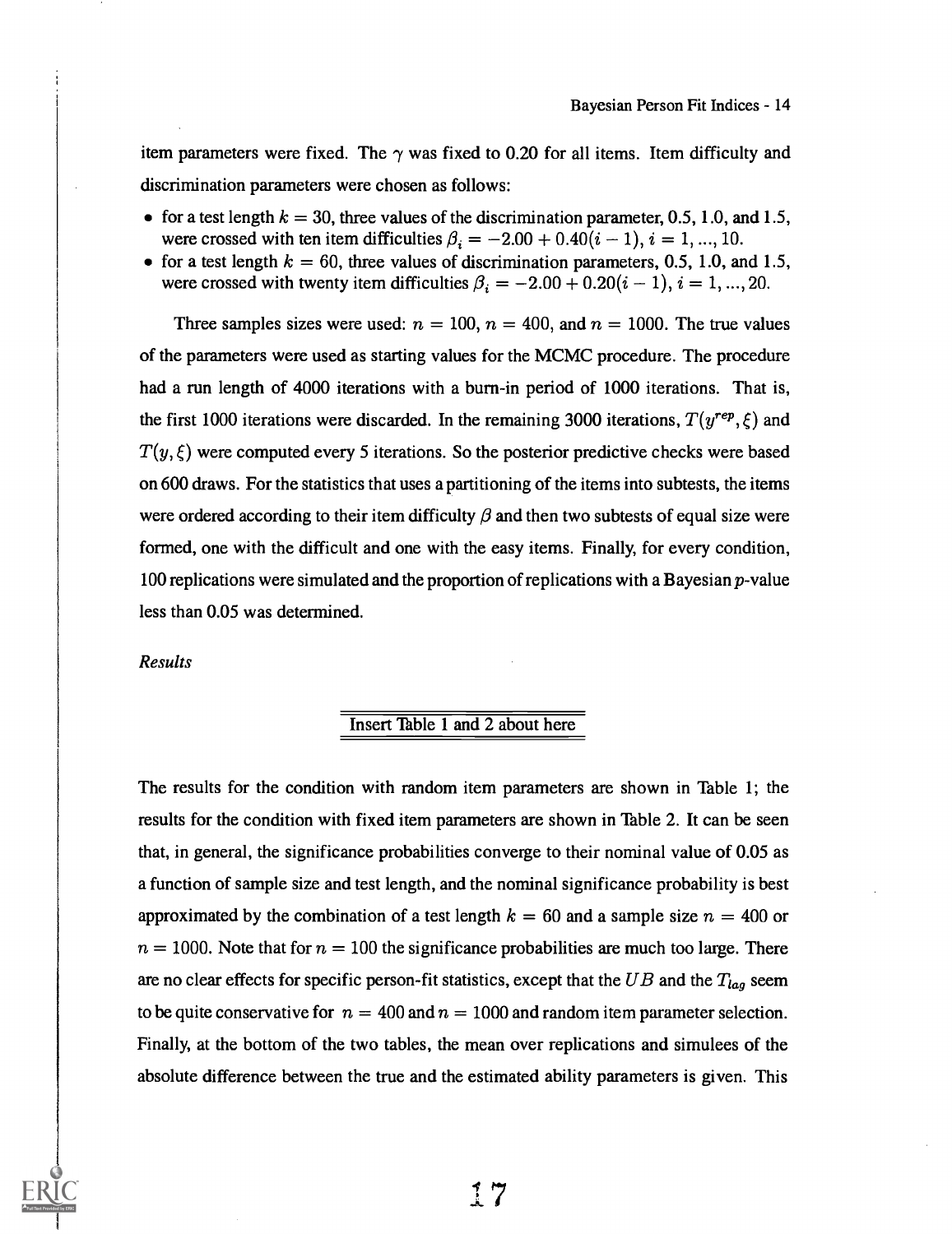mean absolute error (MAE) will be used to interpret the bias in the ability parameters of simulees with nonfitting response vectors in the simulation study discussed below.

#### Study 2: Detection rates

#### Method

Guessing. In several studies problems are discussed of unmotivated persons that take a test which they do not have personal interest in. For example, Schmitt, Cortina, and Whitney (1993) noted the potential for suspicion and disdain among employees in a concurrent validation study, the authors predicted that factors including poor motivation and cheating may lead to inaccurate assessment of abilities for some employees. In such testing conditions persons may guess the correct answers to groups of items, or they may produce typical item score patterns like repeated patterns of item responses. Identifying these examinees prior to item calibration, equating, and score reporting may help to improve the usefulness of results from a large scale testing program. It has been suggested that person-fit statistics may be useful to detect such behavior (Haladyna, 1994, p.165).

To evaluate the detection rate of guessing, a number of simulation studies were carried out. These studies generally had the same set-up as the Type I error rate studies (Study 1) under the condition with fixed item parameters, with the following alterations. The condition with sample size of  $n = 100$  was not used because of its inflated Type I error rate. The data were generated in such a way that guessing occurred for 10% of the simulees, so data matrices with  $n = 400$  simulees had 40 aberrant simulees, and data matrices with  $n = 1000$  simulees had 100 aberrant simulees. For these aberrant simulees, guessing was imposed in three conditions, where  $1/6$ ,  $1/3$ , or  $1/2$  of the test was corrupted by guessing. So for the test with  $k = 30$  items, the number of corrupted items was either 5, 10, or 15, and for the test with  $k = 60$  items, the number of corrupted items was either 10, 20, or 30. Guessing was always imposed on the items with the lowest item difficulty. This was done because guessing on the easiest items has the most detrimental effect on the estimation of  $\theta$  (Meijer & Nering, 1997) and thus detection of these item score patterns is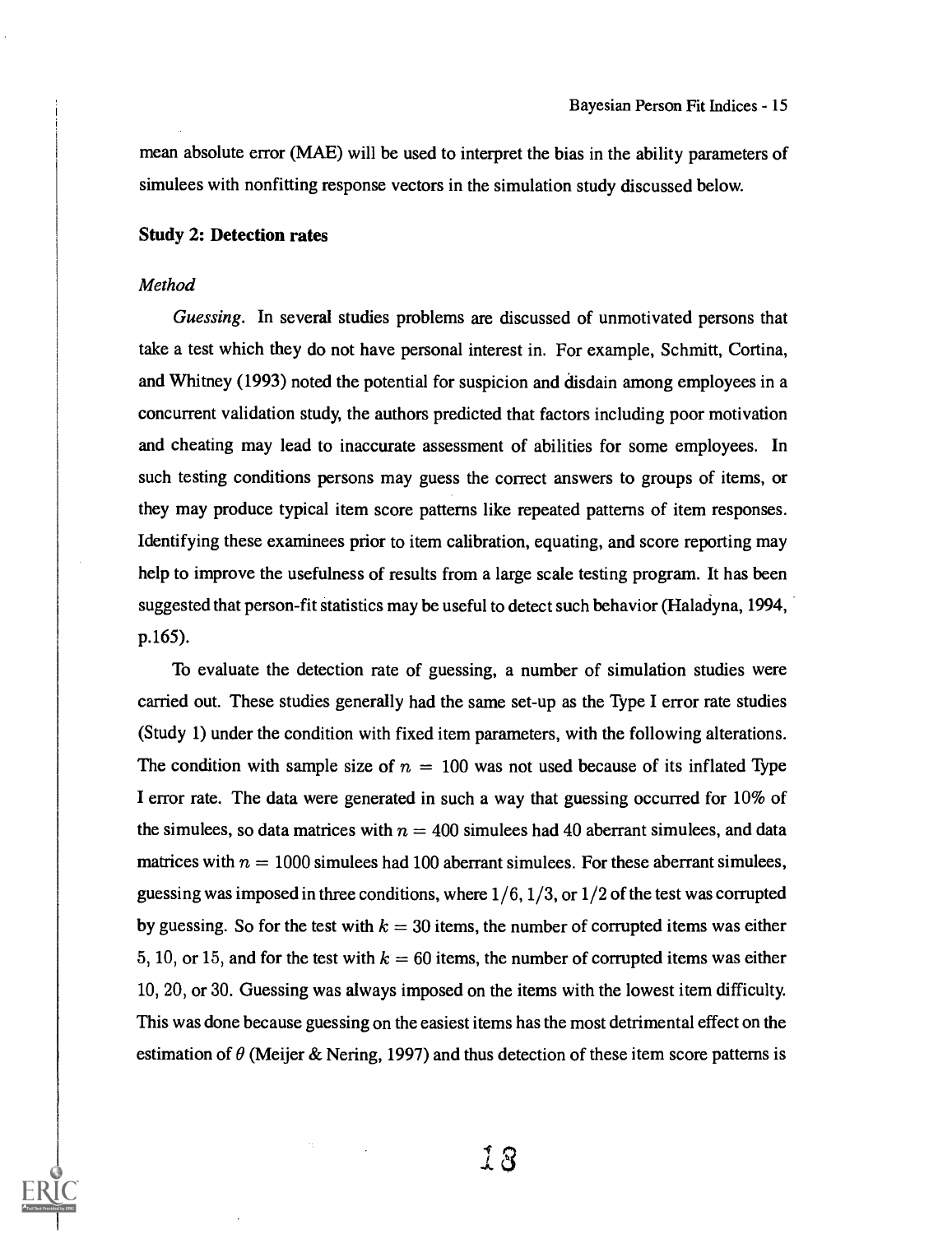important. The probability of a correct response to these items by aberrant simulees was 0.20.

Test statistics were computed in the same way as in Study 1. So, again, for statistics based on a partitioning of the test, two subtests of equal size were formed: a difficult and an easy one. As a result, the corrupted items were in the easiest test, although the partitioning did not completely conform to the pattern of corrupted and uncorrupted items. So in this sense, the partition was not optimal. However, in real situations, there is usually no prior knowledge of which items are corrupted, so the setup was considered realistic.

A final remark concerns the computation of  $T_1$  and  $T_2$ . The latter was computed as described above, that is, its Bayesian  $p$ -value indicates how often the observed score was lower than the score replicated under the model. So a low  $p$ -value for  $T_2$  indicates that the score on the second subtest was too high. However, in the simulation study, the item parameters were ordered from difficult to easy, and guessing was imposed on the easy items. Therefore, it is expected that the score on the easiest subtest will be too low, so for  $T_1$  the orientation of the test is changed from right-tailed (too high scores) to left-tailed (too low scores). That is,  $T_1$  should detect too low scores. 50 replications were simulated in every condition.

Item disclosure. In high-stakes testing, persons may be tempted to obtain knowledge about the type of test questions or even about the correct answers to the items in the test. In computerized adaptive testing this is one of the major threats to the validity of test scores. But also in standardized paper-and-pencil tests this is a realistic problem. For example, in personnel selection commercial available tests are often used by different companies. This makes the threat of item disclosure realistic due to repeated test taking. Item disclosure may result in a larger percentage of correct answers than expected on the basis of the trait that is being measured.

Note, that in general it is unknown on which and on how many items a person has knowledge of the correct answers. Item preknowledge on a few items will only have a minor effect on the number-correct score (Meijer & Nering, 1997). Also, item preknowledge of the correct answers on the easiest items in the test will only slightly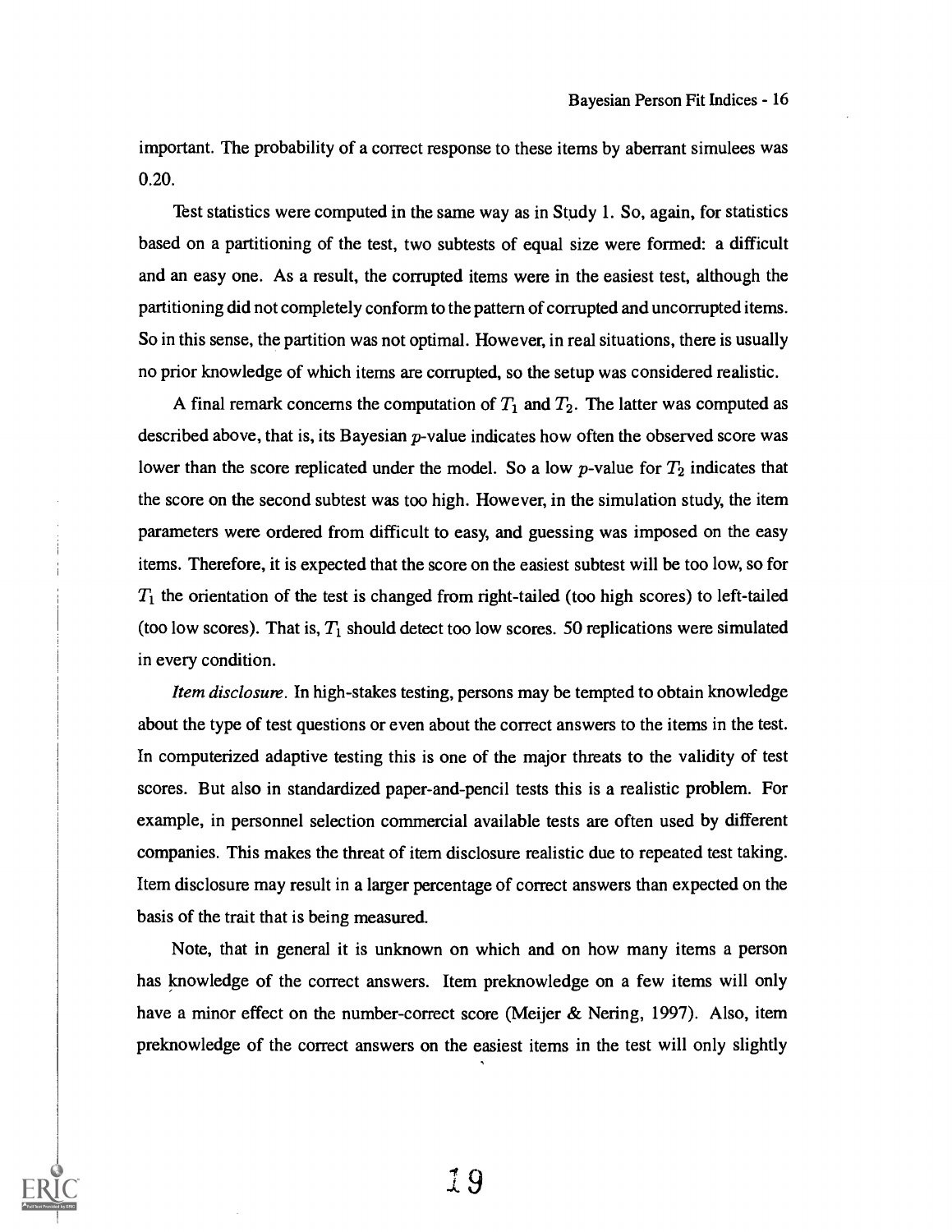improve the number-correct score. This suggests that in particular item preknowledge on the items of median difficulty and on the most difficult items may have an effect on the total score. Thus, the effect of item preknowledge will be important in particular for persons with a low ability level that answer many difficult items correctly.

The setup of the simulation study to the detection rate of the tests for item disclosure was analogous to the study to the detection rate for guessing. So data were generated for sample sizes of  $n = 400$  and  $n = 1000$  simulees, and test lengths of  $k = 30$  and  $k = 60$ items, item disclosure was prominent for 10% of the simulees, and for these simulees,  $1/6$ ,  $1/3$  or  $1/2$  of the difficult items in the test were corrupted. The probability of a correct response to these items was chosen to be 0.80. Test statistics were computed in the same way as in the guessing study, except for  $T_1$  and  $T_2$ , which are now right-tailed as all other statistics in the study. That is, both statistics are designed to detect scores that are too high. Again, 50 replications were simulated in every condition.

Violations of local independence. When previous items provide new insights useful for answering the next item or when the process of answering items is exhausting, the assumption of local independence may be violated. This may result, for example, due to speeded testing situations or in situations were there is exposure to material among students (Yen, 1993; see also Embretson & Reise, 2000, pp. 231-233).

The setup of the simulation study to the detection rate of the tests for violation of local independence was analogous to the studies to the detection rate of guessing and item disclosure. Again, data were generated for sample sizes of  $n = 400$  and  $n = 1000$ simulees, and test lengths of  $k = 30$  and  $k = 60$  items, the model violation was imposed on 10% of the simulees, and for these simulees,  $1/6$ ,  $1/3$  or  $1/2$  of the test was corrupted. Responses to corrupted items were generated with the model defined by (12), with  $\delta = 1.0$ . In these simulations, the items were ordered such that the affected items succeeded each other. For the condition were 1/3 of the test was corrupted, the model violation was imposed on the items with  $\alpha = 1.0$ . For the condition were 1/6 of the test was corrupted, the model violation was imposed on the items with  $\alpha = 1.0$  and the lowest item difficulties. For the condition were 1/2 of the test was corrupted, the model violation

 $\angle \cap$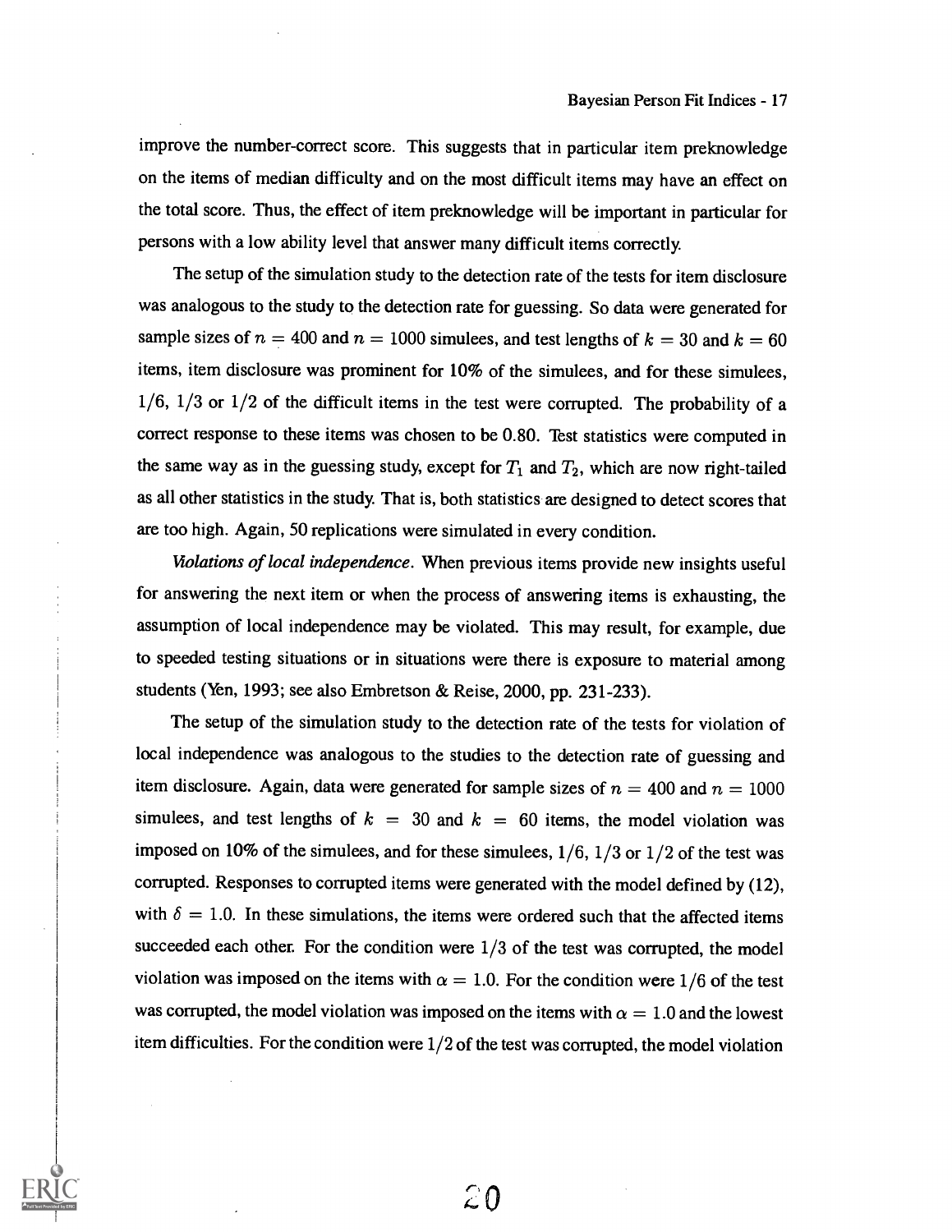was imposed on the items with  $\alpha = 1.0$  and, in the case when there were too few items with  $\alpha = 1$ , on the items with  $\alpha = 0.5$  and the lowest item difficulties. The impact of a violation with  $\delta = 1.0$  was an average increase in lag,  $\sum_{j=1}^{k-1} y_j y_{j+1}$ , of 1.6, 4.0 and 5.9 for a test of 60 items with  $1/6$ ,  $1/3$  or  $1/2$  of the items corrupted, respectively, and of 0.7, 1.5 and 2.4 for a test of 30 items with  $1/6$ ,  $1/3$  or  $1/2$  of the items corrupted, respectively.

Test statistics were computed in the same way as in the study of item disclosure reported above, with the exception that for  $T_1$  the focus was on higher-than-expected outcomes. Again, 50 replications were made in every condition.

#### Results

Guessing. The proportions of "hits", that is, the proportion of correctly identified aberrant simulees are shown in Table 3. The proportions of "false alarms", that is, the proportion of normal simulees incorrectly identified as aberrant, are shown in Table 4.

### Insert Table 3 and 4 about here

The optimal condition for the detection of guessing is a large sample size and a large test length. Therefore, the results of the condition with  $n = 1000$  simulees and  $k = 60$ items will be discussed first. The main overall trend for all tests is that the detection rate decreases as the number of affected items increases. This can be explained by the inflated MAE of  $\theta$  for the misfitting simulees (bottom Table 1). It can be seen that the MAE for the misfitting simulees is grossly inflated, where the MAE is larger for  $p = 1/2$ and  $p = 1/3$  than for  $p = 1/6$ . Comparing these results with the results in Table 1, it can also be concluded that the presence of 10% misfitting simulees in the calibration sample affected the MAE for the fitting simulees to some degree. As the number of affected items increases, the MAE also increases, and since the fit statistics are computed conditionally on  $\hat{\theta}$ , the detection rate decreases. Inspection of the results in the condition with  $n = 400$  simulees and  $k = 60$  shows that the detection rate is little affected by the smaller calibration sample. Furthermore note that the detection rate of  $T_1$  is lower than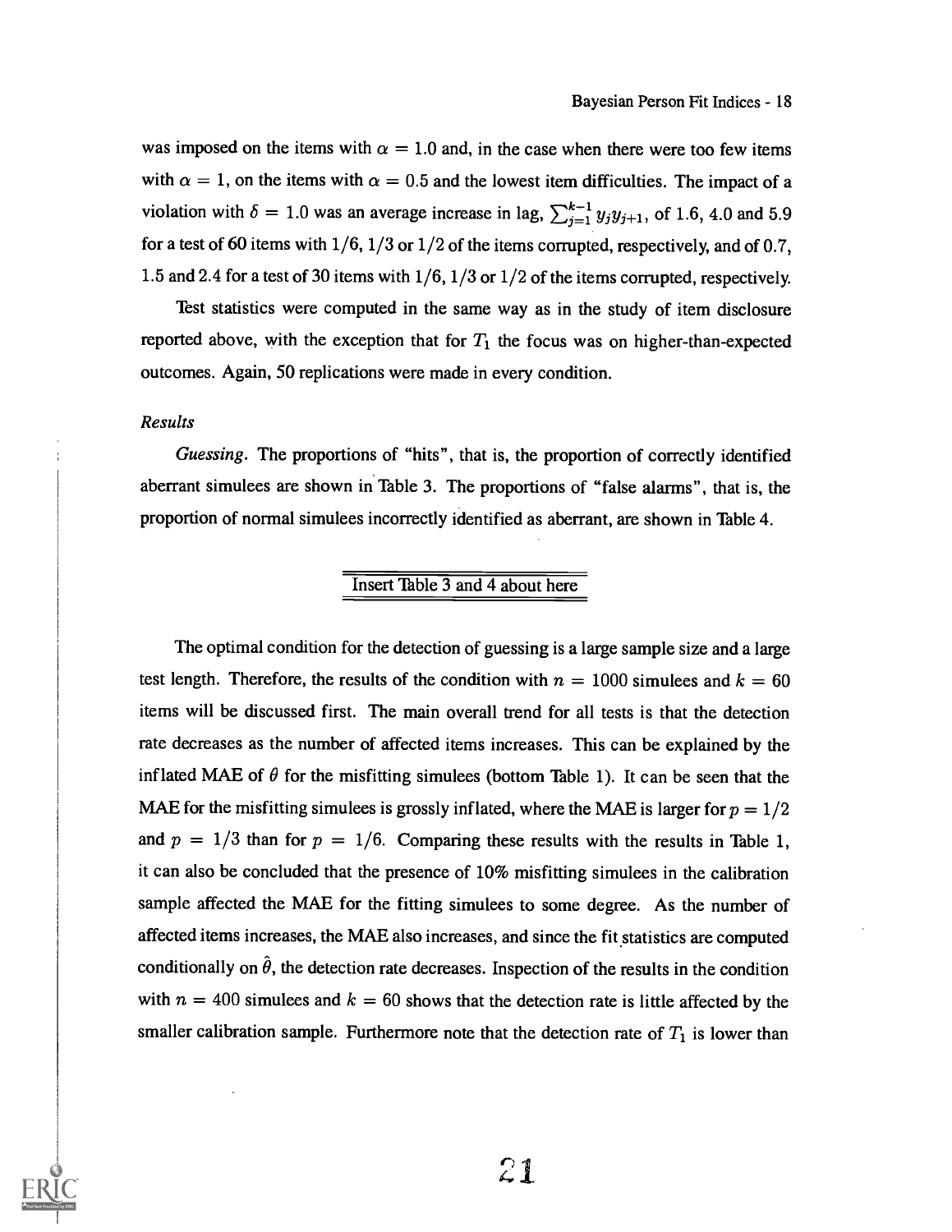the detection rate of  $T_2$ . So the bias in  $\hat{\theta}$  is such that the low scores on the first part of the test are less unexpected than the relatively high scores on the second part of the test.

For a test length of  $k = 30$  items, the detection rate is slightly less than for  $k = 60$ items. This is as expected, because the statistics are computed on an individual level and on this level the test length is the number of observations on which the test is based. Note that the relatively low detection rates of  $T_{lag}$  and  $T_1$  found for  $k = 60$  also applies for  $k = 30$ . Finally, at the bottom of the table it can be seen that the MAE was less inflated than for the study with  $k = 60$ . The explanation is that the absolute numbers of affected items that was responded to is lower here.

Item disclosure. The proportions of hits and false alarms are shown in Table 5 and 6, respectively. It can be concluded that the effects of test length and proportion of affected items are also found here. Furthermore, the absence of an effect of calibration sample size is replicated here. The detection rates of  $T_{lag}$  are relatively low.

### Insert Table 5 and 6 about here

Remember that now the items in the second part of the test, that is, the easy items, were affected by the model violations. Therefore, it was expected that  $T_2$  would be sensitive to the increase in the total score on the second half of the test. Table 5 shows that this expectation was confirmed (e.g., detection rates between 0.24 and 0.50 for  $n = 1000$ and  $k = 30$ ). However, note that for  $k = 30$  the detection rate of  $T_1$  was also relatively large (between 0.27 and 0.30) with, contrary to  $T_2$ , a high false alarm rate (between 0.27 and 0.29). Thus, the bias of the ability estimate caused by the model violation was large enough to affect the simulation of the predictive distribution of  $T_1$ . In practice this is undesirable, because one does not know a priori which part of the test is affected and the interpretation of the outcome of  $T_1$  and  $T_2$  is problematic.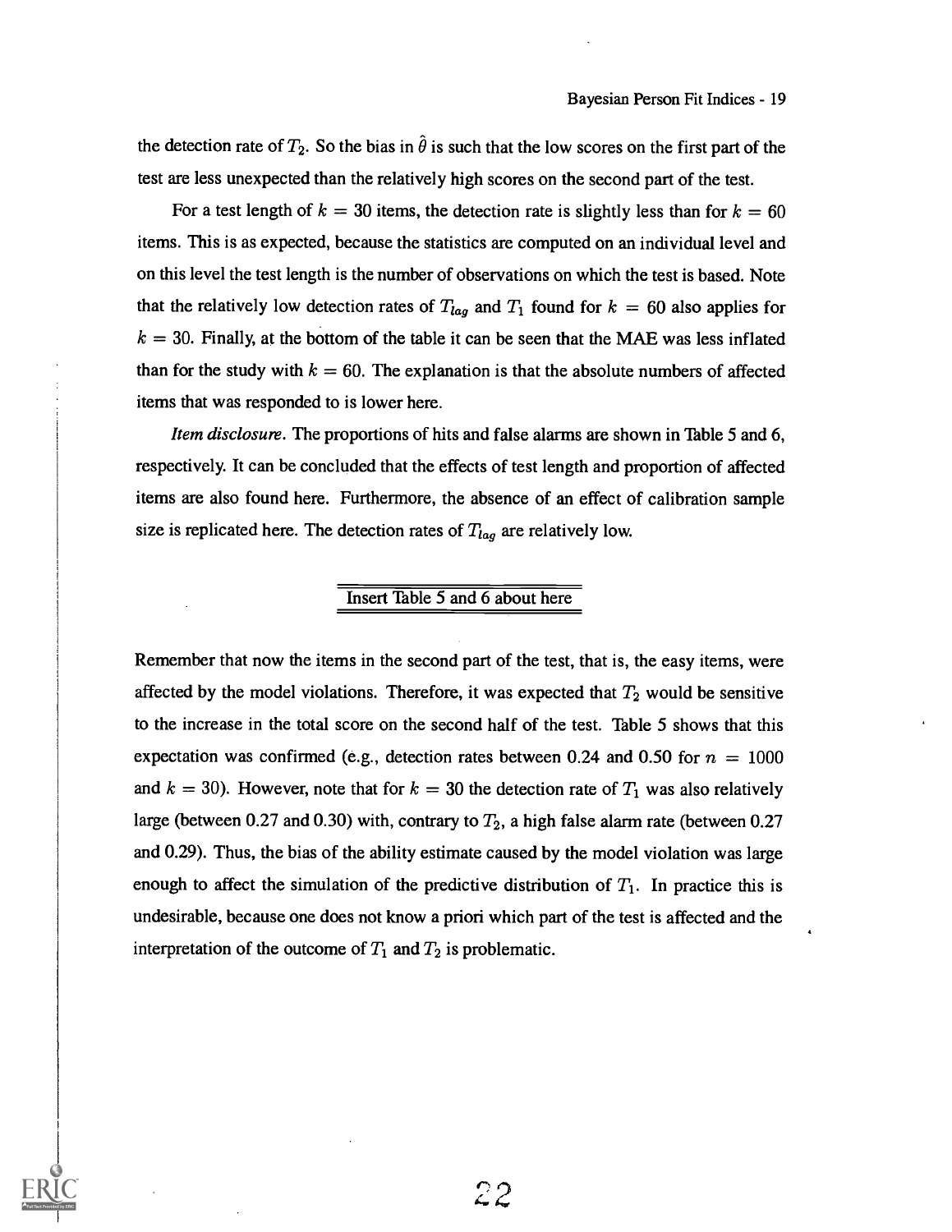Wolations of local independence. The proportions of hits and false alarms are shown in Table 7 and 8, respectively.

## Insert Table 7 and 8 about here

Although for the aberrant simulees the increase in lag reported above was considerable, in the two bottom lines of Table 7 it can be seen that the resulting bias in their ability estimates was not impressive. Also the detection rate of the tests was negligible. Even the power of the  $T_{lag}$ -test, which is specially targeted at this model violation was negligible. The only exception was the  $T_1$ -test. The reason is that the affected items were placed at the beginning of the test, and the increase in lag also resulted in an increase in the total score on the first part of the test. Note, however, that in Table 8 it can be seen that the false alarm rate of this test also increased.

#### **Discussion**

Aberrant response behavior in psychological and educational testing may result in inadequate measurement of some persons. Therefore, misfitting item scores should be detected and removed from the sample. To classify an item score pattern as nonfitting, the researcher can simply take the top 1 or top 5 percent of aberrant cases or he/she use a theoretical sampling distribution or can simulate datasets based on the estimated item parameters in the sample. In the first case person-fit statistics are used as descriptive statistics. In this study, we followed the approach in which we used person-fit statistics to test the hypothesis that an item score pattern is not in agreement with the underlying test model. Simulation methods thus far applied in the literature did not take into account the uncertainty of parameters of the IRT model. In this study, we used Bayesian methods that take into account this uncertainty to classify an item score pattern as fitting or nonfitting. Although Bayesian methods are statistically superior to other simulation methods, a drawback is that they are relatively complex and computational intensive.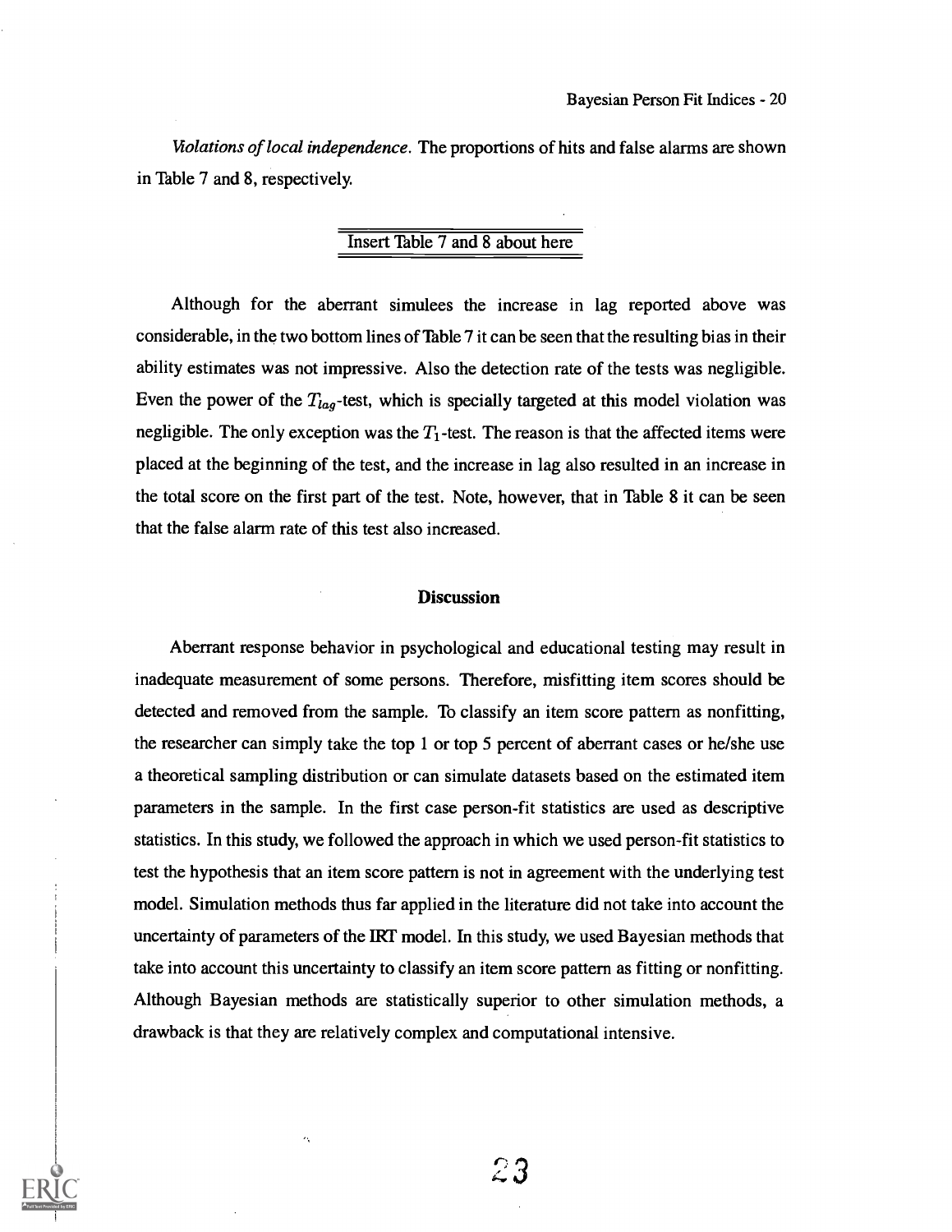Depending on the type of data and the problems envisaged, a researcher may choose a particular person-fit statistic, although not all statistics have equally favorable properties in a statistical sense. In general, sound statistical methods have been derived for the Rasch model, but because this model is rather restrictive to empirical data, the use of these statistics is also restricted. For the 2PL model and the 3PL model and for short tests and tests of moderate length (say, 10-60 items) due to the use of  $\hat{\theta}$  rather than  $\theta$ , for most statistics the nominal Type I error rate under the standard normal distribution is not in agreement with the empirical Type I error rate (van Krimpen-Stoop & Meijer, 1998). As an alternative one may use the correction proposed by Snijders (in press) or one may use Bayesian simulation procedures discussed in this paper.

From the results it can be concluded that even for a test as short as 30 items and for 400 simulees the type I error is well under control (approximately 0.03 at an nominal for most statistics studied). In particular it is interesting to compare these results with the results obtained using the theoretical distribution. For example, Snijders (in press) found using the 2PL model and the log-likelihood statistic corrected for  $\hat{\theta}$  in a simulation study with 100,000 replications for nominal type I error rates  $\alpha = 0.05$  (resulting in standard errors between 0.001 and 0.005) for a 15-items test empirical type I errors between 0.053 and 0.061. Note, however, that he considered the item parameters known. This is only realistic when the item parameters can be estimated very accurately, that is, for very large sample sizes. For small sample sizes the method proposed in this study may be more suitable.

Detection rates differed for different statistics and different types of model violations simulated. In general, it can be concluded that the detection rates for guessing and item disclosure were higher than for violations against local independence. Note, however, that also the MAE was relatively small in the latter case, in contrast to the MAE for the guessing condition. Also for item disclosure, the MAE was often slightly larger for misfitting score patterns compared to the MAE for fitting score patterns, although the power of some person-fit statistics was high (Table 5). Aggregated over all conditions, the  $\zeta_2$ -test had the highest power. The expectation that the UMP tests for person fit in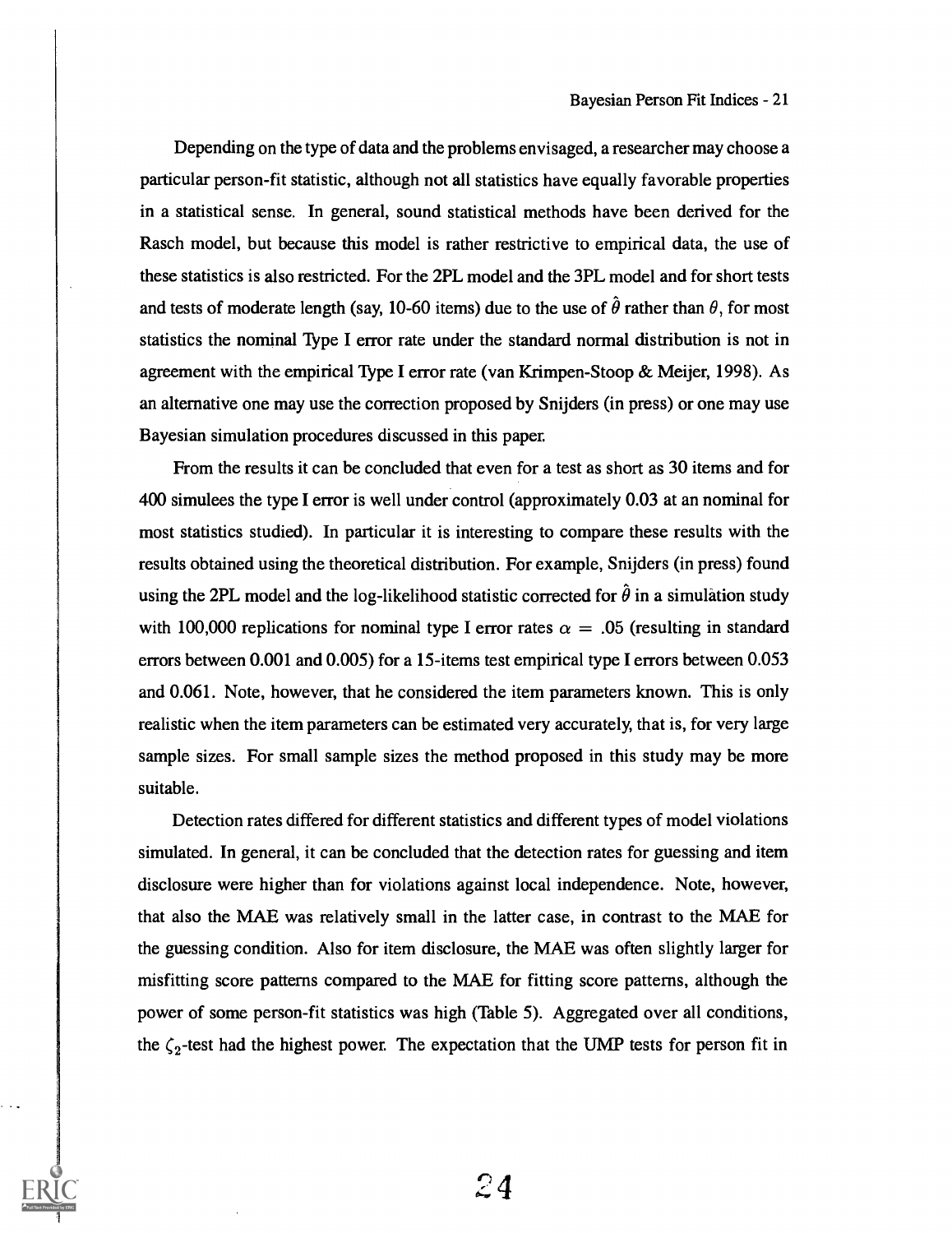the Rasch model  $(T_1, T_2,$  and  $T_{lag}$ ) may also be superior in the framework of a 3PL model in an Bayesian framework was not corroborated. Traditional discrepancy tests do better here. Not reported above, but also included in the study were versions of  $T_1$ ,  $T_2$ , and  $T_{lag}$  where the item scores were weighted by the discrimination parameters. The detection rates of these tests were consistently lower than those of the tests based on the unweighted scores. Interesting was that the detection rates decreased when the number of items affected by guessing increased. This is contrary to findings in earlier studies (Meijer & Sijtsma, 2001). This may be explained as follows. In the present study a larger amount of guessing resulted in a lower  $\hat{\theta}$  than the original  $\hat{\theta}$ . As a result of using this lower  $\hat{\theta}$ , item score patterns are less aberrant than using the original  $\hat{\theta}$ . In other studies, the  $\hat{\theta}$  is often fixed, and as a result item score patterns are more often classified as misfitting.

A final remark concerns the generalization of the procedure presented here to a general IRT framework incorporating models with multiple raters, testlet structures, latent classes, and multi-level structures (references given above). The common theme in these models is their complex dependency structure and the fact that these complex models can be estimated using the Gibbs sampler. In all cases, the structure of the estimation procedure is analogous: draws from the posterior distribution are made by partitioning the complete parameter vector into a number of components and sampling each component conditionally on the draws for the other component. Usually, the partition of the complete parameter vector is in the item parameters, the person parameters, augmented data (such as  $Z$  and  $W$  above) and hyperparameters which may be related to some restrictions on the parameters (as in testlet and other multilevel IRT models) and some of the priors. In all these models, the statistics described above can be computed given the current draw of the item and person parameters, both for the observed data y and replicated data  $y^{rep}$ drawn from the posterior predictive distribution.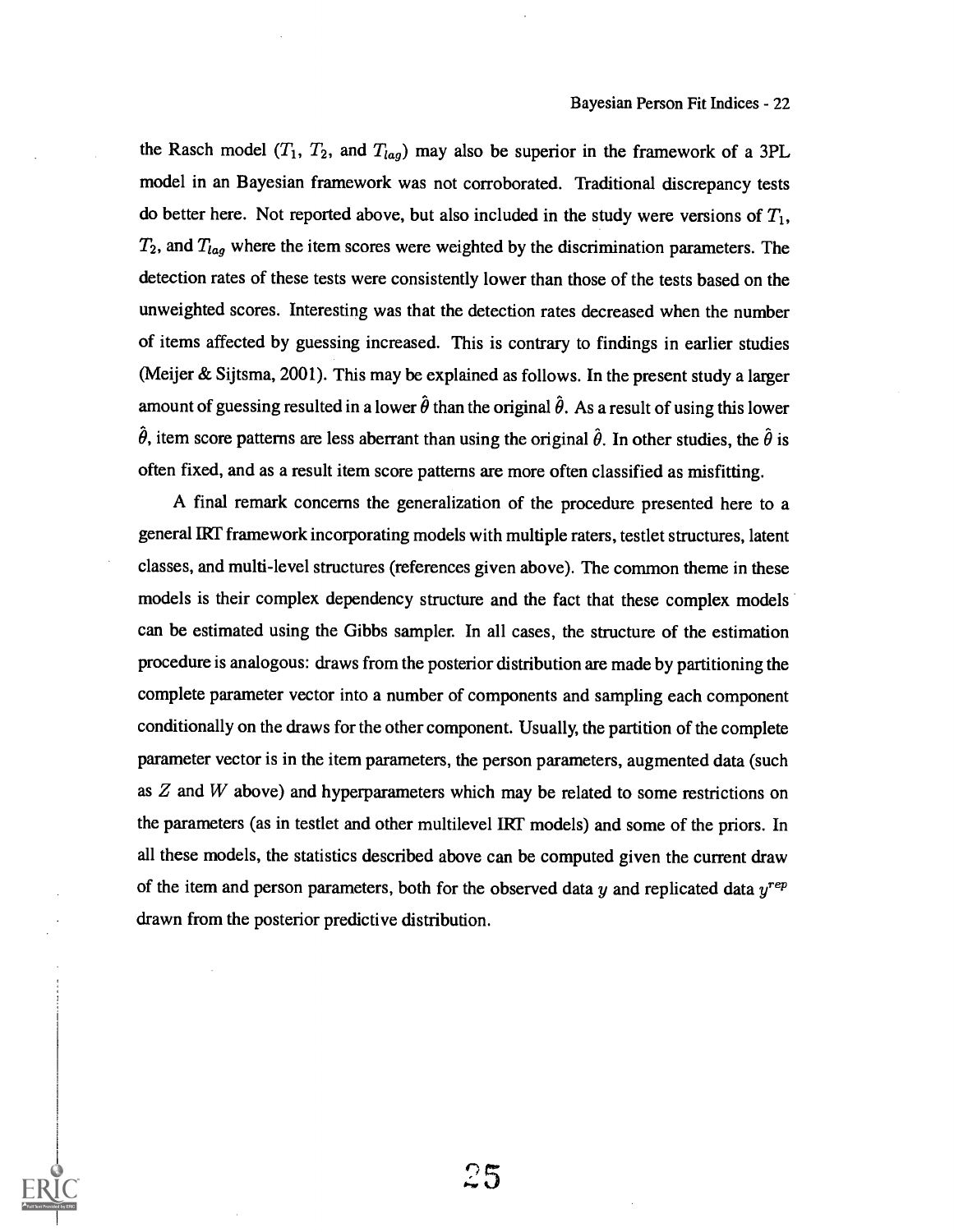#### References

Albert, J.H. (1992). Bayesian estimation of normal ogive item response functions using Gibbs sampling. Journal of Educational Statistics, 17, 251-269.

Andersen, E.B. (1973). A goodness of for test for the Rasch model. Psychometrika, 38, 123-140.

Baker, F.B. (1998). An investigation of item parameter recovery characteristics of a Gibbs sampling procedure. Applied Psychological Measurement 22, 153-169.

Beguin, A.A. and Glas, C.A.W. (2001). MCMC estimation of multidimensional IRT models. Psychometrika, 66, December issue.

Birnbaum, A. (1968). Some latent trait models. In F.M. Lord & M.R. Novick (Eds.), Statistical theories of mental test scores. Reading, MA: Addison-Wesley.

Bradlow, E.T., Wainer, H., and Wang, X. (1999). A Bayesian random effects model for testlets. Psychometrika, 64, 153-168.

Drasgow, F., Levine, M. V, & McLaughlin, M. E. (1991). Appropriateness measurement for some multidimensional test batteries. Applied Psychological Measurement, 15, 171-191.

Drasgow, F, Levine, M. V, & Williams, E. A. (1985). Appropriateness measurement with polychotomous item response models and standardized indices. British Journal of Mathematical and Statistical Psychology, 38, 67-86.

Embretson, S. E. & Reise, S. P (2000). Item response theory for psychologists. Mahwah, NJ: Lawrence Erlbaum.

Fox, J.P. & Glas, C.A.W. (2001). Bayesian Estimation of a Multilevel IRT Model using Gibbs Sampling. Psychometrika 66, 271-288.

Gelfand, A.E. and Smith, A.F.M.(1990). Sampling-based approaches to calculating marginal densities. Journal of the American Statistical Association 85, 398-409.

Gelman, A, Carlin, J.B., Stern, H.S. and Rubin, D.B. (1995). Bayesian Data Analysis. London: Chapman and Hall.

Gelman, A., Meng, X-L., & Stern, H.S. (1996). Posterior predictive assessment of model fitness via realized discrepancies. Statistica Sinica 6, 733-807.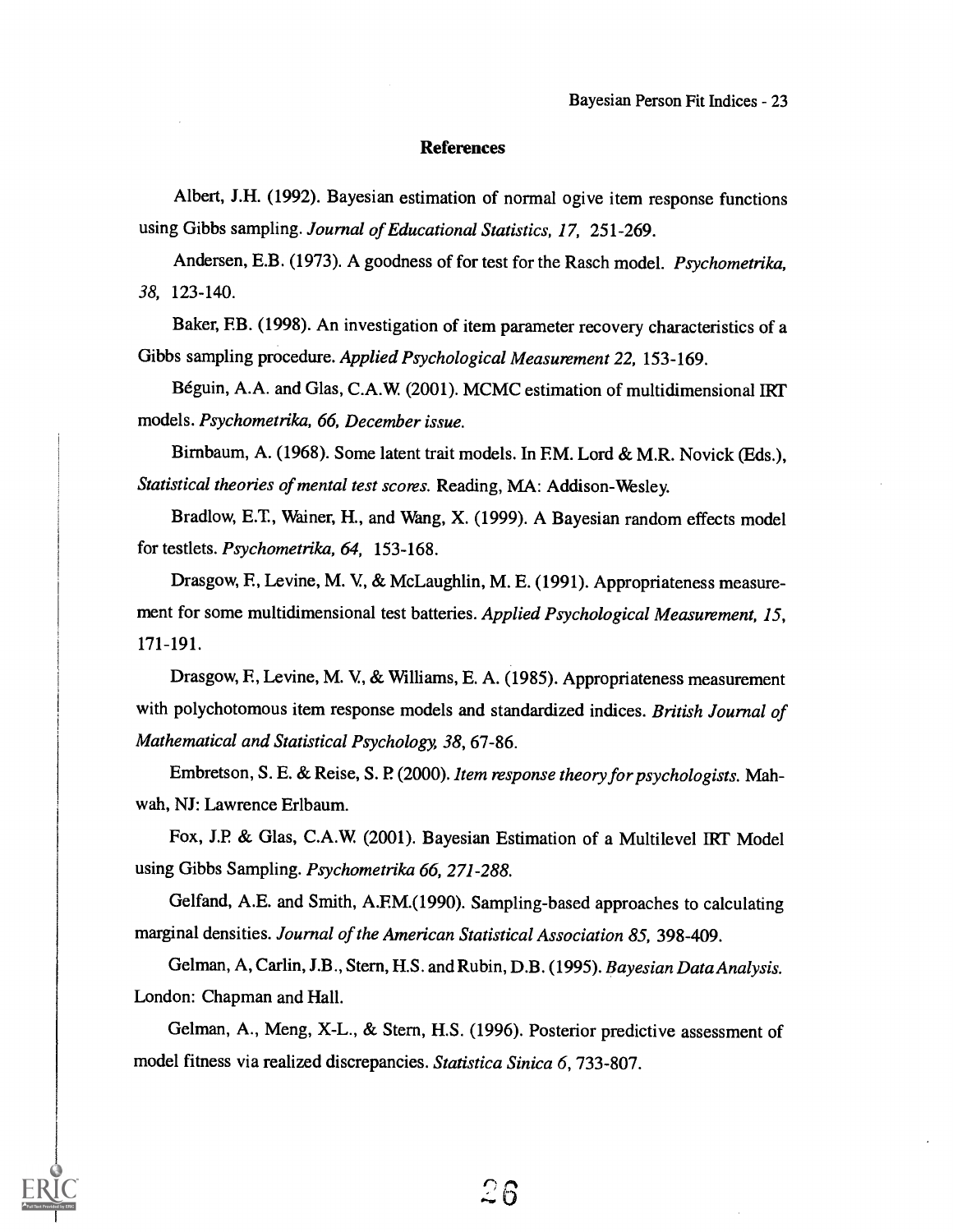Glas, C.A.W. (1988). The derivation of some tests for the Rasch model from the multinomial distribution. Psychometrika, 53, 525-546.

Glas, C. A. W. (1999). Modification indices for the 2-pl and the nominal response model. Psychometrika, 64, 273-294.

Hambleton, R. K., & Swaminatan, H. (1985). Item response theory: Principles and applications (2nd ed.). Boston: Kluwer-Nijhoff Publishing.

Hoijtink, H. and Molenaar, I.W. (1997). A multidimensional item response model: Constrained latent class analysis using the Gibbs Sampler and posterior predictive checks. Psychometrika, 62, 171-189.

Jannarone, R. J. (1986). Conjunctive item response theory kernels. Psychometrika, 51, 357-373.

Janssen, R., TUerlinckx, F., Meulders, M. & de Boeck, P (2000). A hierarchical IRT model for criterion-referenced measurement. Journal od Educational and Behavioral Statistics, 25, 285-306.

Johnson, V.E., & Albert, J.H. (1999) Ordinal data modeling. New York, NJ: Springer. Kelderman, H. (1984). Loglinear RM tests. Psychometrika, 49, 223-245.

Klauer, K.C. (1991). An exact and optimal standardized person test for assessing consistency with the Rasch model. Psychometrika, 56, 213-228.

Klauer, K. C. (1995). The assessment of person fit. In G. H. Fischer &. I. W. Molenaar (Eds.), Rasch models, foundations, recent developments, and applications (pp. 97-110). New York, NJ: Springer-Verlag.

Kim, S.-H. (2001). An evaluation of a Markov Chain Monte Carlo method for the Rasch model. Applied Psychological Measurement, 25, 163-176.

Levine, M.V., & Drasgow, F (1988). Optimal appropriateness measurement. Psychometrika, 53, 161-176.

Levine, M. V, & Rubin, D. B. (1979). Measuring the appropriateness of multiplechoice test scores. Journal of Educational Statistics, 4, 269-290.

Lord, F.M. (1980). Applications of item response theory to practical testing problems. Hillsdale, N.J., Erlbaum.

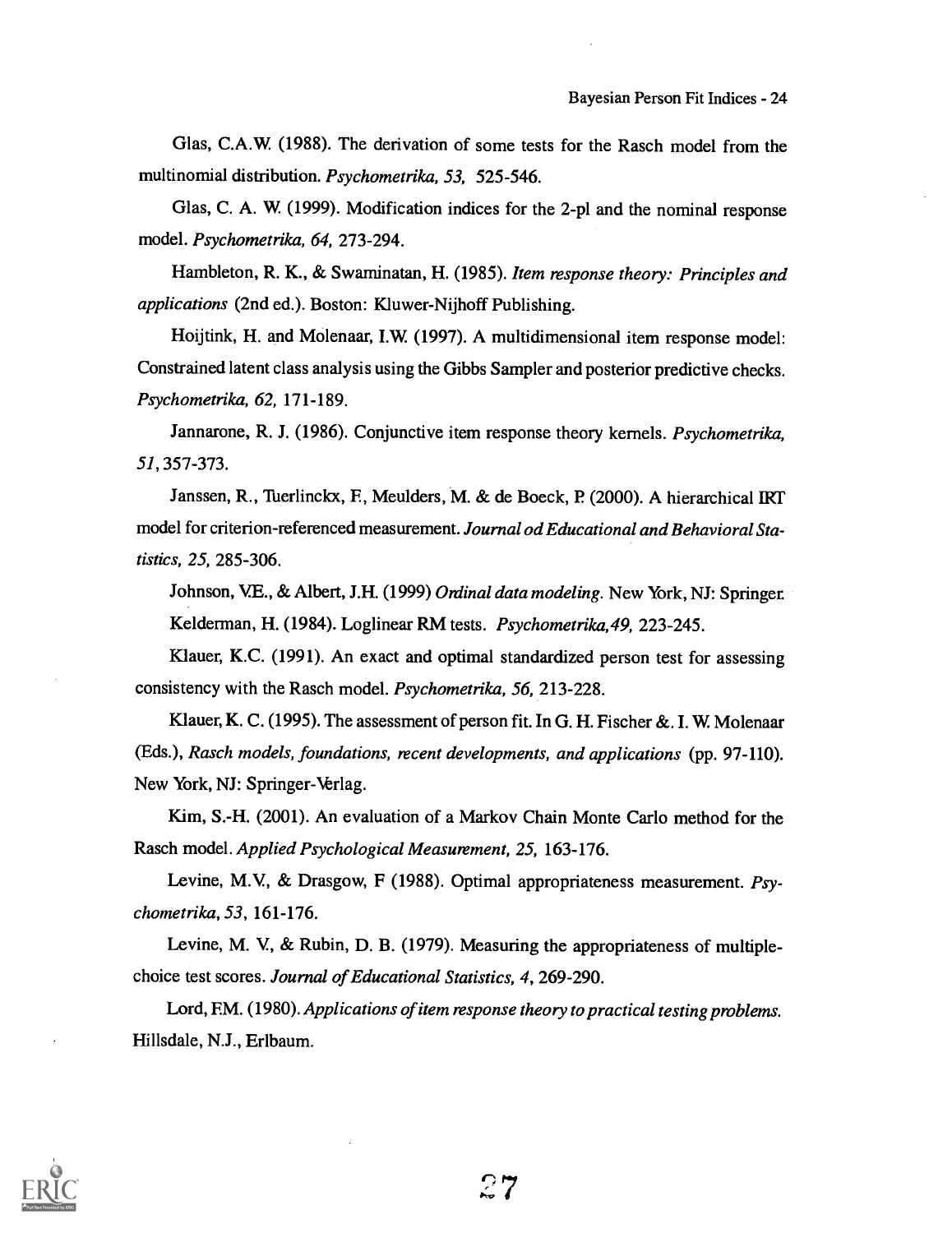Lord, F.M. and Novick, M.R. (1968). Statistical theories of mental test scores. Reading: Addison-Wesley.

Meijer, R. R., & Nering, M. L. (1997). Trait level estimation for nonfitting response vectors. Applied Psychological Measurement, 21, (321-336).

Meijer, R. R., & Sijtsma, K. (1995). Detection of aberrant item score patterns: a review and new developments, Applied Measurement in Education, 8, 261-272.

Meijer, R. R., & Sijtsma, K. (2001). Methodology review: Evaluating person fit Applied Psychological Measurement, 25, 107-135.

Meng, X.L. (1994). Posterior predictive p-values. Ann. Statist., 22, 1142-1160.

Mokken, R.J. (1971). A theory and procedure of scale analysis. Den Haag: Mouton.

Molenaar, I.W. (1983). Some improved diagnostics for failure in the Rasch model. Psychometrika, 48, 49-72.

Molenaar, I.W., & Hoijtink, H. (1990). The many null distributions of person fit indices. Psychometrika, 55, 75-106.

Orlando, M., & Thissen, D. (2000). Likelihood-based item-fit indices for dichotomous item response theory models. Applied Psychological Measurement, 24, 50-64.

Patz, R.J., and Junker, B.W. (1997). Applications and extensions of MCMC in IRT: Multiple item types, missing data, and rated responses. (Technical Report No.670). Pittsburgh: Carnegie Mellon University, Department of Statistics.

Patz, R.J., and Junker, B.W. (1999). A straightforward approach to Markov chain Monte Carlo methods for item response theory models. Journal of Educational and Behavioral Statistics, 24, 146-178.

Rasch, G. (1960). Probabilistic models for some intelligence and attainment tests. Copenhagen: Danish Institute for Educational Research.

Reise, S. P (1995). Scoring method and the detection of person misfit in a personality assessment context. Applied Psychological Measurement, 19, 213-229.

Reise, S. P (2000). Using multilevel logistic regression to evaluate person-fit in IRT models. Multivariate Behavioral Research, 35, 543-570.

Reise, S. P & Widaman, K.F. (1999). Assessing the fit of measurement models at the



 $2\,8$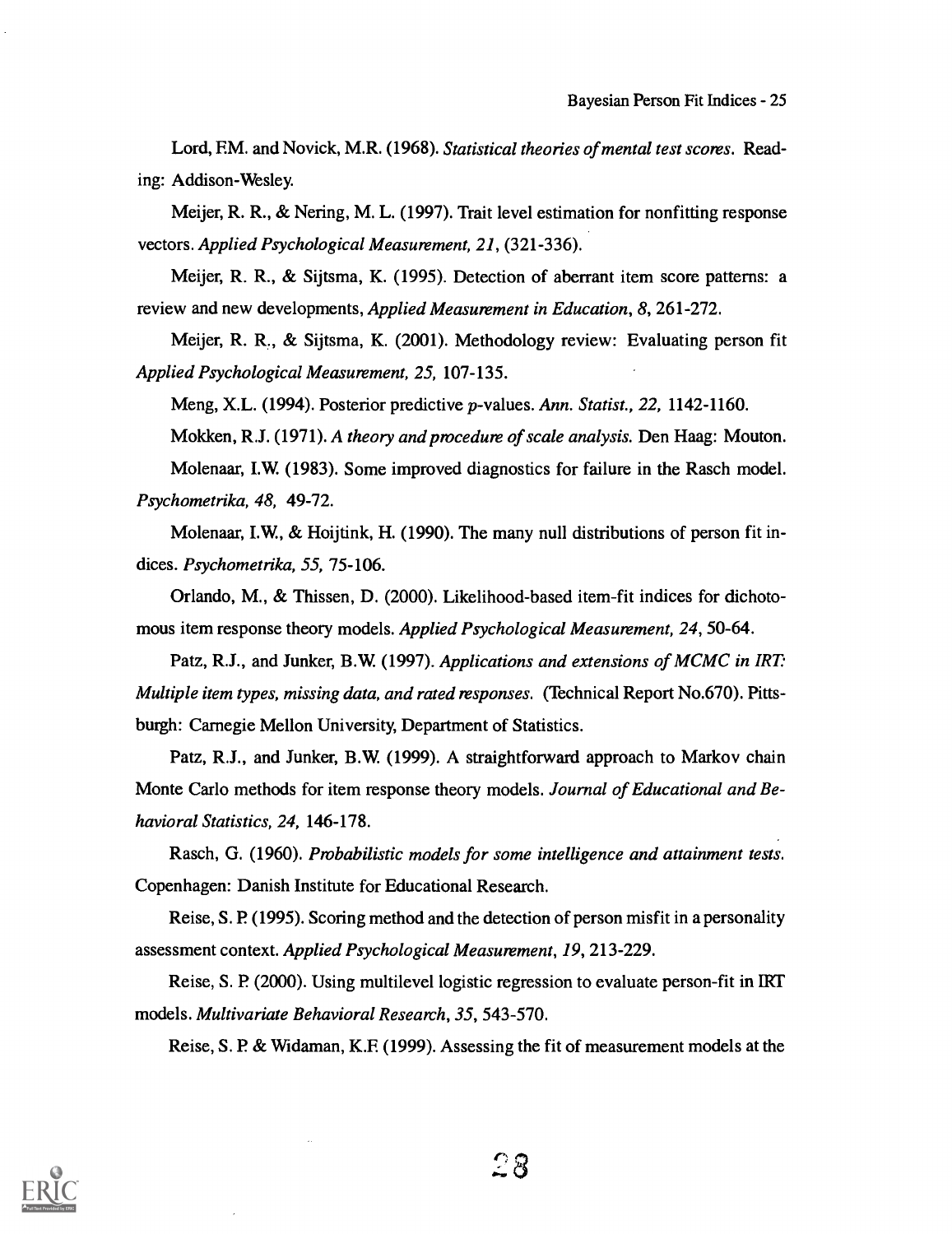individual level: A comparison of item response theory and covariance structure models. Psychological methods, 4, 3-21.

Smith, R. M. (1985). A comparison of Rasch person analysis and robust estimators. Educational and psychological measurement, 45, 433-444.

Smith, R. M. (1986). Person fit in the Rasch model. Educational and Psychological Measurement, 46, 359-372.

Snijders, T (1998). Asymptotic Distribution of Person-Fit Statistics with Estimated Person Parameter. Accepted by Psychometrika.

Tatsuoka, K. K. (1984). Caution indices based on item response theory. *Psychome*trika, 49, 95-110.

van Krimpen-Stoop, E. M. L. A., & Meijer, R. R. (1999). The null distribution of person-fit statistics for conventional and adaptive tests. Applied Psychological Measurement, 23, 327-345.

van Krimpen-Stoop, E. M. L. A., & Meijer, R. R. (2000). Detecting person-misfit in adaptive testing using statistical process control techniques. In W.J. van der Linden &, C.A.W. Glas (Eds.), Computerized Adaptive Testing: Theory and practice (pp.201-220). Boston, MA: Kluwer Academic Publishers.

van der Linden, W. J., & Hambleton, R. K. (Eds.) (1997). Handbook of Modern Item Response Theory. NY: Springer Verlag.

Wainer, H., Bradlow, E.T., and Du, Z. (1999). Testlet Response Theory: an Analogue for the 3-PL Useful in Testlet-Based Adaptive Testing. In W.J. van der Linden and C.A.W.Glas (Eds.). Computer Adaptive Testing: Theory and Practice. Boston: Kluwer-Nijhoff Publishing. To Appear.

Wright, B.D., & Stone, M.H. (1979). Best Test Design. Chicago, IL: MESA Press University of Chicago.

Yen, W.M. (1981). Using simultaneous results to choose a latent trait model. Applied Psychological Measurement, 5, 245-262.

Yen, W.M. (1984). Effects of local item dependence on the fit and equating performance of the three-parameter logistic model. Applied Psychological Measurement, 8,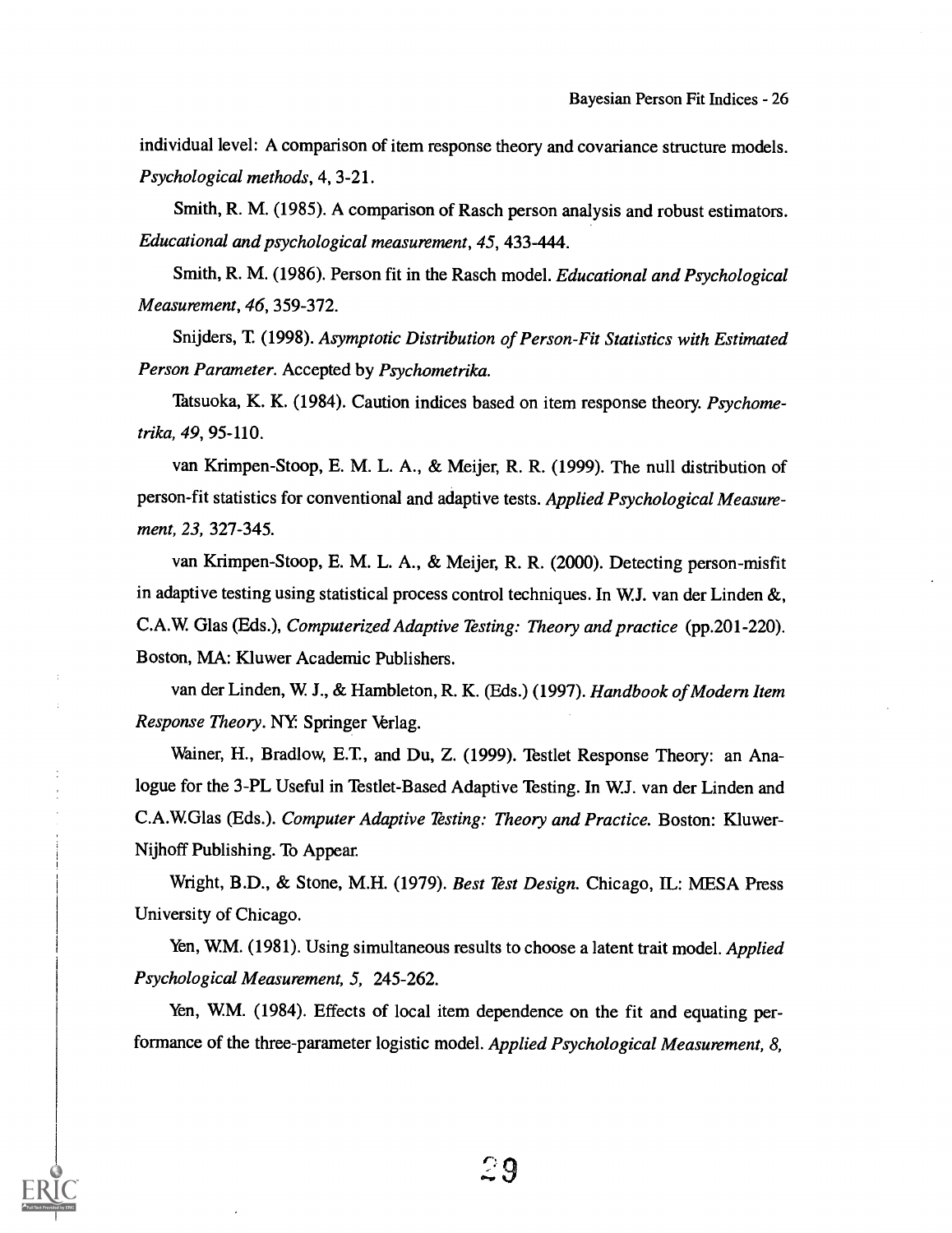Bayesian Person Fit Indices - 27

125-145.

Yen, W.M. (1993). Scaling performance assessments: Strategies for managing local item dependence. Journal of Educational Mesurement, 30, 187-213.

Zimowski, M.F., Muraki, E., Mislevy, R.J., and Bock, R.D. (1996). Bilog MG: Multiple-Group IRT Analysis and Test Maintenance for Binary Items. Chicago: Scientific Software International, Inc.

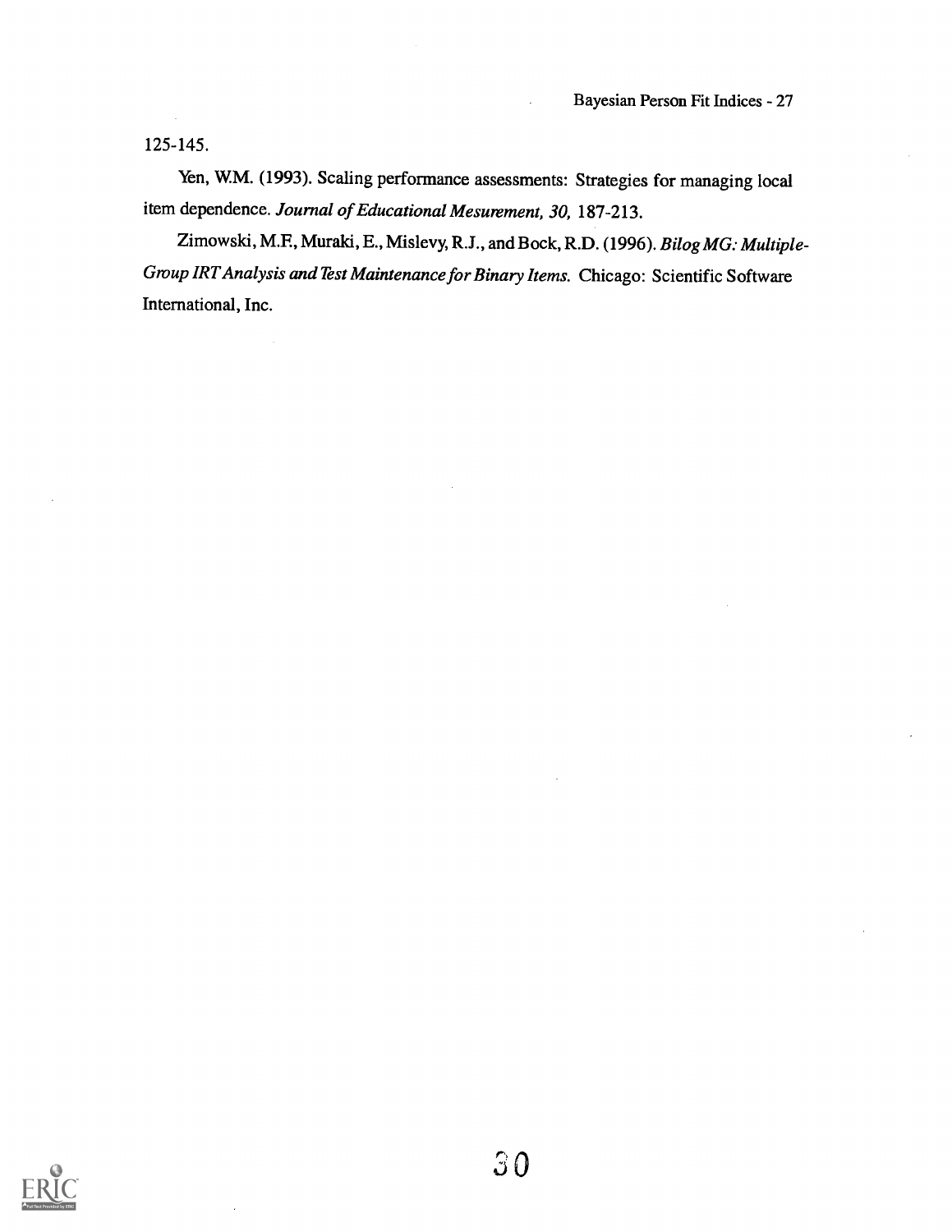|           |           |         | Random Item Parameters |         |         |          |
|-----------|-----------|---------|------------------------|---------|---------|----------|
|           | $k=30$    |         |                        | $k=60$  |         |          |
|           | $n = 100$ | $n=400$ | $n=1000$               | $n=100$ | $n=400$ | $n=1000$ |
|           | 0.10      | 0.03    | 0.03                   | 0.19    | 0.03    | 0.03     |
| W         | 0.10      | 0.03    | 0.03                   | 0.20    | 0.03    | 0.03     |
| UB        | 0.07      | 0.01    | 0.02                   | 0.16    | 0.02    | 0.01     |
| $\zeta_1$ | 0.12      | 0.04    | 0.04                   | 0.20    | 0.04    | 0.04     |
| $\zeta_2$ | 0.19      | 0.07    | 0.06                   | 0.26    | 0.06    | 0.06     |
| $T_{lag}$ | 0.16      | 0.03    | 0.02                   | 0.22    | 0.01    | 0.01     |
| $T_1$     | 0.19      | 0.08    | 0.06                   | 0.24    | 0.04    | 0.04     |
| $T_{2}$   | 0.18      | 0.08    | 0.06                   | 0.25    | 0.05    | 0.05     |
| MAE       | 0.33      | 0.28    | 0.28                   | 0.33    | 0.22    | 0.20     |

Table 1 Actual Type I Error Rates for a Nominal  $\alpha = .05$  Test

 $\bar{\beta}$ 

1

 $\ddot{\phantom{0}}$ 

 $\ddot{\phantom{1}}$ 

31

 $\bar{z}$ 

 $\bar{z}$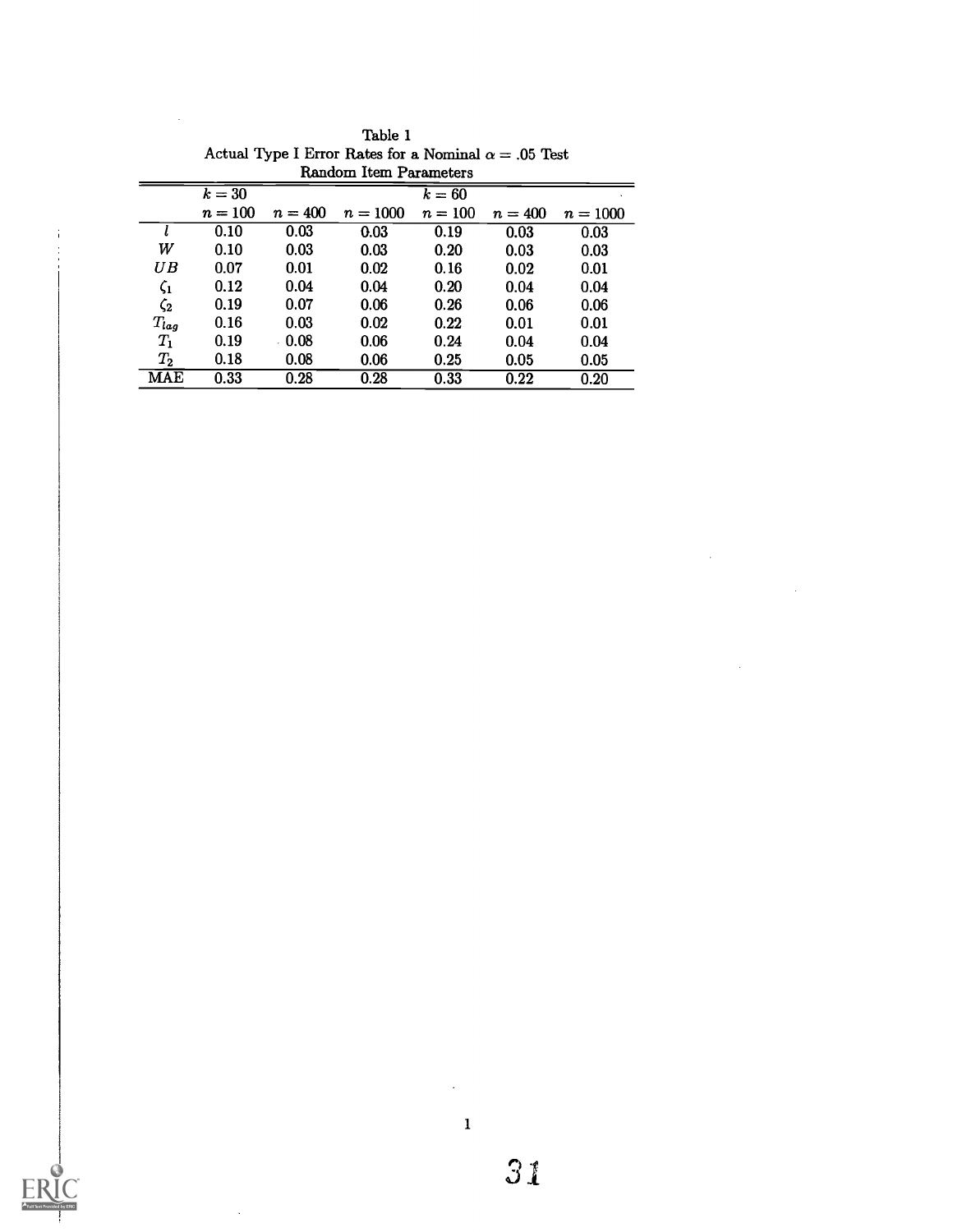|                    |         |         | <b>Fixed Item Parameters</b> |         |           |            |
|--------------------|---------|---------|------------------------------|---------|-----------|------------|
|                    |         | $k=30$  |                              |         | $k=60$    |            |
|                    | $n=100$ | $n=400$ | $n = 1000$                   | $n=100$ | $n = 400$ | $n = 1000$ |
|                    | 0.10    | 0.02    | 0.02                         | 0.18    | 0.04      | 0.04       |
| W                  | 0.10    | 0.02    | 0.02                         | 0.19    | 0.04      | 0.04       |
| UB                 | 0.08    | 0.00    | 0.01                         | 0.15    | 0.03      | 0.04       |
| $\zeta_1$          | 0.14    | 0.04    | 0.05                         | 0.20    | 0.04      | 0.04       |
| $\zeta_2$          | 0.21    | 0.09    | 0.06                         | 0.26    | 0.05      | 0.05       |
| $T_{lag}$          | 0.22    | 0.07    | 0.06                         | 0.24    | 0.03      | 0.03       |
| $\scriptstyle T_1$ | 0.24    | 0.04    | 0.04                         | 0.25    | 0.03      | 0.04       |
| $T_2$              | 0.24    | 0.05    | 0.04                         | 0.25    | 0.05      | 0.05       |
| <b>MAE</b>         | 0.46    | 0.30    | 0.30                         | 0.32    | 0.23      | 0.22       |

 $\sim$ 

Table 2 Actual Type I Error Rates for a Nominal  $\alpha = .05$  Test

 $\bar{z}$ 

 $\bar{z}$ 

 $\overline{\phantom{a}}$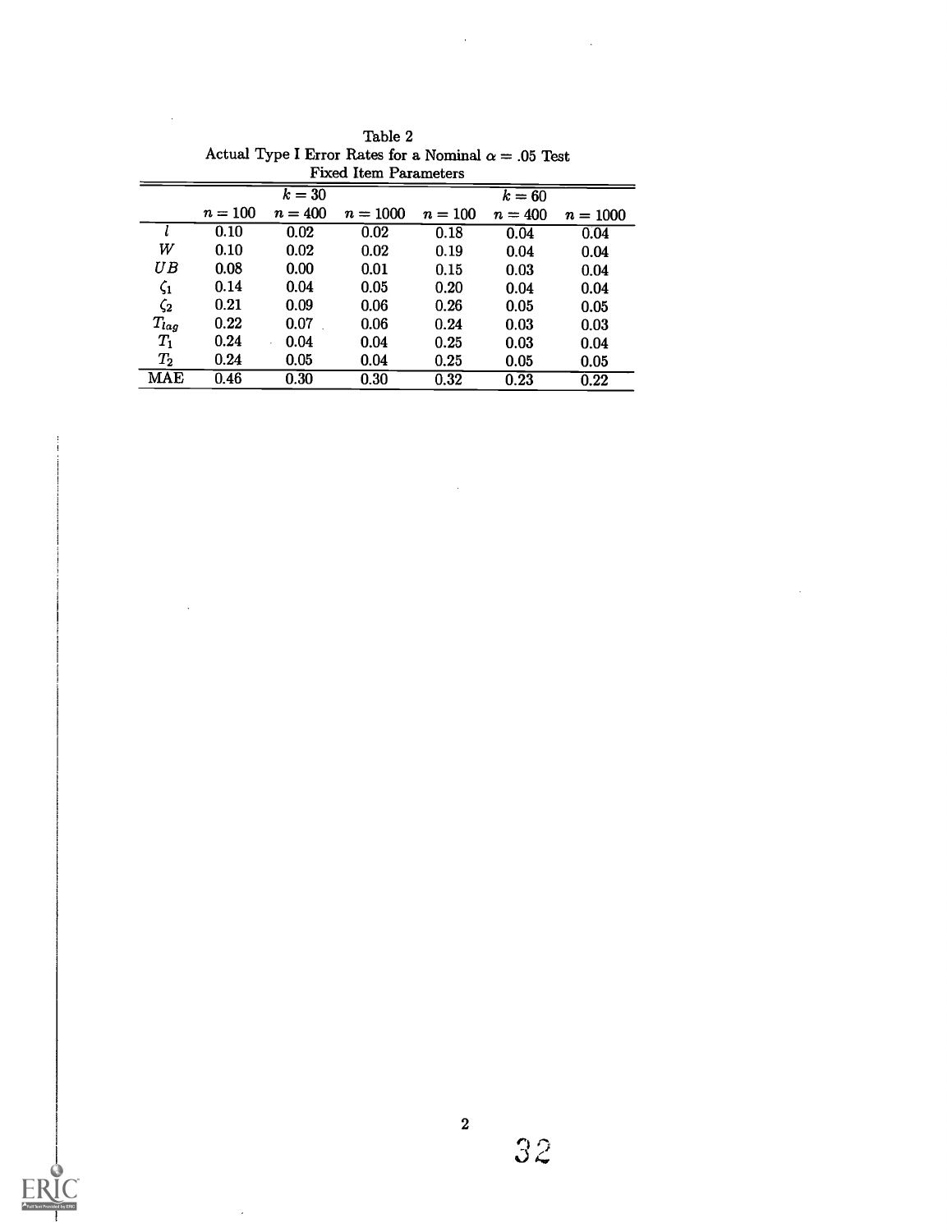|         |                                      |                     |                                 | $\frac{2}{2}$<br>$p =$           |               |  |                           |                 |              | <u> ಇ ಜ ಚ ಆ ಆ ಜ ಇ ಇ ಹ  ಜ</u> | 95             |  |
|---------|--------------------------------------|---------------------|---------------------------------|----------------------------------|---------------|--|---------------------------|-----------------|--------------|------------------------------|----------------|--|
|         |                                      |                     |                                 | $\frac{1}{3}$<br>$p =$           |               |  |                           |                 | 47           | သြ                           | 95             |  |
|         |                                      |                     | 1000<br>$\overline{n} =$        | 1/6<br>$\left\  {}\right\ $<br>đ | $\frac{2}{5}$ |  | ន្ទ្រី ខ្ញុំ ដូង          |                 | 38           | $\ddot{3}$                   | ថ្ម            |  |
|         |                                      |                     |                                 | 1/2<br>$\mathbf{p} =$            | ಜ್ಞ           |  | <b>នុ នុ នុ នុ ភូ ទុ</b>  |                 |              | ಜ್ಜಿ                         | <u>ခု</u>      |  |
|         |                                      |                     |                                 | $\frac{1}{3}$<br>$p =$           |               |  | ೫ ಸೆ ಸೆ <b>ಜಿ ೫ ಕೆ ವೆ</b> |                 | 48           | ररं                          | æ.             |  |
|         |                                      | 8<br>$\overline{k}$ | g<br>$\mathbf{I}$<br>t,         | 1/6<br>II<br>đ                   |               |  | <b>្អប់ ដូ</b> ង ទូ នូ ន  | 23              | ॐ            | $\frac{8}{3}$                | oo.            |  |
| Table 3 | Detection Rate for Guessing Simulees |                     |                                 | 1/2<br>$p =$                     |               |  | <b>Babbaga</b>            |                 | $\mathbf{g}$ | $\frac{36}{5}$               | 33.            |  |
|         |                                      |                     |                                 | 1/3<br>$\mathbf{p}$              |               |  | <u>នុ ។ នុ ម ម ង</u>      | $\mathbf{S}$    | 43           | ್ರೆ                          | 17.1           |  |
|         |                                      |                     | 1000<br>$\boldsymbol{n} =$      | 1/6<br>II<br>Þ,                  | င္က           |  | <b>a</b> g g g g          | $\overline{18}$ | $\mathbf{z}$ | ಜ                            | E.             |  |
|         |                                      |                     |                                 | 1/2<br>$\mathbf{p} =$            | $\ddot{5}$    |  | 898888                    |                 | $\ddot{=}$   | æ.                           | $\frac{82}{5}$ |  |
|         |                                      |                     |                                 | $\mathbf{p} =$                   |               |  | $\Xi$  ಸೆ ಜೆ ಇೆ ಚ ಜೆ ಜೆ ಇ |                 |              | နိ                           | 77             |  |
|         |                                      | $k=30$              | <u>ទី</u><br>$\boldsymbol{n} =$ | 1/6<br>$\overline{p}$            |               |  | 5 5 5 5 5 5 5 5 5         |                 |              | ವ                            | 57             |  |
|         |                                      |                     |                                 |                                  |               |  | <b>B</b> G G gara         |                 |              | <b>MAE</b> normal            | MAE abberant   |  |

 $\hat{\mathcal{L}}$ 

by ERIC

 $\ddot{\phantom{0}}$ 

**BEST COPY AVAILABLE** 

# $\frac{1}{\sqrt{2}}$

 $\sim$   $\sim$ 

 $33$ 

 $\hat{\mathcal{A}}$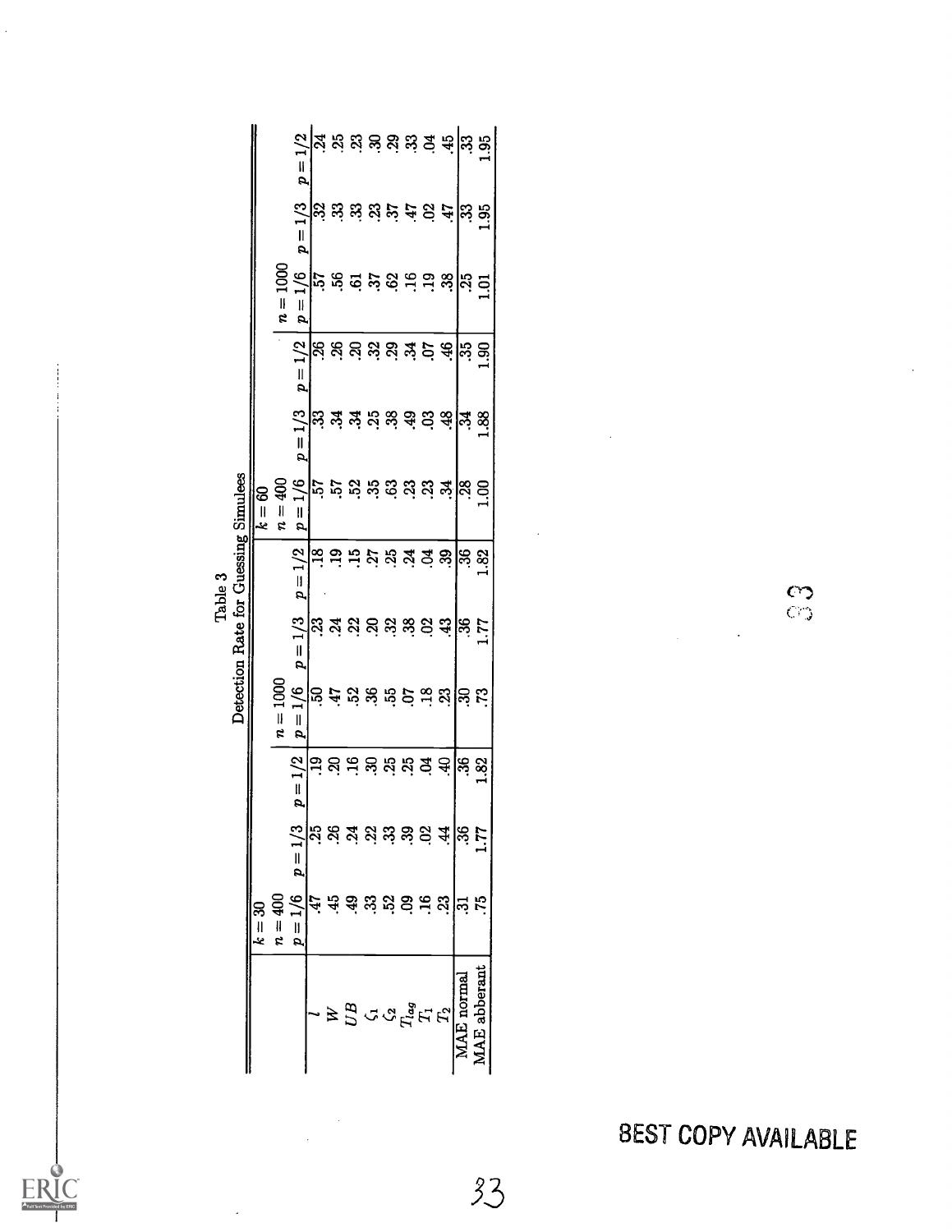|         |                                        |                   |                                   | $p =$                                 |                |   |     |        |            | <u>aka sa sa sa</u> |              |  |
|---------|----------------------------------------|-------------------|-----------------------------------|---------------------------------------|----------------|---|-----|--------|------------|---------------------|--------------|--|
|         |                                        |                   |                                   | $\frac{1}{3}$<br>$p =$                | ē              | 5 |     | 385    |            | 88                  | $\infty$     |  |
|         |                                        |                   | 1000<br>$\overline{n} =$          | $\mathbf{\mathbf{H}}$<br>$\mathbf{a}$ |                |   |     |        |            | 일등 등 용 용 혹 용 등      | ၓ            |  |
|         |                                        |                   |                                   | 1/2<br>$p =$                          |                |   |     |        |            | 8858858             | පි           |  |
|         |                                        |                   |                                   | $\frac{1}{3}$<br>$\overline{p}$       | S.             |   |     | 88885  |            | $\mathbf{g}$        | 3            |  |
|         |                                        | ළ<br>اا<br>پيد    | 400<br>$\parallel$<br>έ           | $\mathbf{I}$<br>$\mathbf{a}$          |                |   |     |        |            |                     | $\mathbf{3}$ |  |
| Table 4 | False Alarm Rate for Guessing Simulees |                   |                                   | 1/2<br>$p =$                          | ē              |   |     | 55885  |            | 83                  |              |  |
|         |                                        |                   |                                   | $\frac{1}{3}$<br>$p =$                | $\overline{5}$ |   | ಕ ಕ |        | ಇ ಕ್ರಿ ಕ್ರ | 8                   | $\mathbf{z}$ |  |
|         |                                        |                   | <b>BOI</b><br>$\mathfrak h$<br>t, | 1/6<br>$\mathbf l$<br>$\mathbf{a}$    |                |   |     | ほうさききさ |            | $\mathbf{S}$        | 3            |  |
|         |                                        |                   |                                   | 1/2<br>$p =$                          |                |   |     | 885388 |            | $\mathbf{g}$        | පි           |  |
|         |                                        |                   |                                   | S.<br>$p=1/$                          |                |   |     |        |            | 3 3 3 3 3 3 3 3     |              |  |
|         |                                        | g<br>$\mathbf{I}$ | $\parallel$<br>t,                 | 1/6<br>$p =$                          |                |   |     |        |            |                     |              |  |
|         |                                        |                   |                                   |                                       |                |   |     |        |            |                     |              |  |

 $\mathcal{L}_{\mathcal{A}}$ 

 $\label{eq:2.1} \frac{1}{\sqrt{2}}\int_{\mathbb{R}^3}\frac{1}{\sqrt{2}}\left(\frac{1}{\sqrt{2}}\right)^2\frac{1}{\sqrt{2}}\left(\frac{1}{\sqrt{2}}\right)^2\frac{1}{\sqrt{2}}\left(\frac{1}{\sqrt{2}}\right)^2.$ 

 $\mathcal{L}^{\text{max}}_{\text{max}}$  and  $\mathcal{L}^{\text{max}}_{\text{max}}$ 

 $\mathop{\mathrm{ERIC}}_{\overbrace{\mathop{\mathsf{Aut}}\nolimits_{\mathop{\mathrm{Bot}}\nolimits\mathop{\mathrm{Bot}}\nolimits_{\mathop{\mathrm{Bot}}\nolimits}}^{0}}$ 

 $\ddot{\phantom{0}}$ 

 $\sum_{i=1}^{n}$ 

 $\mathbb{R}^2$ 

 $\mathcal{L}^{\text{max}}_{\text{max}}$ 

 $\ddot{\phantom{1}}$ 

 $\frac{1}{2}$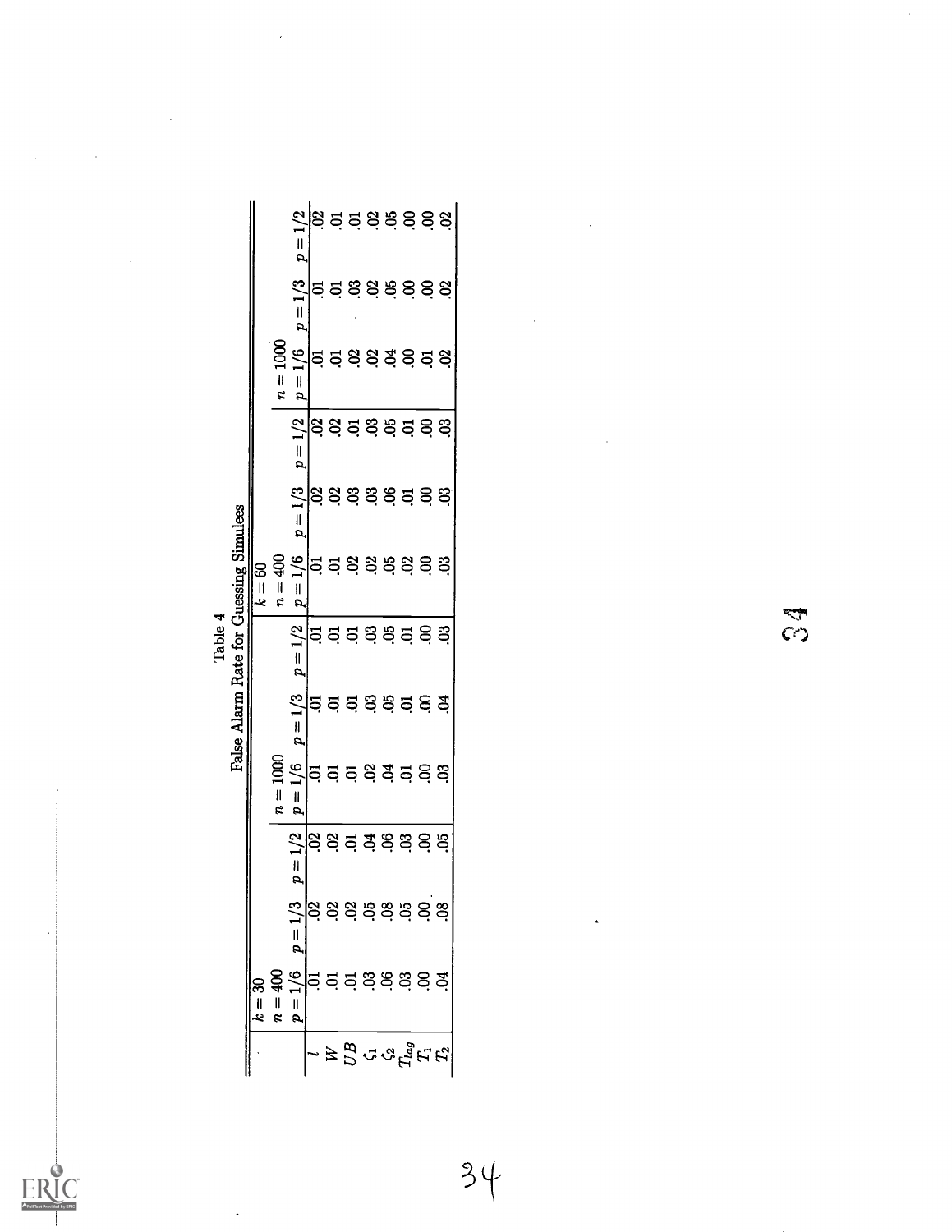|         |                                    |                                 |                                      | $= 1/2$                                |  |  |                                                                                                                              |  | rà rà rà rà rà rà lai sà |                 |              |
|---------|------------------------------------|---------------------------------|--------------------------------------|----------------------------------------|--|--|------------------------------------------------------------------------------------------------------------------------------|--|--------------------------|-----------------|--------------|
|         |                                    |                                 |                                      | p,<br>1/3<br>$\ $<br>Þ,                |  |  |                                                                                                                              |  | <b>¤ ≋ = F æ 8 8 8</b>   | $\overline{22}$ | ₽            |
|         |                                    |                                 | 1000<br>$= u$                        | $\frac{1}{6}$<br>$p =$                 |  |  | <b>ន្លំ ន្លំ ន្លំ ន្លំ ទី</b> ទី ន្លំ                                                                                        |  |                          | 22              | 26           |
|         |                                    |                                 |                                      | 1/2<br>$p =$                           |  |  |                                                                                                                              |  | ははににやけこの                 | 24              | 52           |
|         |                                    |                                 |                                      | 1/3<br>$\parallel$<br>p,               |  |  | នៃ ន ទ ៩ ៩ ន ៩ ៩ ៩                                                                                                           |  |                          | ାଷ୍ଟ            | 39           |
|         |                                    | 8<br>$\left\  {}\right\ $<br>يد | $\mathfrak{g}$<br>$\boldsymbol{n} =$ | 1/6<br>II<br>$\mathbf{q}$              |  |  | ಜಿ ಜ ಚ ಜ ದ ಹ ದ ಕ                                                                                                             |  |                          | $\overline{23}$ | 26           |
| Table 5 | Detection Rate for Item Disclosure |                                 |                                      | 1/2<br>$p =$                           |  |  | ន់ ន់ ន់ ន់ ទី ក ម ម                                                                                                         |  |                          | 8               | S,           |
|         |                                    |                                 |                                      | 1/3<br>$p =$                           |  |  | ង ន ន ដ ន ទ ទ ន ទ                                                                                                            |  |                          | $\overline{5}$  | 47           |
|         |                                    |                                 | 1000<br>$\boldsymbol{n} =$           | 1/6<br>$\mathbf l$<br>$\boldsymbol{a}$ |  |  | $\Xi$ $\Xi$ $\Xi$ ង ង ខ ខ ន ង                                                                                                |  |                          | $\overline{66}$ | $\mathbf{z}$ |
|         |                                    |                                 |                                      | 1/2<br>$\parallel$<br>p,               |  |  | $\ddot{\mathbf{e}}$ a $\ddot{\mathbf{e}}$ a $\ddot{\mathbf{e}}$ a $\ddot{\mathbf{e}}$ a $\ddot{\mathbf{e}}$                  |  |                          | ສ               | 8            |
|         |                                    |                                 |                                      | $p = 1/3$                              |  |  | <b>ង្គ្រះ និ</b> ដ្ឋ ដំង                                                                                                     |  |                          | 29              | 48           |
|         |                                    | $k = 30$                        | $n = 400$                            | $\frac{1}{6}$<br>$\overline{a}$        |  |  | <u>ដូដ មន្ទន់ ទី មន្ទ្រវ</u>                                                                                                 |  |                          | <u>ಇ ಇ</u>      |              |
|         |                                    |                                 |                                      |                                        |  |  | $\mathbb{E}\mathbb{E}\sup_{\mathcal{G}}\mathbb{E}\sup_{\mathcal{G}}\mathbb{E}\sup_{\mathcal{G}}\mathbb{E}\sup_{\mathcal{G}}$ |  |                          | MAE normal      | MAE abberant |
|         |                                    |                                 |                                      |                                        |  |  |                                                                                                                              |  |                          |                 |              |



 $\hat{\mathcal{A}}$ 

 $\hat{\mathcal{A}}$ 

 $35$ 

 $\hat{\boldsymbol{\gamma}}$ 

 $\frac{1}{3}$ 

 $\frac{1}{2}$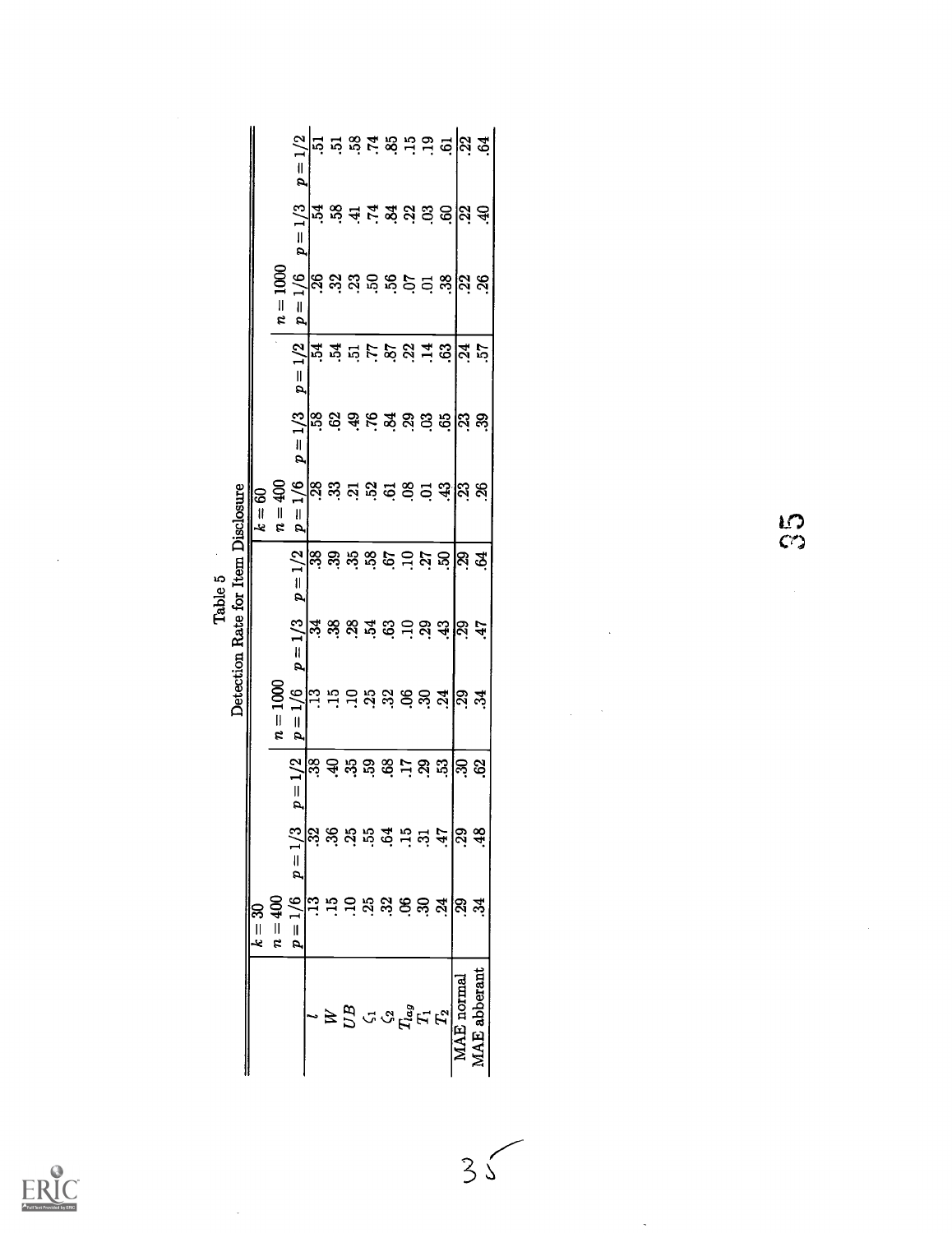|         |                                      |                    |                                 | 1/2<br>$p =$                                         | ¦≘             |           |  | 5858895                                         |              |                 |                |  |
|---------|--------------------------------------|--------------------|---------------------------------|------------------------------------------------------|----------------|-----------|--|-------------------------------------------------|--------------|-----------------|----------------|--|
|         |                                      |                    |                                 | 1/3<br>$p =$                                         | <b>G</b>       |           |  | 5558                                            | $\mathbf{g}$ | $\mathbf{g}$    | $\overline{a}$ |  |
|         |                                      |                    | $\frac{8}{2}$<br>$\overline{n}$ | $\sqrt{6}$<br>$\parallel$<br>Þ,                      | 8              |           |  | 85558                                           |              | $\mathbf{S}$    | 8              |  |
|         |                                      |                    |                                 | $\frac{1}{2}$<br>$\mathbf{p} =$                      | S              | E.        |  | 5538                                            |              | පි              | ප              |  |
|         |                                      |                    |                                 | $\frac{1}{3}$<br>$\label{eq:1} \pmb{\parallel}$<br>Ä | $\overline{0}$ |           |  | 55588                                           |              | 85              |                |  |
|         |                                      | ៜ<br>$\frac{1}{2}$ | 400<br>$\mathsf{II}$<br>t       | 1/6<br>$p =$                                         |                |           |  | 염역역역 특응역                                        |              |                 |                |  |
| Table 6 | False Alarm Rate for Item Disclosure |                    |                                 | 1/2<br>$p =$                                         | <b>ic</b>      |           |  | 5588558                                         |              |                 |                |  |
|         |                                      |                    |                                 | 1/3<br>$p =$                                         |                |           |  | 8 5 8 8 3 5 5 8                                 |              |                 |                |  |
|         |                                      |                    | .1000<br>$\mathsf{II}$<br>t,    | 1/6<br>$\mathbf{I}$<br>ä                             |                |           |  | 888835                                          |              | ಇ ಇ             |                |  |
|         |                                      |                    |                                 | 1/2<br>$\overline{p}$                                |                |           |  | 8 5 5 8 3 8 8                                   |              |                 | $\infty$       |  |
|         |                                      |                    |                                 |                                                      |                | $p = 1/3$ |  |                                                 |              | 8 8 8 8 5 5 8 8 |                |  |
|         |                                      | ఇ<br>بد            | $\mathbf{I}$<br>E,              | $\left\Vert {}\right\Vert$<br>Ä,                     |                |           |  | <u> ရွှေ</u> ချွံ ချွံ ချွံ ချွံ ချွံ ချွံ ချွံ |              |                 |                |  |
|         |                                      |                    |                                 |                                                      |                |           |  |                                                 |              |                 |                |  |

 $\sim$ 

 $\cdot$ 

 $ER$ 

 $\hat{\mathcal{A}}$ 

 $36$ 

 $\label{eq:2.1} \frac{1}{2} \sum_{i=1}^n \frac{1}{2} \sum_{j=1}^n \frac{1}{2} \sum_{j=1}^n \frac{1}{2} \sum_{j=1}^n \frac{1}{2} \sum_{j=1}^n \frac{1}{2} \sum_{j=1}^n \frac{1}{2} \sum_{j=1}^n \frac{1}{2} \sum_{j=1}^n \frac{1}{2} \sum_{j=1}^n \frac{1}{2} \sum_{j=1}^n \frac{1}{2} \sum_{j=1}^n \frac{1}{2} \sum_{j=1}^n \frac{1}{2} \sum_{j=1}^n \frac{$ 

 $\frac{1}{2}$ 

J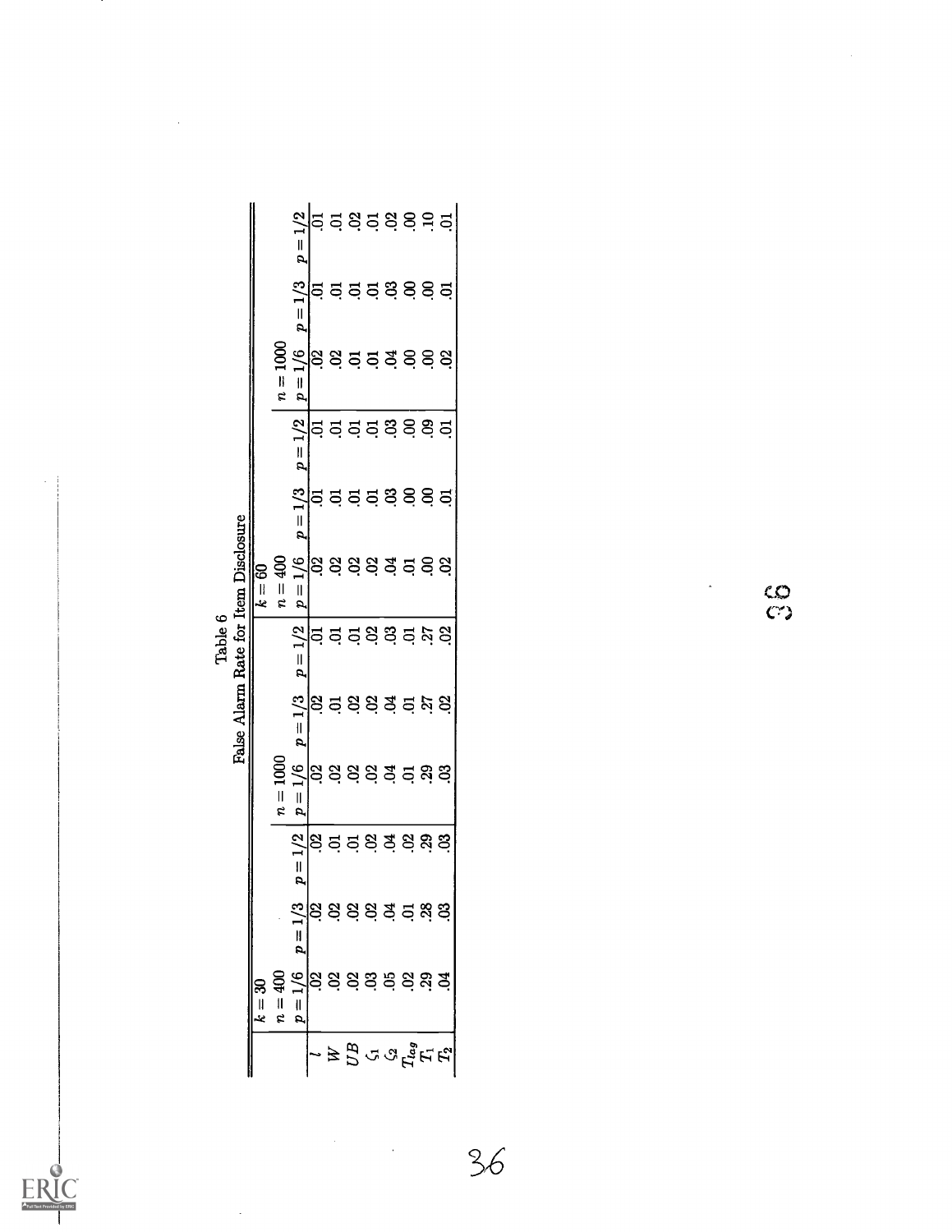|              | Ĕ            |   |
|--------------|--------------|---|
|              | J            |   |
| - 17.12<br>2 | TOT.<br>ola. | i |
|              | ē            |   |

 $\frac{1}{2}$ 

 $\frac{1}{\sqrt{2}}$ 

 $\hat{\mathcal{A}}$ 

|         |                                                    |                                  |                            | 1/2<br>H<br>P,                                                                         | 5  |                   |                        |  |               |                |                         | 5855572      |  |     |   |                        |  |  |  |  |  |                                        |  |    |
|---------|----------------------------------------------------|----------------------------------|----------------------------|----------------------------------------------------------------------------------------|----|-------------------|------------------------|--|---------------|----------------|-------------------------|--------------|--|-----|---|------------------------|--|--|--|--|--|----------------------------------------|--|----|
|         |                                                    |                                  |                            | $\frac{1}{3}$<br>$p =$                                                                 | ິ  | $\ddot{\text{o}}$ |                        |  | <b>SSSSSS</b> |                | 22                      | 88           |  |     |   |                        |  |  |  |  |  |                                        |  |    |
|         |                                                    |                                  | 1000<br>$\boldsymbol{n} =$ | $\frac{6}{1}$<br>II<br>Þ                                                               | 8  |                   | 8888855                |  |               |                | 22                      | షి           |  |     |   |                        |  |  |  |  |  |                                        |  |    |
|         |                                                    |                                  |                            | $^{1/2}$<br>$\ $<br>Ä,                                                                 | ຣຸ |                   | 5583885                |  |               |                | $\overline{\mathbb{E}}$ | ని           |  |     |   |                        |  |  |  |  |  |                                        |  |    |
|         |                                                    |                                  |                            | 1/3<br>$p =$                                                                           |    |                   | ខុខទុខុទុខងុត          |  |               |                | ଅ                       | $\mathbf{g}$ |  |     |   |                        |  |  |  |  |  |                                        |  |    |
|         | Detection Rate for Violation of Local Independence | 8<br>$\mathbf{\mathsf{I}}$<br>Ŀ, | 400<br>$\mathsf{II}$<br>t, | $\frac{1}{6}$<br>$\mathbf{  }$<br>p                                                    | 3  |                   | 888855                 |  |               | $\ddot{\circ}$ | 23                      | 25           |  |     |   |                        |  |  |  |  |  |                                        |  |    |
| Table 7 |                                                    |                                  |                            | 1/2<br>$\ensuremath{\mathsf{H}}$<br>p,                                                 | ຣ  |                   | 5558855                |  |               |                | $\overline{5}$          | ౘ            |  |     |   |                        |  |  |  |  |  |                                        |  |    |
|         |                                                    |                                  |                            | 1/3<br>$\parallel$<br>Þ,                                                               |    |                   | 8888358                |  |               | $\mathbf{S}$   | $\frac{8}{3}$           | ౢ            |  |     |   |                        |  |  |  |  |  |                                        |  |    |
|         |                                                    |                                  | 1000<br>$\boldsymbol{n} =$ | $\frac{1}{6}$<br>$\begin{array}{c} \text{ } \\ \text{ } \\ \text{ } \end{array}$<br>Þ, | ē  |                   | 555853                 |  |               | $\overline{a}$ | 29                      | ನ            |  |     |   |                        |  |  |  |  |  |                                        |  |    |
|         |                                                    |                                  |                            | $^{1/2}$<br>ł<br>P.                                                                    | ົວ |                   | 558885                 |  |               | $\mathbf{S}$   | 29                      | ౘ            |  |     |   |                        |  |  |  |  |  |                                        |  |    |
|         |                                                    |                                  | $\overline{n} =$           |                                                                                        |    | 400               |                        |  |               |                |                         |              |  |     |   | $\frac{1}{3}$<br>$p =$ |  |  |  |  |  | <u>ခြဲ ခြဲ ခြဲ ခြဲ ခြဲ ခြံ ခြံ ခြံ</u> |  | 33 |
|         |                                                    | ఇ<br>$\frac{1}{2}$               |                            |                                                                                        |    |                   | $\frac{1}{6}$<br>$p =$ |  |               | 88883878       |                         |              |  | န္က | ౢ |                        |  |  |  |  |  |                                        |  |    |
|         |                                                    |                                  |                            |                                                                                        |    |                   | $E_B \approx c_1 c_B$  |  |               |                | <b>MAE</b> normal       | MAE abberant |  |     |   |                        |  |  |  |  |  |                                        |  |    |

 $\frac{1}{2}$ 

 $\ddot{\phantom{a}}$ 

 $\underset{\overbrace{\mathsf{Full}\text{ test Prooted by } \text{End}}}{\mathsf{ERUC}}$ 

 $\sum_{\Gamma\prec}$ 

 $\ddot{\phantom{0}}$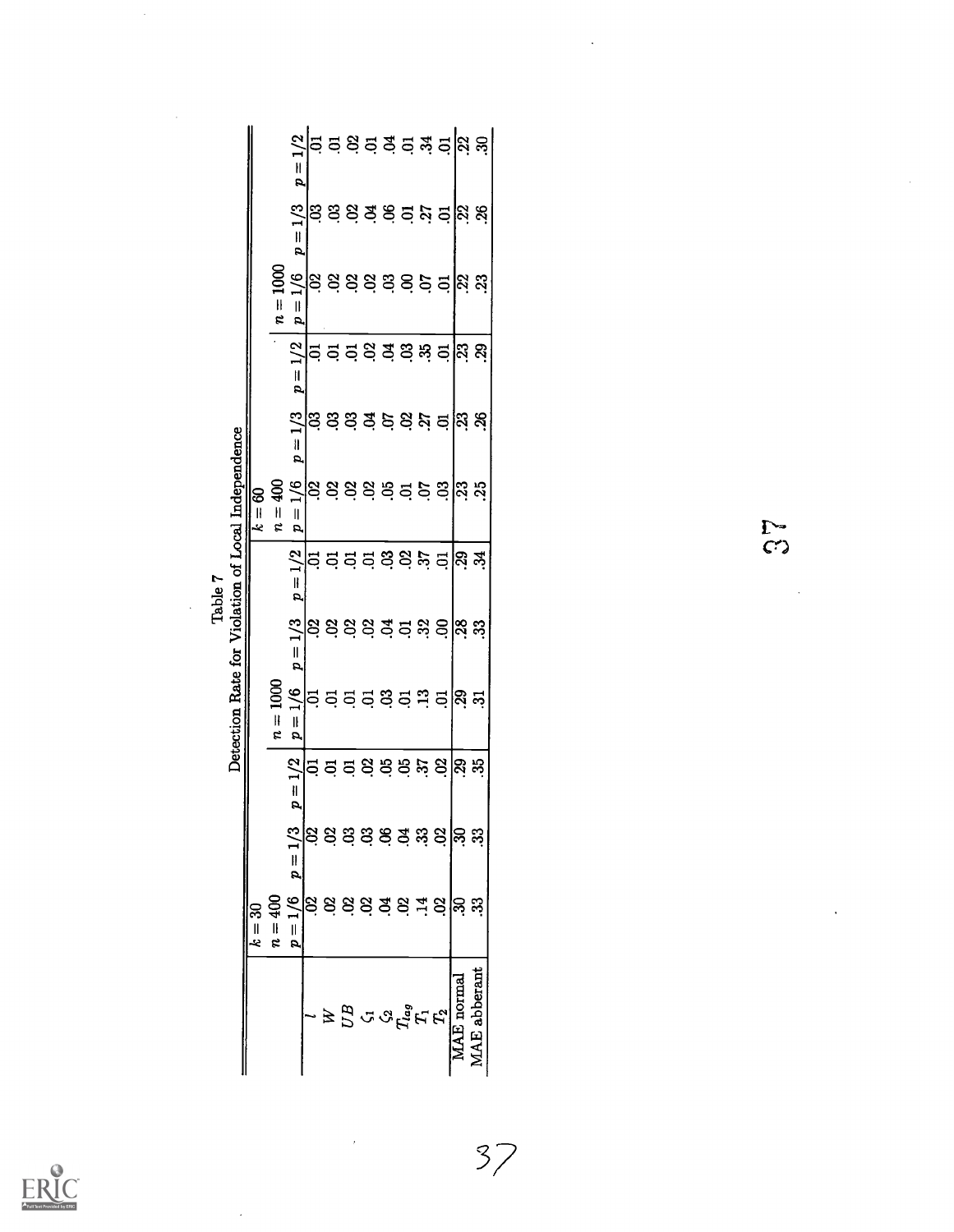|         |                                                      |                    |                          | $\overline{p}$                                |                 |                     |                       |              | ္ခုဒ္မ ဒ္မ ဒ္မ ဒ္မ ဒ္မ ဒ္မ                                                                               |                |                |              |  |
|---------|------------------------------------------------------|--------------------|--------------------------|-----------------------------------------------|-----------------|---------------------|-----------------------|--------------|----------------------------------------------------------------------------------------------------------|----------------|----------------|--------------|--|
|         |                                                      |                    |                          | 1/3<br>$\mathbf{p}$                           | ຌ               |                     |                       |              | 8888                                                                                                     |                | 83             | ຮ            |  |
|         |                                                      |                    | 1000<br>$\overline{n} =$ | $\frac{6}{5}$<br>$\vert\vert$<br>$\mathbf{a}$ | $\overline{60}$ |                     | 35                    |              | <u>පි පි</u>                                                                                             | $\mathbf{S}$   | 8              | පි           |  |
|         |                                                      |                    |                          | 1/2<br>$\mathbf{I}$<br>$\mathbf{a}$           | 3               |                     |                       |              | 8888888                                                                                                  |                |                |              |  |
|         |                                                      |                    |                          | $\frac{1}{3}$<br>$p =$                        | <u>ප</u>        |                     | ខុត                   | $\mathbf{3}$ | $\mathfrak{S}$                                                                                           | $\Xi$          | $\ddot{\circ}$ | ਣ            |  |
|         |                                                      | $k = 60$           | 400<br>$\mathbf l$<br>t, | 1/6<br>$p =$                                  | 3               |                     |                       |              | 88888                                                                                                    |                | $\mathfrak{S}$ | 3            |  |
| Table 8 |                                                      |                    |                          | 1/2<br>$p =$                                  |                 |                     |                       |              | ឌុឌុឌុឌុឌុឌុ                                                                                             |                | 85             |              |  |
|         |                                                      |                    |                          | 1/3<br>$\mathbf{p} =$                         | ဒြ              | $\ddot{\mathbf{S}}$ | ಇ ಇ                   |              | $\mathfrak{S}$                                                                                           | $\overline{a}$ | $\mathbf{e}$   | 8            |  |
|         | False Alarm Rate for Violation of Local Independence |                    | 8<br>$\overline{n}$ =    | $\frac{1}{6}$<br>$\mathbf{I}$<br>Ä            |                 |                     | පු පු පු පු <u>පු</u> |              |                                                                                                          | $\overline{5}$ | 8              | F            |  |
|         |                                                      |                    |                          | 1/2<br>$p =$                                  |                 |                     |                       |              | 8883588                                                                                                  |                |                | $\mathbf{8}$ |  |
|         |                                                      |                    |                          | S<br>$p=1/$ .                                 |                 |                     |                       |              | <mark>ន្នន្នដូទ្នន</mark> ្ន                                                                             |                |                |              |  |
|         |                                                      | ສ<br>$\frac{1}{2}$ | $\overline{n} =$         | $\vec{z}$ s s s s s s s s s<br>$p =$          |                 |                     |                       |              |                                                                                                          |                |                |              |  |
|         |                                                      |                    |                          |                                               |                 |                     |                       |              | $B_0$ and $\sigma$ $\frac{1}{2}$ and $\frac{1}{2}$ and $\frac{1}{2}$ and $\frac{1}{2}$ and $\frac{1}{2}$ |                |                |              |  |

 $\sim 10^{11}$ 

ERIC

 $\mathcal{A}^{\mathcal{A}}$ 

 $\frac{1}{2}$ 

 $\ddot{\phantom{a}}$ 

 $\frac{1}{2}$ 

 $\hat{\mathcal{A}}$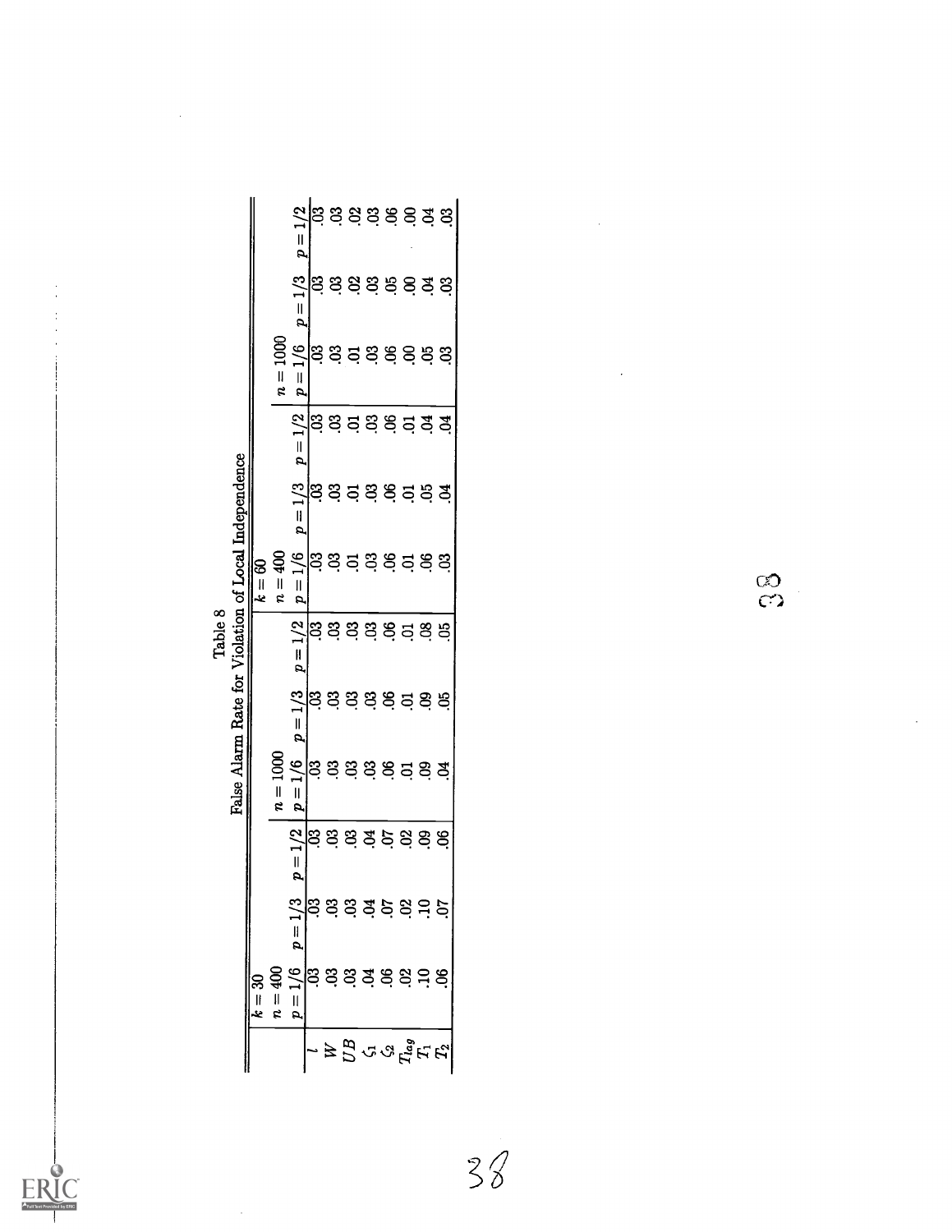# Titles of Recent Research Reports from the Department of Educational Measurement and Data Analysis. University of Twente, Enschede, The Netherlands.

RR-01-09 C.A.W. Glas & R.R. Meijer, A Bayesian Approach to Person Fit Analysis in Item Response Theory Models RR-01-08 W.J. van der Linden, Computerized Test Construction RR-01-07 L.S. Sotaridona & R.R. Meijer, Two New Statistics to Detect Answer Copying RR-01-06 L.S. Sotaridona & R.R. Meijer, Statistical Properties of the K-index for Detecting Answer Copying RR-01-05 I. Hendrawan, C.A.W. Glas, & R.R. Meijer, The Effect of Person Misfit on Classification Decisions RR-01-04 R. Ben-Yashar, S. Nitzan & H.J. Vos, Optimal Cutoff Points in Single and Multiple Tests for Psychological and Educational Decision Making RR-01-03 R.R. Meijer, Outlier Detection in High-Stakes Certification Testing RR -01 -02 R.R. Meijer, Diagnosing Item Score Patterns using IRT Based Person-Fit **Statistics** RR-01-01 W.J. van der Linden & H. Chang, Implementing Content Constraints in Alpha-Stratified Adaptive testing Using a Shadow test Approach RR-00-11 B.P. Veldkamp & W.J. van der Linden, Multidimensional Adaptive Testing with Constraints on Test Content RR-00-10 W.J. van der Linden, A Test-Theoretic Approach to Observed-Score equating RR-00-09 W.J. van der Linden & E.M.L.A. van Krimpen-Stoop, Using Response Times to Detect Aberrant Responses in Computerized Adaptive Testing RR-00-08 L. Chang & W.J. van der Linden & H.J. Vos, A New Test-Centered Standard-Setting Method Based on Interdependent Evaluation of Item Alternatives RR-00-07 W.J. van der linden, Optimal Stratification of Item Pools in a-Stratified Computerized Adaptive Testing RR-00-06 C.A.W. Glas & H.J. Vos, Adaptive Mastery Testing Using a Multidimensional IRT Model and Bayesian Sequential Decision Theory RR-00-05 B.P. Veldkamp, Modifications of the Branch-and-Bound Algorithm for Application in Constrained Adaptive Testing RR-00-04 B.P. Veldkamp, Constrained Multidimensional Test Assembly RR-00-03 J.P. Fox & C.A.W. Glas, Bayesian Modeling of Measurement Error in Predictor Variables using Item Response Theory RR-00-02 J.P. Fox, Stochastic EM for Estimating the Parameters of a Multilevel IRT Model



 $\beta$ .9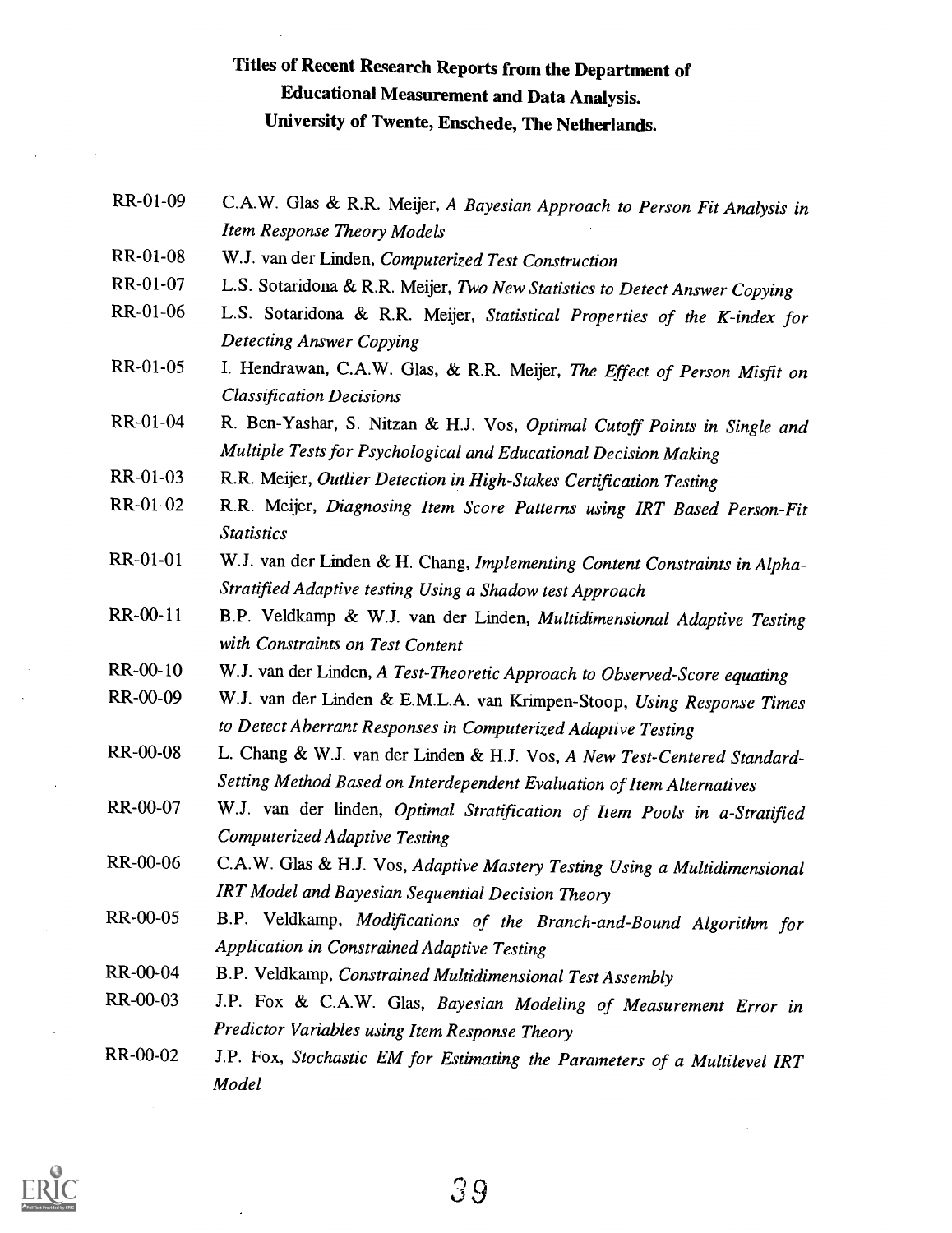- RR-00-01 E.M.L.A. van Krimpen-Stoop & R.R. Meijer, Detection of Person Misfit in Computerized Adaptive Tests with Polytomous Items
- RR-99-08 W.J. van der Linden & J.E. Carlson, Calculating Balanced Incomplete Block Designs for Educational Assessments
- RR-99-07 N.D. Verhelst & F. Kaftandjieva, A Rational Method to Determine Cutoff Scores
- RR-99-06 G. van Engelenburg, Statistical Analysis for the Solomon Four-Group Design
- RR-99-05 E.M.L.A. van Krimpen-Stoop & R.R. Meijer, CUSUM-Based Person-Fit Statistics for Adaptive Testing
- RR-99-04 H.J. Vos, A Minimax Procedure in the Context of Sequential Mastery Testing
- RR-99-03 B.P. Veldkamp & W.J. van der Linden, Designing Item Pools for Computerized Adaptive Testing
- RR-99-02 W.J. van der Linden, Adaptive Testing with Equated Number-Correct Scoring
- RR-99-01 R.R. Meijer & K. Sijtsma, A Review of Methods for Evaluating the Fit of Item Score Patterns on a Test
- RR-98-16 J.P. Fox & C.A.W. Glas, Multi-level IRT with Measurement Error in the Predictor Variables
- RR-98-15 C.A.W. Glas & H.J. Vos, Adaptive Mastery Testing Using the Rasch Model and Bayesian Sequential Decision Theory
- RR-98-14 A.A. Béguin & C.A.W. Glas, MCMC Estimation of Multidimensional IRT Models
- RR-98-13 E.M.L.A. van Krimpen-Stoop & R.R. Meijer, Person Fit based on Statistical Process Control in an AdaptiveTesting Environment
- RR-98-12 W.J. van der Linden, Optimal Assembly of Tests with Item Sets

 $\ddotsc$ 

- RR-98-11 W.J. van der Linden, B.P. Veldkamp & L.M. Reese, An Integer Programming Approach to Item Pool Design
- RR-98-10 W.J. van der Linden, A Discussion of Some Methodological Issues in International Assessments

Research Reports can be obtained at costs, Faculty of Educational Science and Technology, University of Twente, TO/OMD, P.O. Box 217, 7500 AE Enschede, The Netherlands.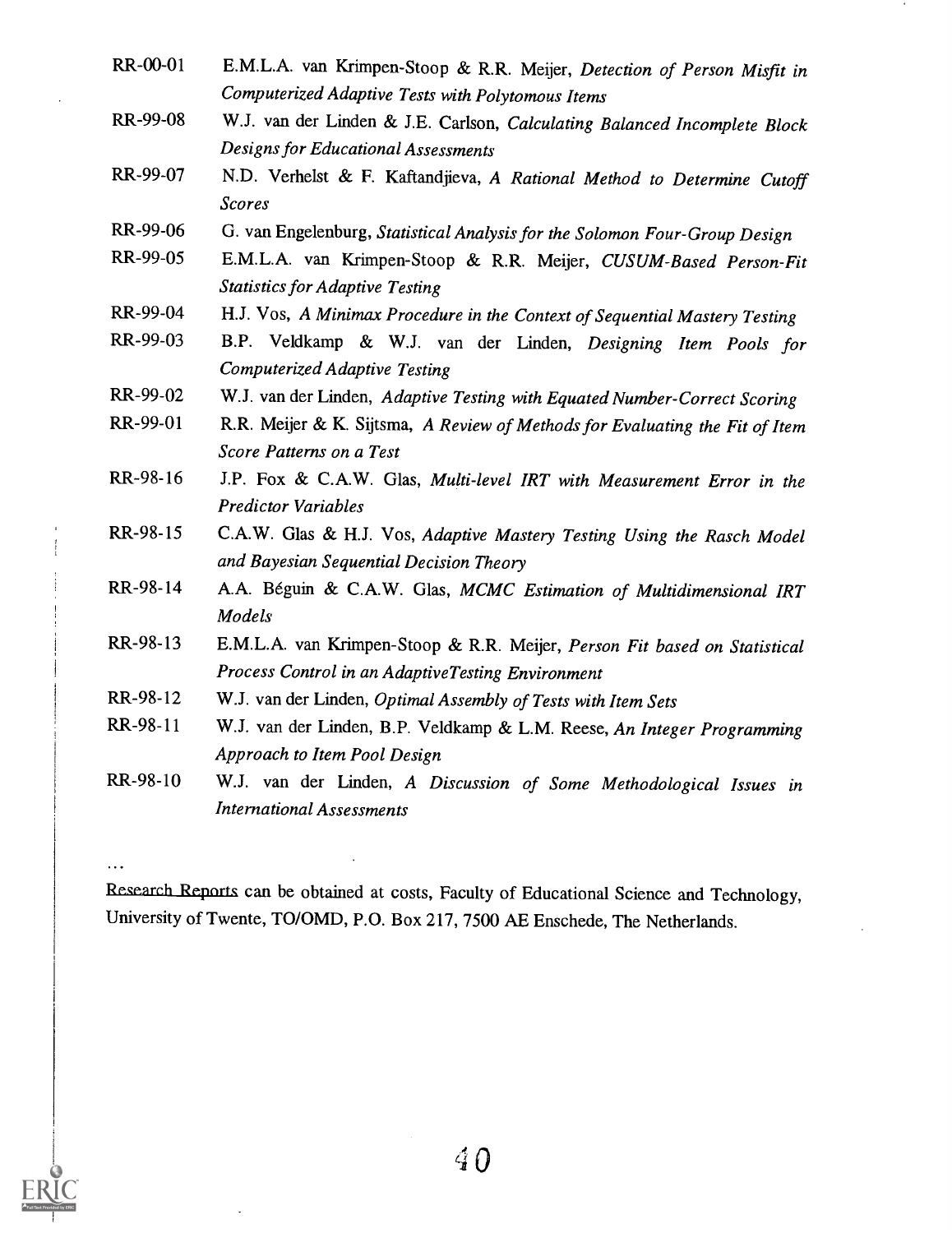